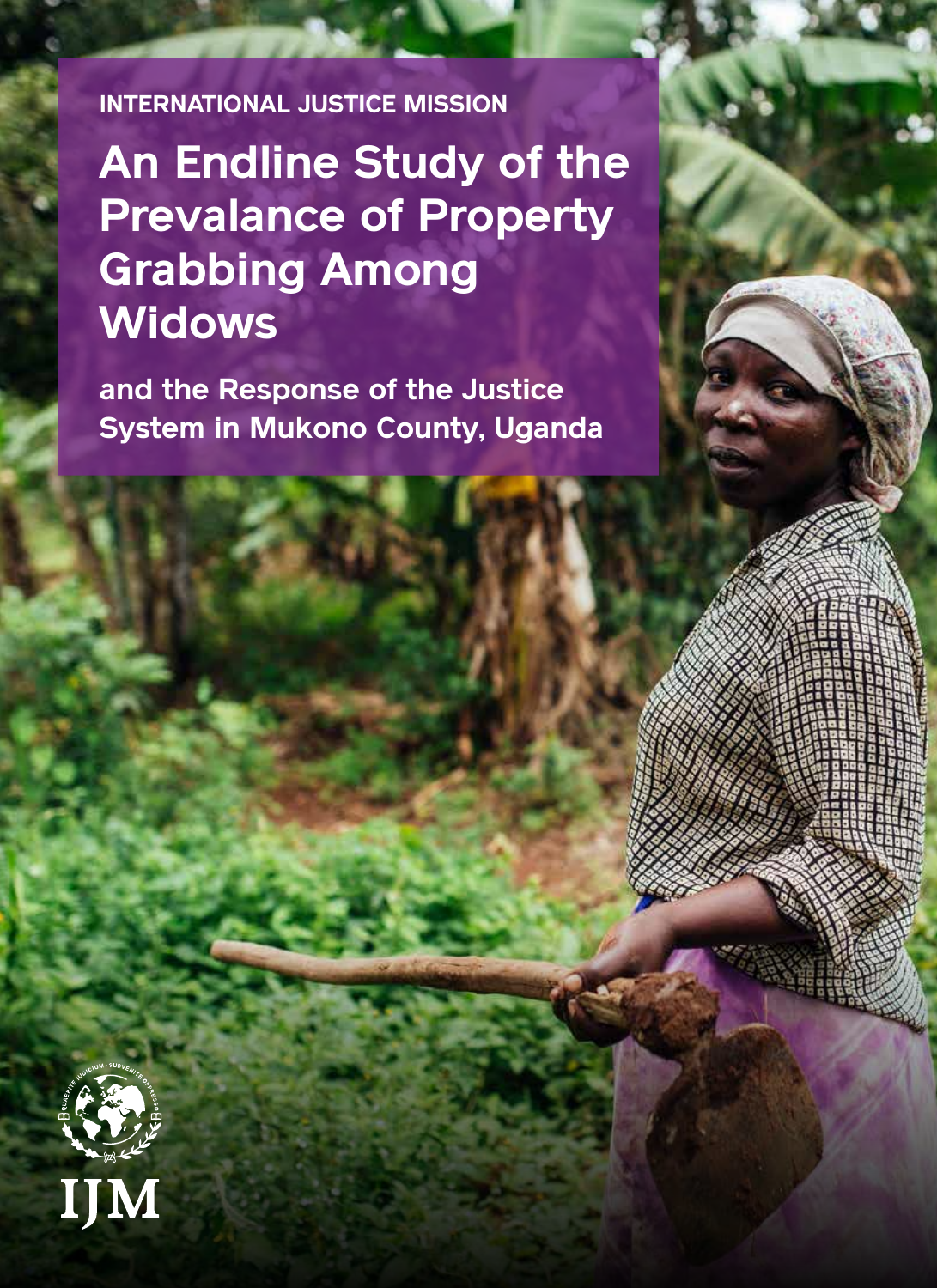

International Justice Mission **An Endline Study of the Prevalence of Property Grabbing Among Widows in Mukono County, Uganda, and the Response of the Justice System**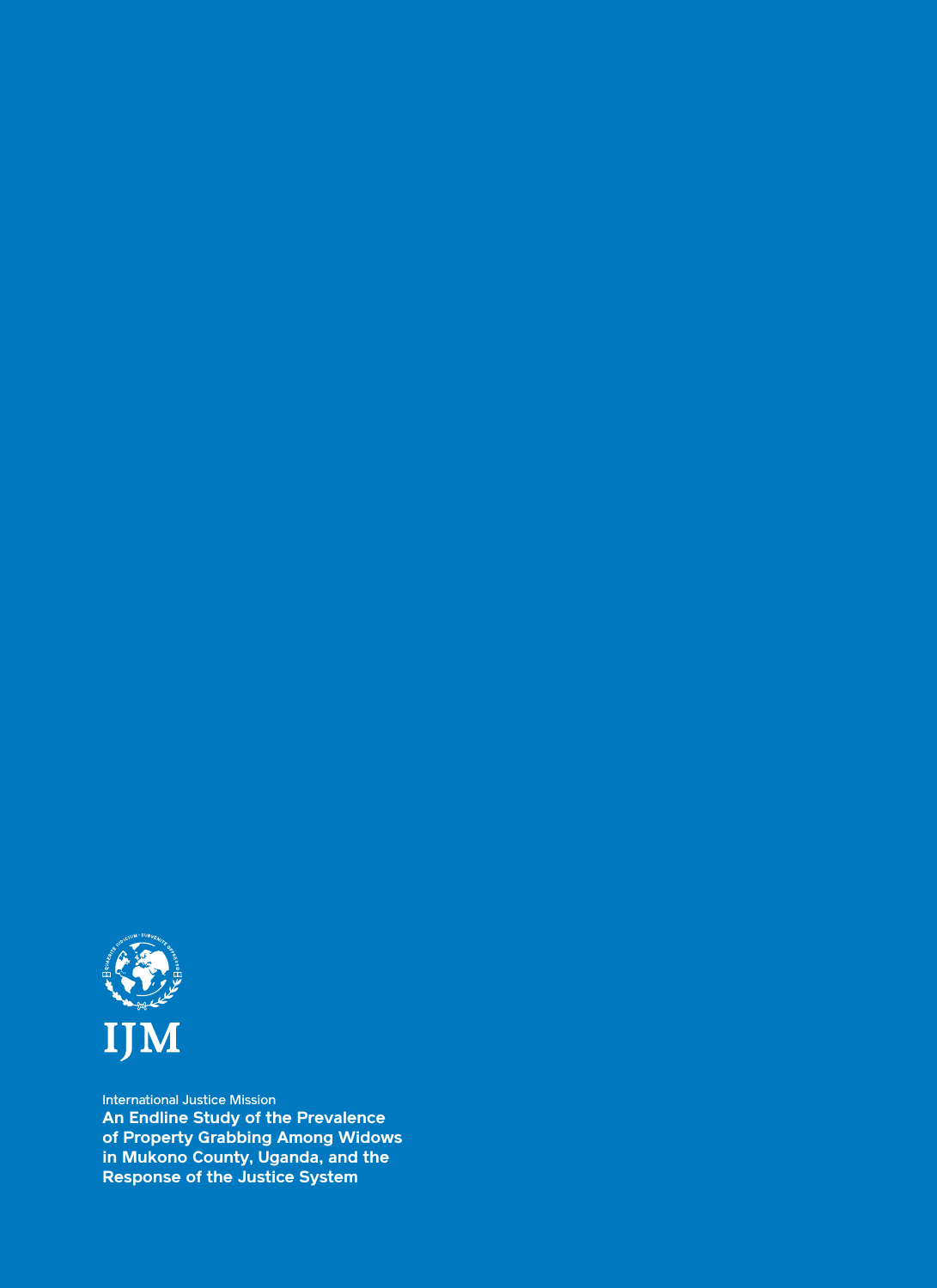# **STUDY HIGHLIGHTS**

**IJM, in partnership with its criminal justice sector partners, developed and implemented a comprehensive five-year project from 2012 to 2017 to curtail violent land theft against widows and orphans in Mukono County.** The program focused on collaborative casework which allowed for mentorship of public justice system officials, training and technical assistance, and addressing the cultural norms that allow for land theft in communities

From the beginning of Project Empaanyi in 2012 to its completion in 2017, there was a significant reduction in the prevalence of land theft in Mukono County **(nearly 50%),** as well as a drop in attempted land theft **(more than 50%),** and a decrease in land theft with violence **(37%)**.

This study found an increase in knowledge among widows of their inheritance rights, and a **significant increase to 21%** of widows stating their intention to report land theft to police, from almost none in the baseline.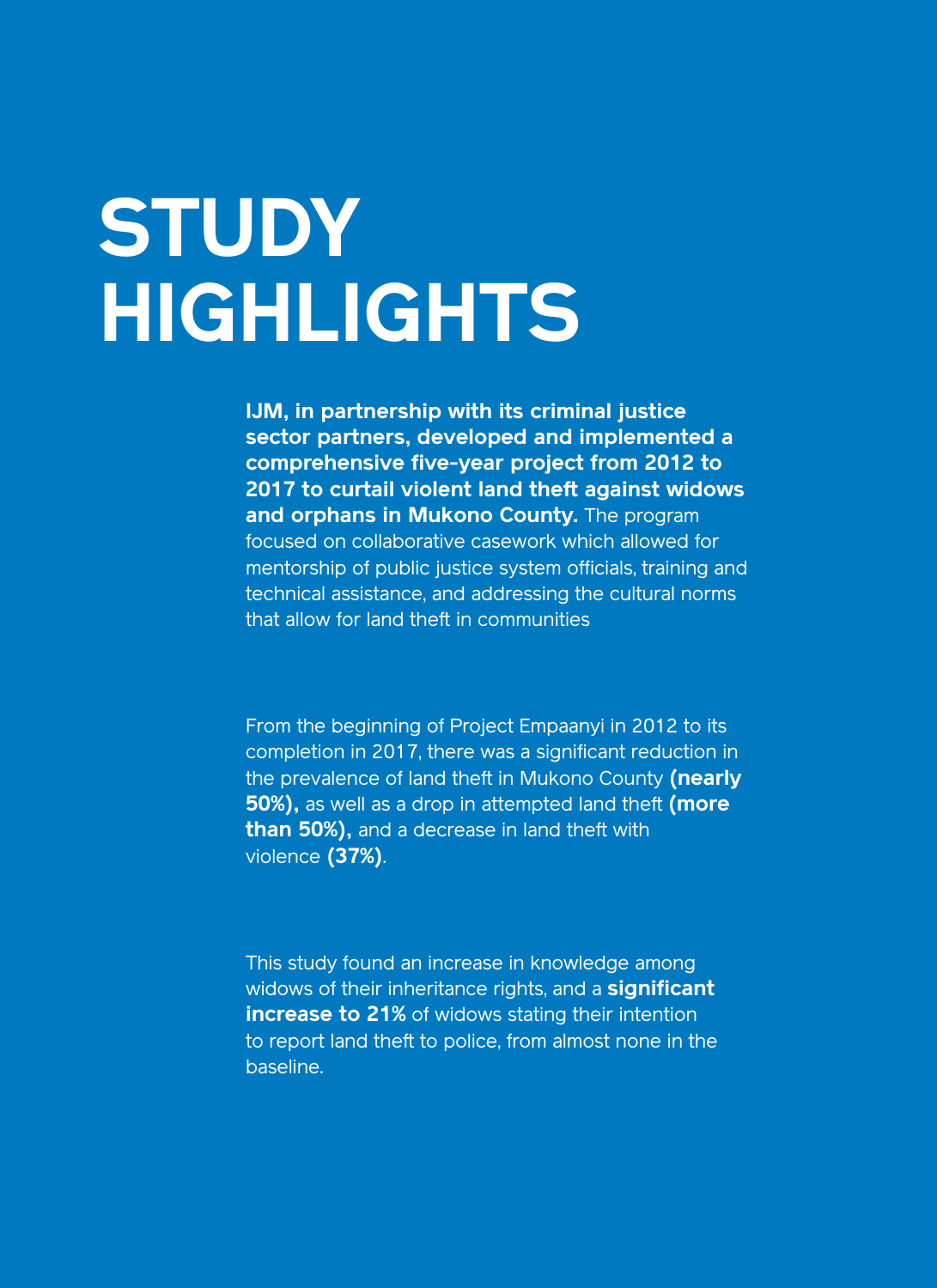# **Table of Contents**

**Table of Contents | 5 Table of Tables and Figures | 7 Key Terms | 9 Executive Summary | 10**

#### **1. Introduction | 12**

- 1.1 Background to Property Grabbing and the Ugandan Justice System's Response | 13
- 1.2 Background to International Justice Mission in Mukono County, Uganda | 14
- 1.3 Study Objectives | 14

#### **2. Methods | 16**

- 2.1 Countywide Household Prevalence Survey on Property Grabbing | 17
	- 2.1.1 Target Area and Population | 17
	- 2.1.2 Sampling Strategy | 18
	- 2.1.3 Training of Enumerators and Pilot Exercises | 20
	- 2.1.4 Data Collection Tools and Methods | 20
	- 2.1.5 Data Storage Techniques, Cleaning, and Quality | 21
	- 2.1.6 Data Cleaning and Analysis | 22
	- 2.1.7 Limitations | 22
- 2.2 Case File Review of Criminal Property Grabbing and Estate Administration Cases | 24
	- 2.2.1 Sampling and Data Collection Method for Reviewing Cases | 25
	- 2.2.2 Training, Data Collection and Quality Assurance Methods, and Data Analysis | 26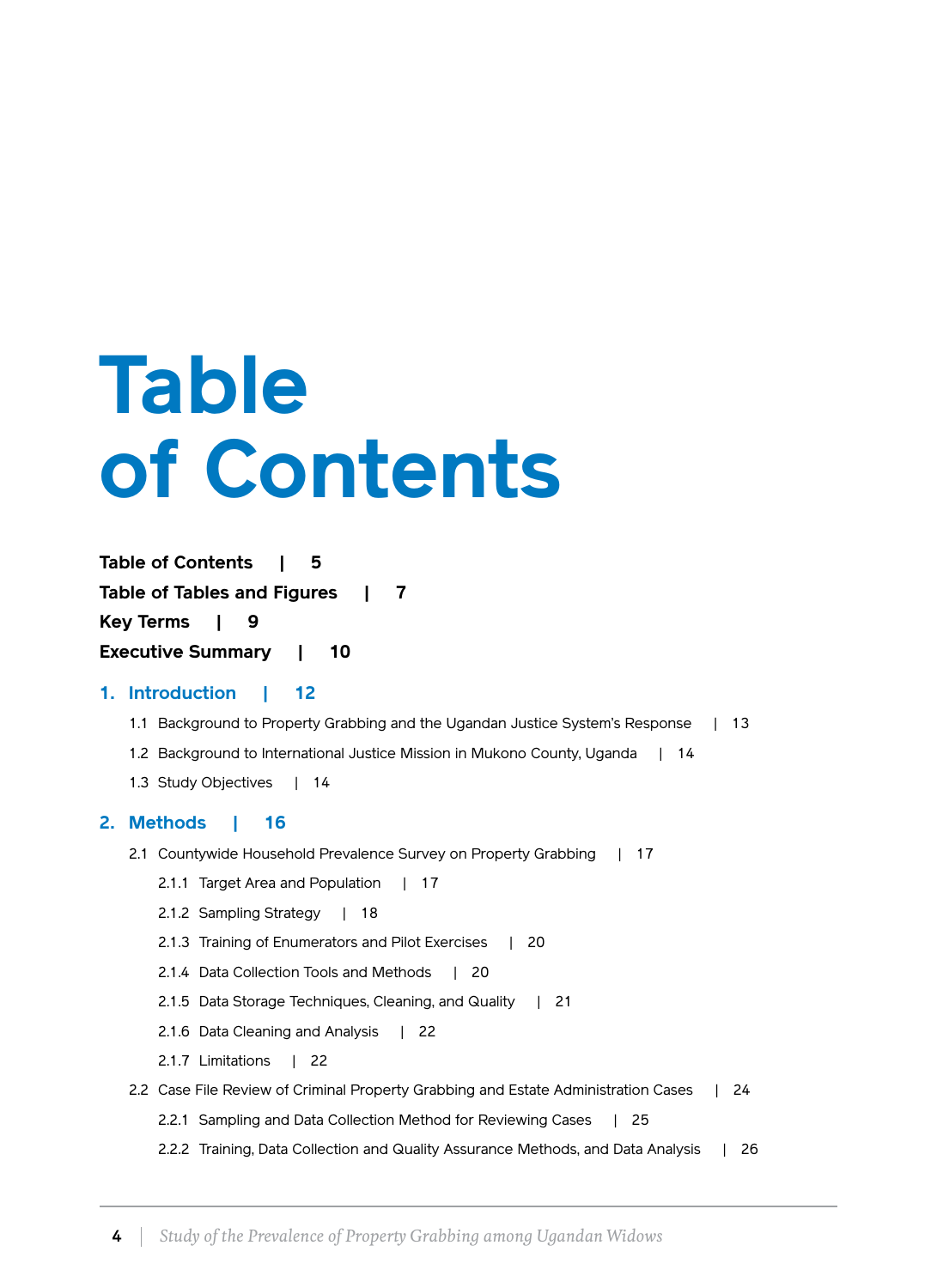- 2.2.3 Limitations | 26
- 2.3 Stakeholder Interviews | 26
	- 2.3.1 Target Audience | 26
	- 2.3.2 Data Collection Tools and Methods | 28
	- 2.3.3 Data Analysis | 29
	- 2.3.4 Limitations | 29

#### **3. Results | 32**

- 3.1 Prevalence of Property Grabbing Among Widows | 33
- 3.2 The Violent Nature of Property Grabbing | 35
- 3.3 Community Level Knowledge and Understanding of Inheritance and Property Grabbing | 36
	- 3.3.1 Knowledge and Understanding of Community Members | 36
	- 3.3.2 Knowledge and Understanding of Widows | 37
- 3.4 Perceptions, Confidence, and Performance of Justice System Authorities in Addressing Property Grabbing | 40
	- 3.4.1 Local Council Leaders | 40
	- 3.4.2 Police | 42
- 3.5 Reporting of Property Grabbing to Authorities | 44
- 3.6 Performance of the Justice System in Managing and Executing on Property Grabbing Cases | 45
	- 3.6.1 Views from Community Members and Justice Officials | 46
	- 3.6.2 Performance in Reported Cases for Criminal Prosecution | 46

#### **4. Conclusions and Discussion | 52**

- 4.1 Prevalence and Nature of Property Grabbing Among Widows in Mukono County | 53
- 4.2 Community Level Knowledge, Attitudes, and Behaviors Regarding Property Grabbing | 53
- 4.3 Perception and Confidence in the Justice System Authorities in Addressing Property Grabbing | 54
- 4.4 Performance of the Justice System in Addressing Property Grabbing | 54

#### **Annex | 56**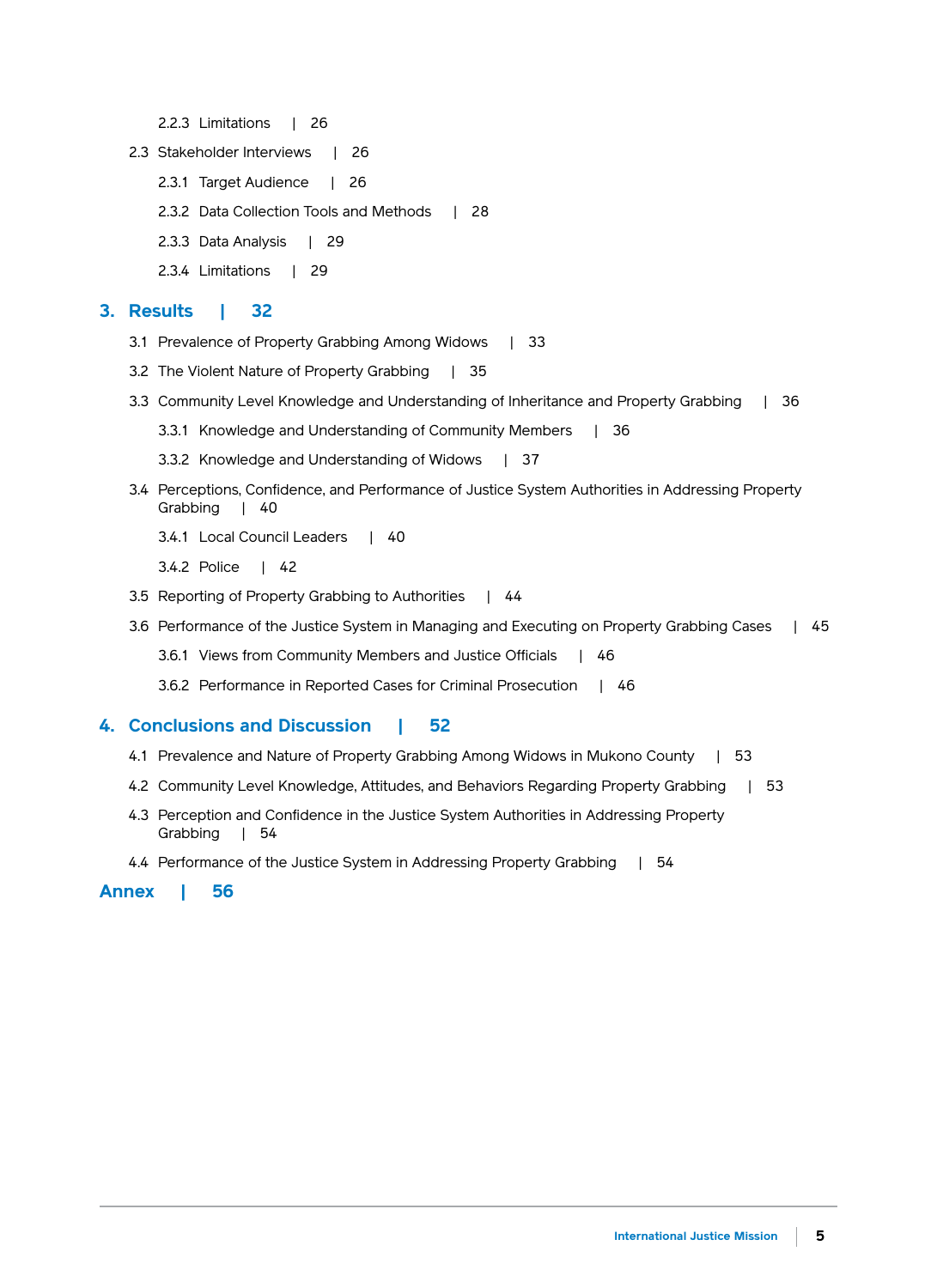#### **Table of Tables and Figures**

**Table 1:** Total Number of Widows Listed in Each Sub-County | 19 **Table 2:** Sample Size Required for Each Sub-County | 20 Table 3: No. of Criminal Prosecution Files Reviewed at Police Stations | 25 **Table 4:** Distribution of FGD Participants | 28 **Table 5:** Circumstances Around Property Grabbing Events in the Last Two Years | 35 **Table 6:** Indicators of Widows' Knowledge of the Relevant Laws | 38 **Table 7:** Indicators of Widows' Understanding of Inheritance Entitlements | 38 **Table 8:** Indicators of Widows' Experiences Related to Inheritance and Property Grabbing | 39 **Table 9:** Indicators of Widows' Confidence in Local Council Leaders | 40 **Table 10:** Indicators of Widows' Confidence in the Police | 42 **Table 11:** Property grabbing Related Complaints/Charges Within Criminal Case Files | 47 **Table 12:** Comparison of Key Document in Criminal Property Grabbing Files | 48 **Table 13:** Indicators of Case Progression in PG Criminal Cases | 49 Table 14: Widows' Relationship Types | 63 Table 15: Formalized Marriage Documentation | 63 **Table 16:** Homestead Documentation | 66 **Table 17: Other Land Documentation | 66 Table 18:** Key Prevalence Figures, Successful Property Grabbing | 68 **Table 19:** Key Prevalence Figures, Attempted Property Grabbing | 69 **Table 20:** Documents Found in Criminal Property Grabbing Case Files | 69 **Table 21:** Documents Found in Administration Cause Case Files | 73 **Table 22:** Indicators of Case Progression in Administration Cause Cases | 74 **Figure 1:** District Map of Uganda | 18 **Figure 2:** Key Prevalence Figures, Successful Property Grabbing | 34 **Figure 3:** Key Prevalence Figures, Attempted Property Grabbing | 34 **Figure 4:** Widows' Views on Good Ways to Protect from Property Grabbing | 39 **Figure 5:** Percentage of Community Focus Group Participants that Agree with Statements Regarding LC Leaders | 41 **Figure 6:** Percentage of Community Focus Group Participants that Agree with Statements Regarding Police | 43 **Figure 7:** Widows' Religious Affiliation | 64 **Figure 8:** Widows' Primary Occupation | 65 **Figure 9:** Widows' Experience with the Grant of Probate Process | 71 **Figure 10:** Widows' Experience with the Letter of Administration Process | 72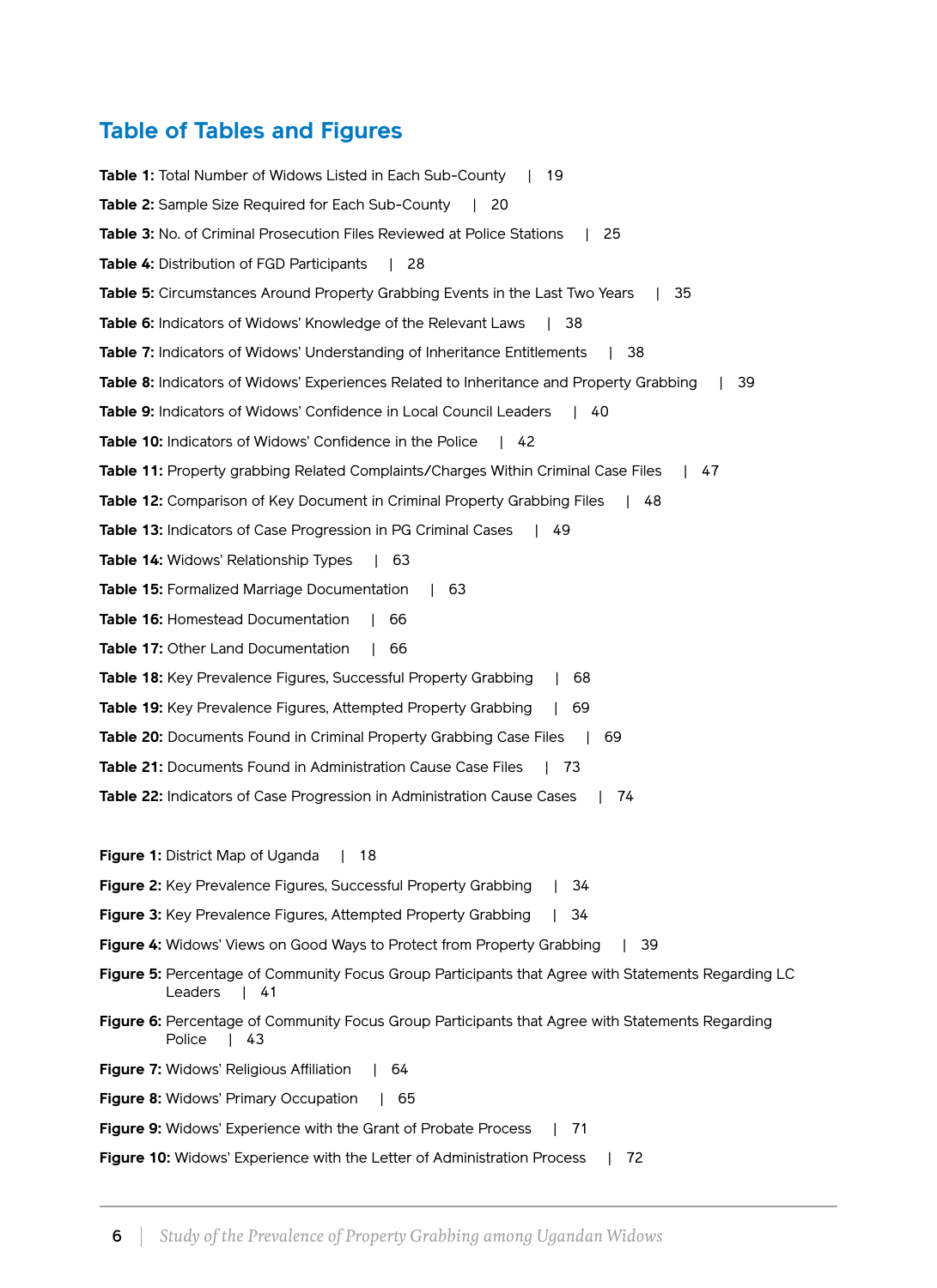### **Key Terms**

**Administrator General (AG):** The Administrator General's Office is a department under the Ministry of Justice and Constitutional Affairs with a mandate to administer estates, issue Certificates of No Objection, and to verify beneficiaries of estates among other related matters.

**Estate administration:** Lawfully dividing and distributing the property/estate of the deceased.

**Homestead:** The matrimonial home and surrounding gardens.

**Husband:** In this study, the term "husband" refers to the male partner of widows in legally recognized marriages, as well as the male partner in cohabiting relationships that were not officially recognized but in which partners are nonetheless socially and culturally viewed as husband and wife.

**Kibanja:** In the mailo land tenure system adopted in central Uganda, the government officially recognizes two major types of land ownership: titled ownership and kibanja ownership. Under this system, a titled land owner may own a large piece of land, while any number of kibanja holders may own occupancy rights to certain portions of that piece of land. While both titled land owners and kibanja owners "own" the land, they are often referred to respectively as "landlords" and "tenants."

**Local Council (LC) leader:** An elected official at the village ("LC1"), parish ("LC2"), sub-county ("LC3"), and district ("LC5") level. LC1 and LC2 leaders are influential in their communities, many times serving as the first point of contact when someone must interact with the justice system, a mediator under certain circumstances when a conflict arises in the community, and a witness to any real estate transfer within their jurisdiction.

**Property grabbing:** A layman's phrase used to describe the unlawful and coercive eviction of lawful landowners through the use of physical force, forgery, fraud, threats, intimidation, property destruction, and/or collective pressures.

**Public Justice System:** The legitimate government-instituted and controlled use of force and authority to promote public safety, protect citizens from the use of force not authorized by law, and to provide equal access to rights and due process. The public justice system is comprised of law enforcement; prosecutorial, judicial, and administrative bodies; local governments; and social service systems.

**Widow:** *For the purposes of this study*, any woman, age 18 or older at the time of the study, whether currently single, cohabiting, or remarried who has *ever lost*:

- **•** A husband who she was legally married to; or
- A cohabiting partner<sup>1</sup>, whether children were born from the relationship or not; or
- **•** The father of one of her children.

A widow under Ugandan law is one who has been lawfully married under a recognized Christian, civil, Muslim, customary, or Hindu marriage.

<sup>1</sup> In the Ugandan context, "cohabiting" is living together, as if married, without being legally married.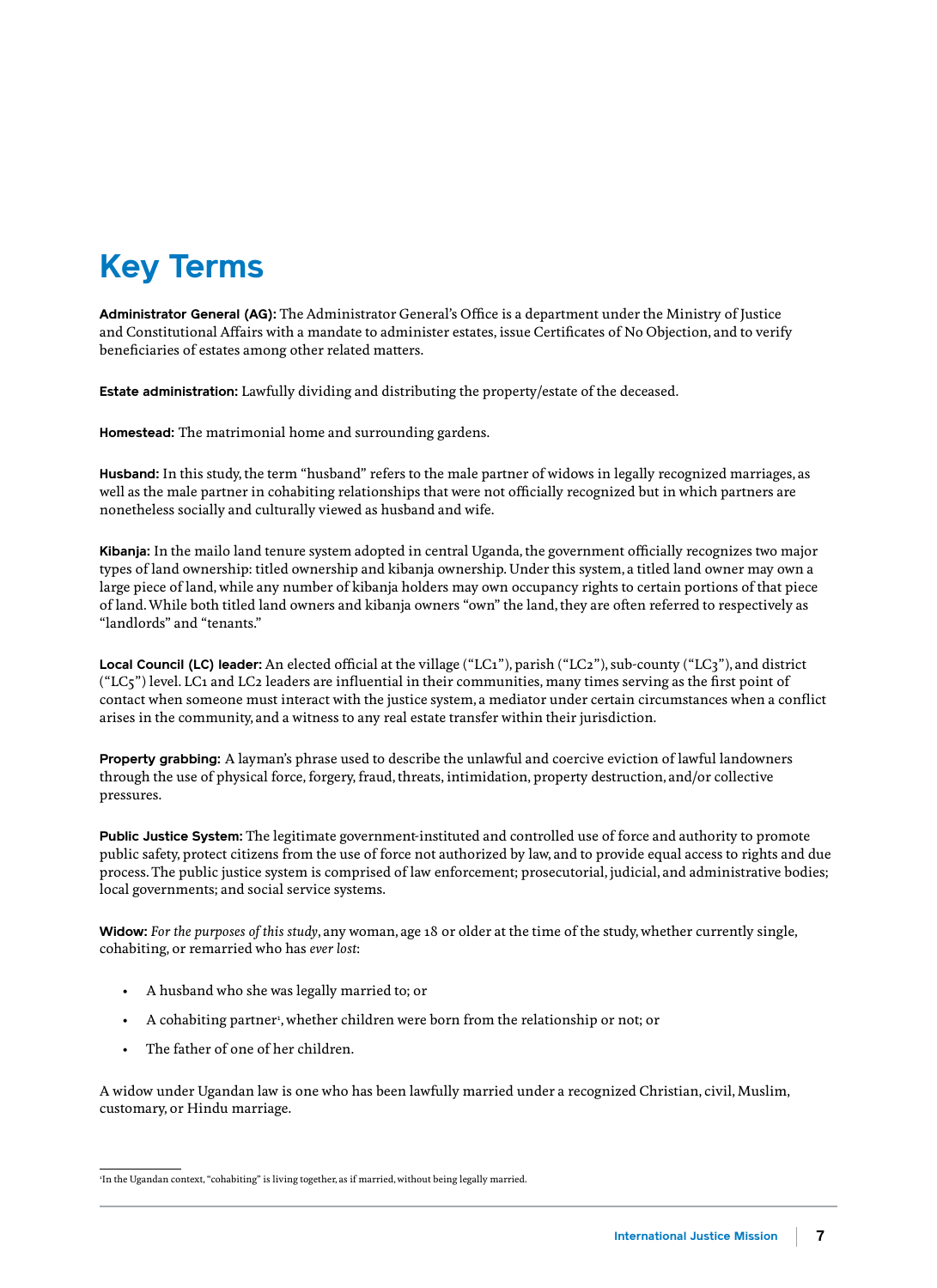### **Executive Summary**

**Background and Introduction:** "Property grabbing" occurs when individuals and/or families are removed from or lose access to their rightful property or homestead. This is characterized by the use of physical force, forgery, fraud, threats, intimidation, destruction, acts of violence, or pressure from the local community. In Uganda, widows and orphans are among the most vulnerable populations to property grabbing due to prevailing gender norms that favor adult men and a lack of capacity in the formal justice sector to respond to such crimes. As part of a program to combat property grabbing in Mukono County, Uganda, a baseline (2012–2013) and follow-up endline (2017) prevalence and justice system performance study was conducted to gauge any reduced victimization and performance improvements in the system. This report highlights the endline study results and the direct comparisons with the baseline study.

**Methods:** Three data collection methods achieved the study's purpose and objectives:

- 1) A *countywide household prevalence survey with widows* in all villages in half of the randomly selected parishes in all sub-counties of Mukono County. At baseline, the sample was **1,806 widows** and at endline, **2,018 widows**.
- 2) A *Case File Review* (CFR), conducted with cases closed between the years 2010–2012 for the baseline and 2010–2017 for the endline. In total, **68** criminal case files of property-grabbing related offenses were reviewed at baseline; at endline, this was **156** cases. At baseline, **119** administration cause case files were reviewed, and **96** at endline.
- 3) *Focus Group Discussions (FGDs) and Key Informant Interviews (KII)*, conducted with women and men in the targeted communities, as well as local leaders and justice system officials. At baseline, 13 FGDs were conducted with 1**18 respondents**, in addition to **13 KIIs**; at endline, 41 FGDs were held with **387 respondents**, in addition to **7 KIIs**.

**Results and Conclusions:** Compared to the 2012–2013 baseline study, this study found a significant decrease of nearly 50% in property grabbing among widows in Mukono County: 3.5% to 1.8% (p ≤ 0.001). Attempts of property grabbing also significantly reduced by approximately 50% from 4.8% to 2.3% (p  $\leq$  0.001). Furthermore, the level of violence in instances of property grabbing seems to be declining, evidenced by a 37% decrease in the presence of violence in property grabbing cases.

Generally, community members and widows in Mukono County articulated good knowledge on property grabbing, the existence of laws on inheritance and women's right to land ownership, preventive measures, and how and where to seek help. Further, community members outside the project area had less comprehensive knowledge on property grabbing laws, rights, and/or legal processes. Cultural and gender norms favoring male inheritance and informal solutions to property grabbing remain prevalent in women's understanding and experiences of inheritance practices. These norms, in addition to procedural barriers to prevention measures negatively impact the potential for change in behavior among community members.

Confidence in the formal justice system to provide justice equitably and fairly has increased, with more notable improvements in relation to police officers trained in property grabbing crimes. Community members in Mukono County expressed much higher levels of trust and confidence in the police's ability to appropriately handle instances of property grabbing compared to community members outside the project area. Further results with the police were inhibited by the force's lack of sufficient resources for proper investigations, leading to corruption and requests for "facilitation" from victims to continue their case in the justice system. Community members and justice officials have low confidence in the abilities of Local Council leaders to carry out their duties related to inheritance and property disputes; however, all stakeholders acknowledge the important role of Local Council leaders at the community level.

Finally, the endline also identified improvements, as well as remaining challenges, in the prosecution of property grabbing cases. There were more property grabbing cases overall in the system, and they were more easily located. Case files showed improvements in key documentation and better utilization of charges, but case progression rates seem to have slowed and officials continue to push victims to pursue civil remedies over criminal prosecution, despite the case being criminal in nature. While knowledge, confidence, and some engagement has improved, community members still view the system as difficult to access for the common person due to costs, lengthy timeframes for cases, language barriers, and limited protections for the large percentage of widows who are in relationships outside a formal marriage.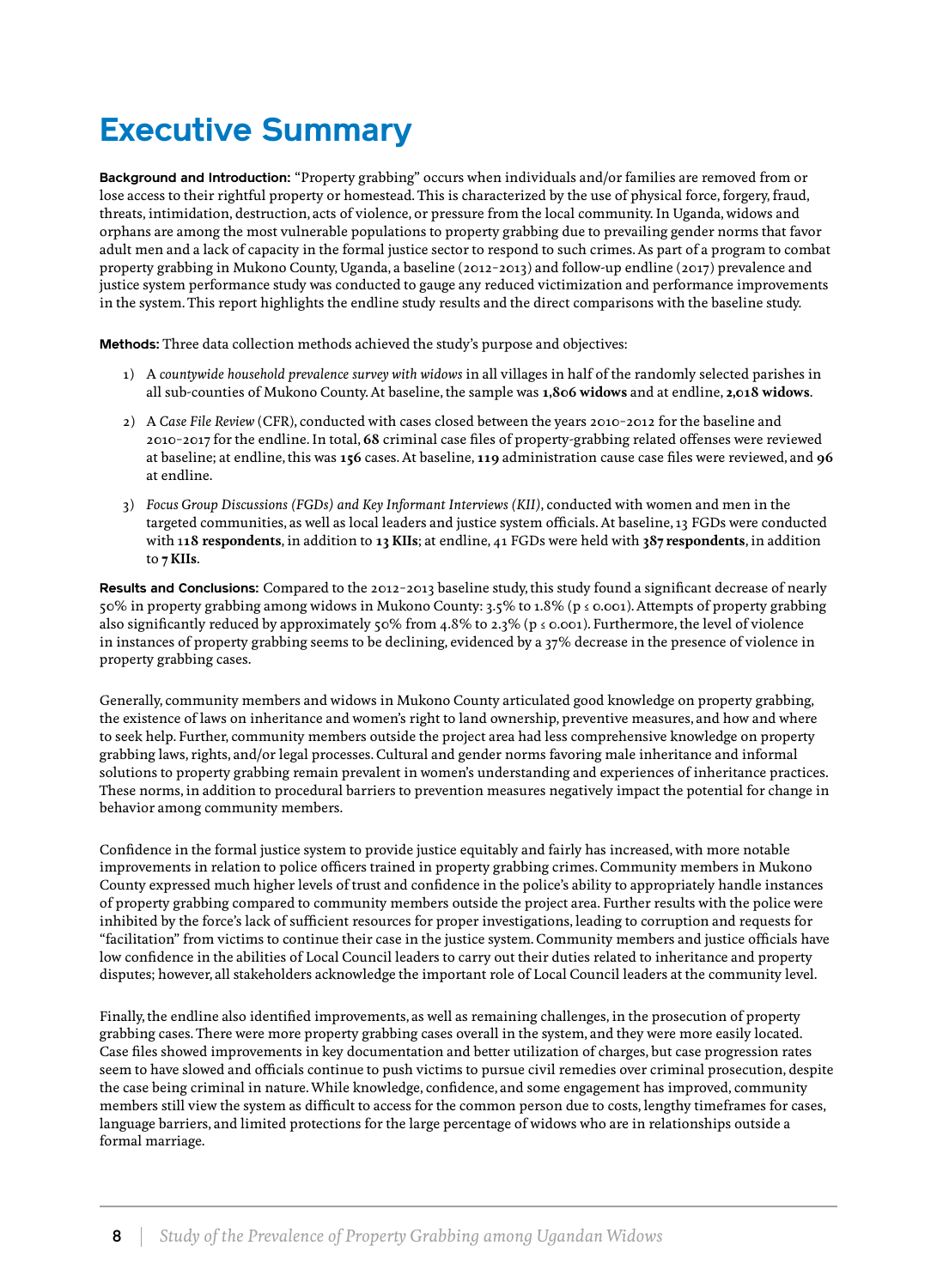# **1 Introduction**

"Property grabbing" is when individuals and/or families are removed from or lose access to their rightful land or homestead. Property grabbing usually involves the use of physical force, forgery, fraud, threats, intimidation, destruction, acts of violence, and/or pressure from the local community.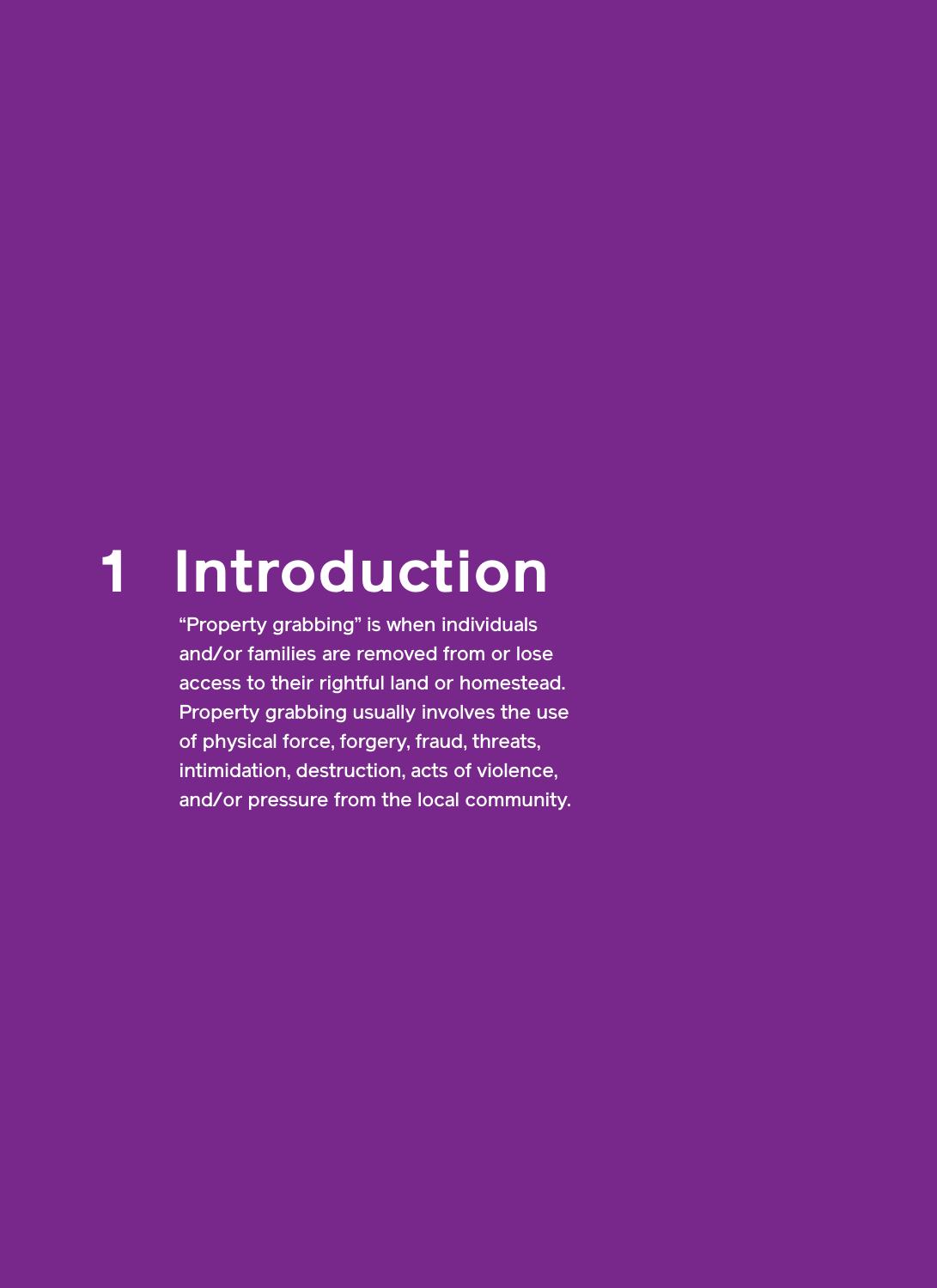#### **1.1 Background to Property Grabbing and the Ugandan Justice System's Response**

"Property grabbing" is when individuals and/or families are removed from or lose access to their rightful land or homestead. Property grabbing usually involves the use of physical force, forgery, fraud, threats, intimidation, destruction, acts of violence, and/or pressure from the local community.

In Uganda, widows and orphans are the most vulnerable populations to property grabbing due to prevailing gender norms favoring adult men and relative impunity for those who commit this crime. Following the death of a male head of household, it is common for relatives, neighbors, and persons of authority to seize the property that belonged to the deceased, even if the widow co-owned the property with her husband and has a legal right to possession. Acts of property grabbing are illegal and in direct violation of prevailing inheritance and land ownership laws included in the Ugandan Penal Code.<sup>2</sup>

Land ownership is central to the survival and identity of many Ugandans. According to a 2014 study of land rights in Uganda, 87% of Uganda's population lives in rural areas, 85% of whom depend on subsistence agriculture for survival.3 The significance of land ownership in Uganda results in frequent land disputes, even within families. For example, a 2016 report of justice issues in Uganda revealed that 36% of those surveyed had experienced a land dispute of some kind, making it the most prevalent justice issue in the country. 25% of identified land disputes are related to ownership, while another 22% are specifically due to property grabbing.4

Women remain particularly vulnerable to land insecurity in Uganda due to deeply seated gender norms, biases against women's ownership of land, and challenges accessing the protection of government duty bearers. Even though 90% of women living in rural areas depend on agriculture and are responsible for approximately 80% of Uganda's food production,5 only 16% of agricultural land is owned by women.6 Further, households headed by women, particularly widows and divorcees, are much more vulnerable to land conflict than male-headed households because clan structures and traditional marriage arrangements weaken women's claims to land ownership.7

Land conflict also tends to result in less favorable outcomes for women than for men.<sup>8</sup> For example, a 2013 Oxfam study found that approximately 30% of widows in northern Uganda had experienced property grabbing. They also found that women were more likely to experience property grabbing than men, as 68% of cohabiting women had experienced property grabbing as opposed to 25% of cohabiting men.9 IJM's own research in Mukono County, Uganda, in 2012-2013 revealed that nearly one in three widows were the victims of property grabbing in their lifetimes.<sup>10</sup> Since the release of that research, little additional scholarship has been published on the Ugandan public justice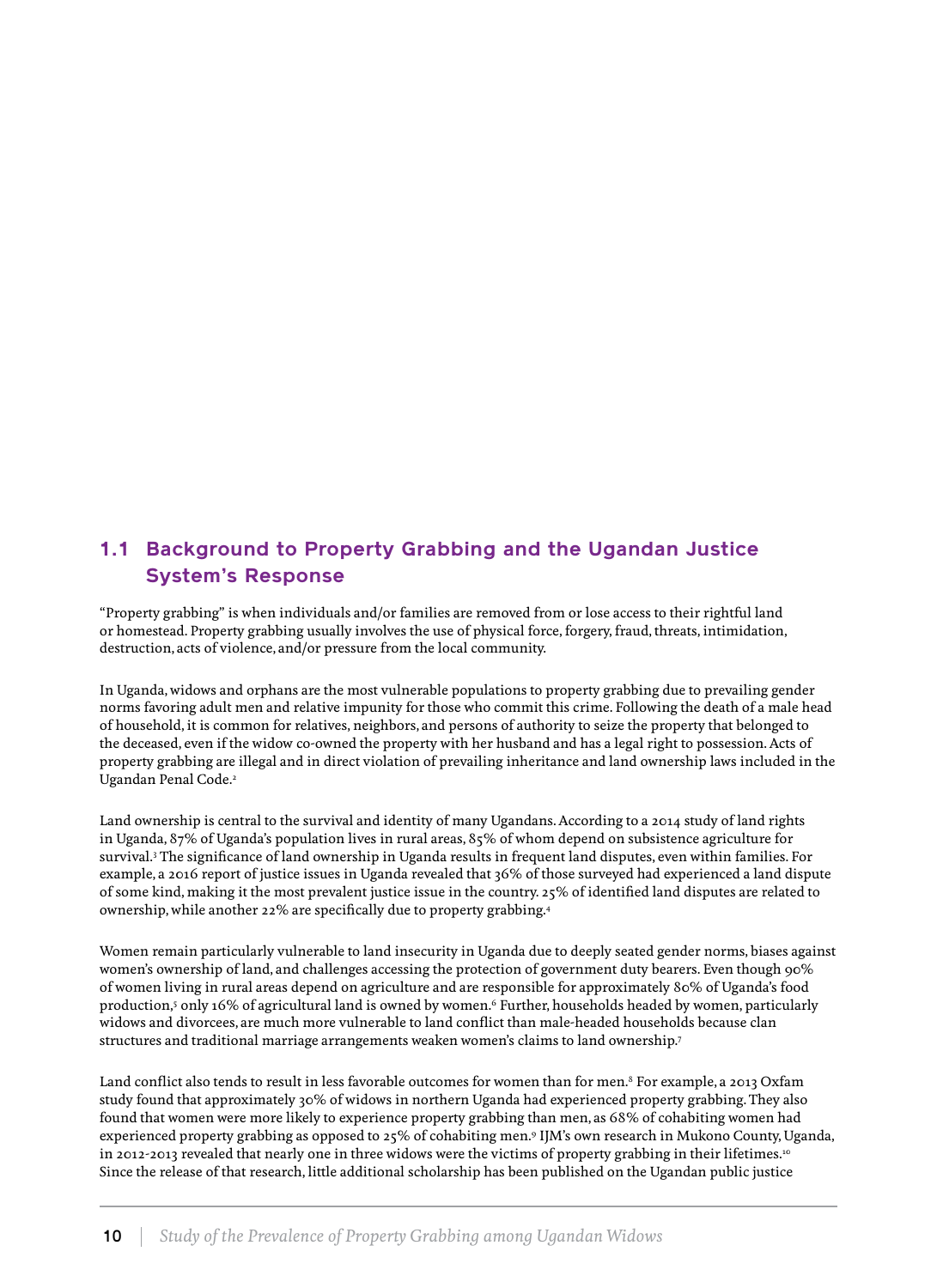From the beginning of Project Empaanyi in 2012 to its completion in 2017, there was a significant reduction in the prevalence of land theft in Mukono County (nearly 50%), as well as a drop in attempted land theft (more than 50%), and a decrease in land theft with violence (37%).

system's response to property-grabbing related crimes. One related report emerged in 2016 from HiiL Innovating Justice, highlighting that the vast majority (82%) of those in land disputes primarily seek advice from Local Council leaders, while only 32% seek advice or information from the police. Further, 78% rely on Local Council leaders for the resolution of their land disputes, while only 21% rely on the courts for such resolution.<sup>11</sup>

The judicial system and other government entities vital to the protection of the vulnerable from property grabbing crimes suffer from inadequate resourcing and corruption, further preventing survivors of property grabbing from accessing the formal justice system. Among respondents from the 2017 East Africa Bribery Index, 54% reported that paying a bribe was the only way to access the services provided by the police, judiciary, and land services.<sup>12</sup>

#### **1.2 Background to International Justice Mission in Mukono County, Uganda**

International Justice Mission (IJM) is a global human rights organization that protects the poor from violence by partnering with local authorities to rescue victims, bring criminals to justice, restore survivors, and strengthen justice systems. IJM has been assisting survivors of property grabbing in Uganda since the early 2000s. IJM's Kampala office has focused its interventions exclusively in Mukono County, a rural county outside of Kampala.

The program aimed to build capacity within the Ugandan justice system to respond to cases of property grabbing using a two-pronged approach. First, IJM collaborated with police, public prosecutors, community development officers, and other duty bearers to directly support individual victims and cases of property grabbing as they progressed through the criminal justice system. By working hand-in-hand to deliver justice to individual survivors of violence, IJM provided both classroom and field training, and mentoring to justice system officials. Second, government officials and IJM together employed targeted strategies to ensure that the public justice system is better able to independently prevent, deter, and respond to instances of property grabbing. Strategies included intensive and extended classroom and field trainings using actual cases as learning tools, curriculum development, coaching and mentoring on live cases, media campaigns, and community engagement. Taken together, IJM's program sought to (1) deter property grabbing by ensuring that the justice system would hold perpetrators accountable for their crimes and (2) reduce the overall vulnerability of widows and orphans to property grabbing.

IJM completed its program in Mukono County in September 2017. The learnings from this study informed the endof-program evaluation on the program and will be incorporated into the organization's future programs to protect women and children from violence in Uganda and globally.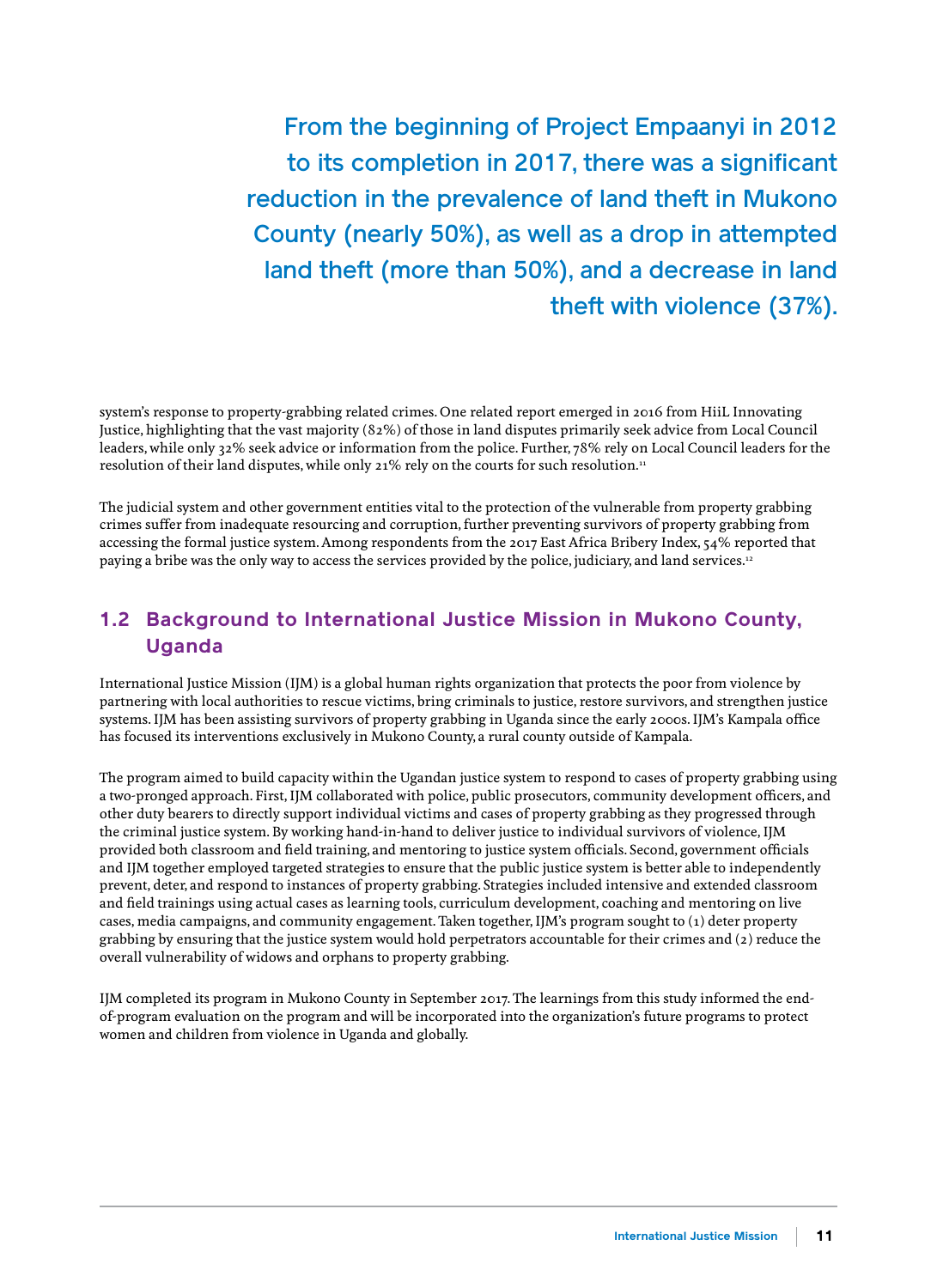#### **1.3 Study Objectives**

The specific objectives of the study included:

- 1) To determine the prevalence and nature of property grabbing among widows in Mukono County;
- 2) To assess the knowledge of community members (including widows) of the basic principles of Ugandan succession law as well as their knowledge, attitudes, and behaviors regarding property grabbing;
- 3) To document the public's perception and confidence in the public justice system in effectively addressing property grabbing; and
- 4) To assess the performance of public justice system actors (local government leaders, police, AG, judges/courts, and prosecutors) in effectively addressing property grabbing in Mukono County, in order to compare the current state to the baseline study results conducted in 2012–2013.

7 Adelman, S., & Peterman, A. (2014). Resettlement and Gender Dimensions of Land Rights in Post-Conflict Northern Uganda. World Development, 64(C), 583–596. 8Ibid.

9Burke, C., and Kobusingye, D. (2013). Securing Women's Land and Property Rights in Northern Uganda, Oxfam. Unpublished Working Paper.

<sup>2</sup> International Justice Mission, Property Grabbing from Ugandan Widows and the Justice System Response (2014). More information on the nature of property grabbing and relevant laws in Uganda can be found in IJM's initial 2014 research study.

<sup>3</sup> Hannay, L. (2014). Women's Land Rights in Uganda. Landesa.

<sup>4</sup>HiiL Innovating Justice, Justice Needs in Uganda 2016 (2016).

<sup>5</sup> Hannay, L. (2014). Women's Land Rights in Uganda. Landesa.

<sup>6</sup>Gender, Institutions and Development Database 2014. (2014). Organisation for Economic Cooperation and Development.

<sup>&</sup>lt;sup>10</sup>International Justice Mission, Property Grabbing from Ugandan Widows and the Justice System Response (2014).

<sup>&</sup>lt;sup>11</sup>HiiL Innovating Justice, Justice Needs in Uganda 2016 (2016).

<sup>&</sup>lt;sup>12</sup>Transparency International Kenya, et al., East Africa Bribery Index (2017).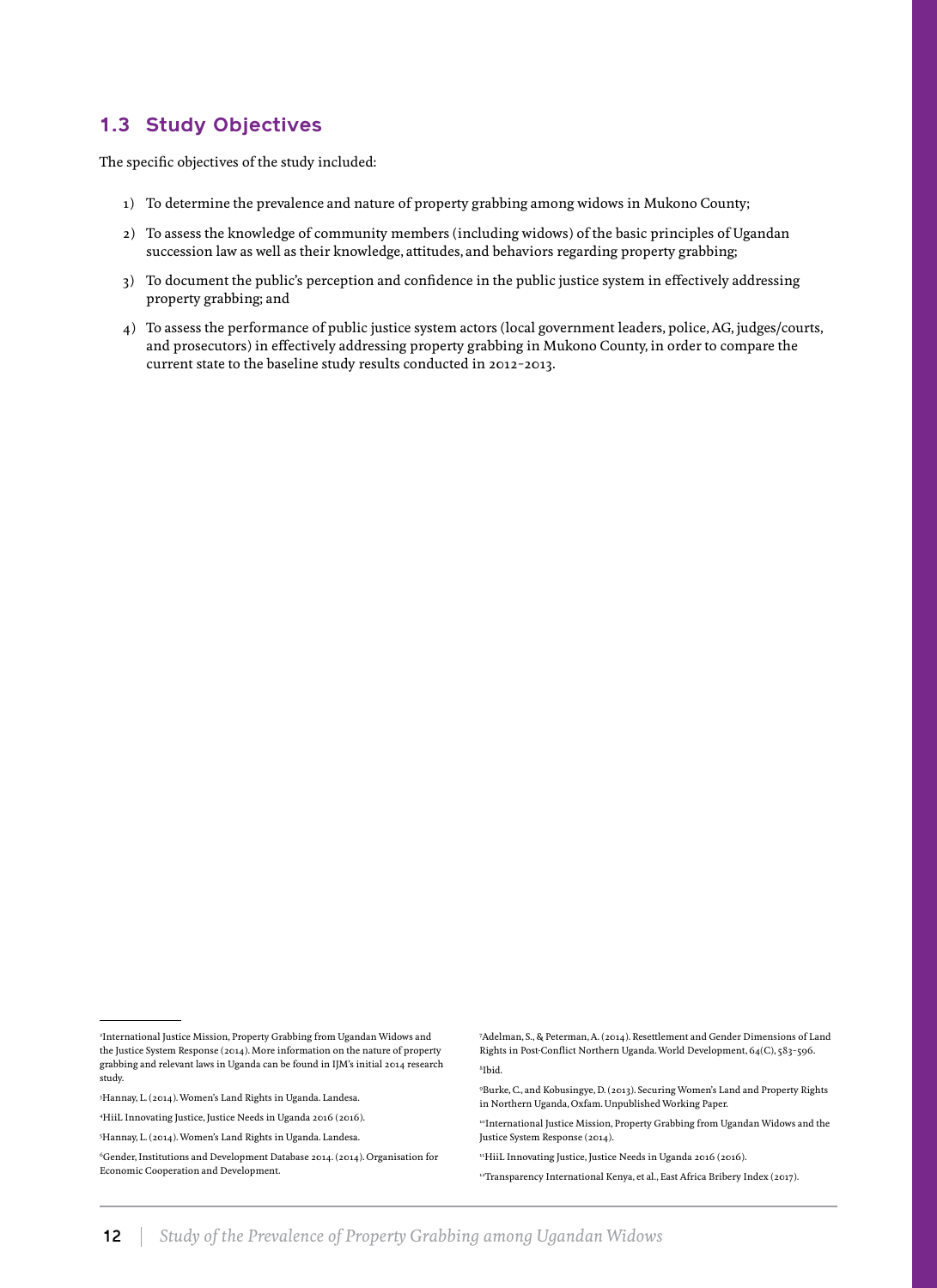## **2 Methods**

The study team, including IJM staff and contracted local and international researchers, utilized multiple methods to accomplish the objectives of the study, mirroring the methodology from the baseline study in 2012–2013 as much as possible.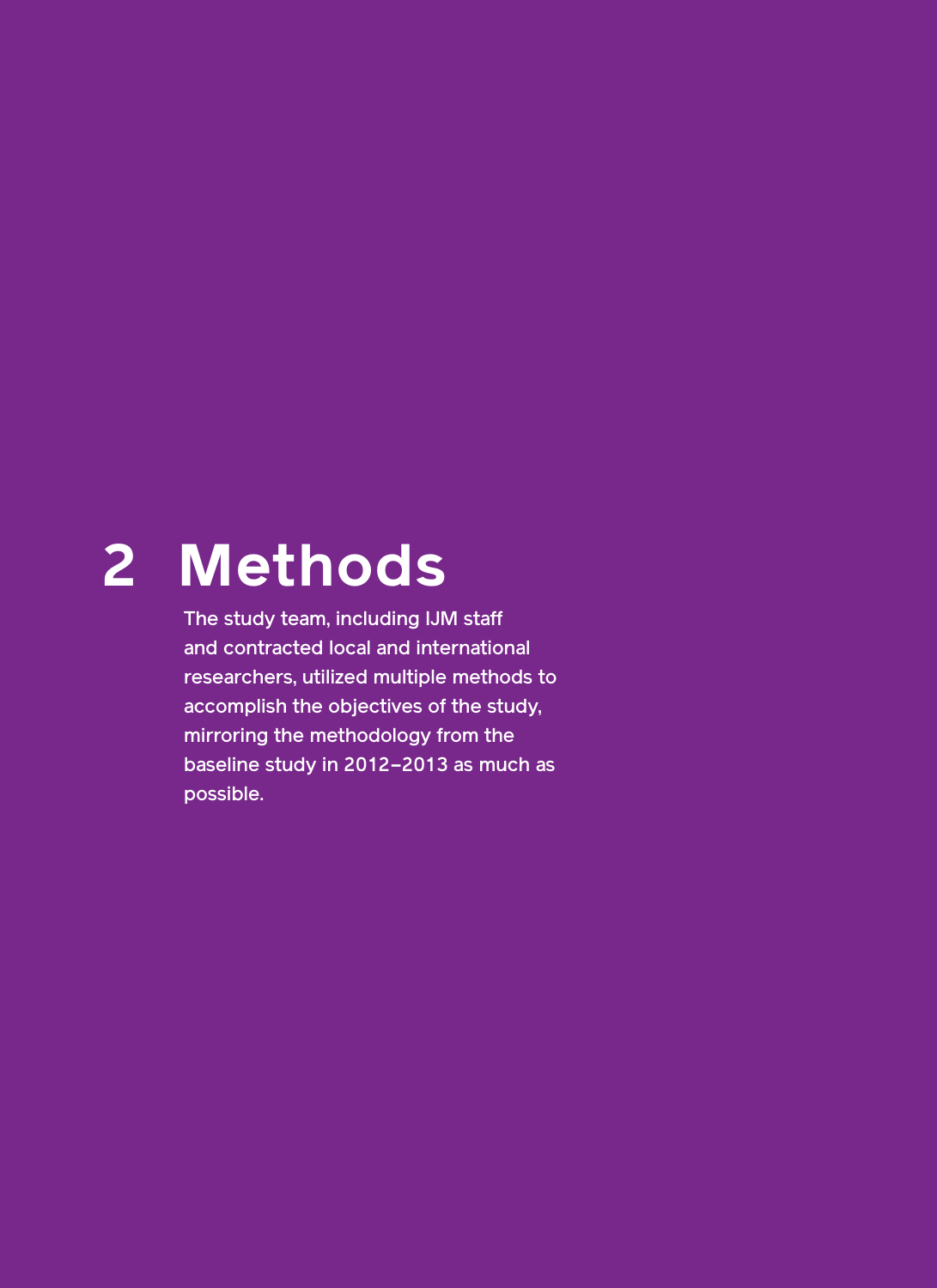The study team, including IJM staff and contracted local and international researchers, utilized multiple methods to accomplish the objectives of the study, mirroring the methodology from the baseline study in 2012–2013 as much as possible. The contracted local research team collected all data. To understand the complexity and scale of property grabbing prevalence, the study included a repeat collection of a household-level survey with widows, including a narrative story-telling component, as well as focus group discussions with local community members. The study also included gathering information to assess the performance and perceptions of the justice system in Uganda with regard to property grabbing and estate administration, through a qualitative review of physical police and court files, focus group discussions, and key informant interviews with key stakeholders. This information was triangulated with responses from widows captured via the household survey on experiences with and knowledge of the justice system.

#### **2.1 Countywide Household Prevalence Survey on Property Grabbing**

#### **2.1.1 Target Area and Population**

The target area for the household survey spanned all of the mainland areas of Mukono County in Mukono District in central Uganda (see Figure 1). Like in the baseline, the study team conducted the survey in eight of the nine subcounties of Mukono County.13 Half of all parishes in each sub-county were randomly selected for the sample, covering all villages in the selected parishes.

The target population inclusion criteria included  $[a + b + c + (d \text{ or } e)]$ :

- a. any woman,
- b. age 18 or older at the time of the study,
- c. ever widowed, whether currently single, cohabiting, or remarried
	- o who were legally married to the deceased; *or*
	- o who lost a cohabiting partner14, whether children were born from the relationship or not; *or*
	- o who lost the father of one of her children

*AND either was:*

- d. currently living in one of the targeted villages at the time of the survey, who had a husband/partner pass away while living in that village ("widows within")15 *OR*
- e. originally from one of the targeted villages who had a husband/partner pass away while living in the village and had since moved out of that village to a location within 100 kilometers of that original village ("migrated out" widow). 16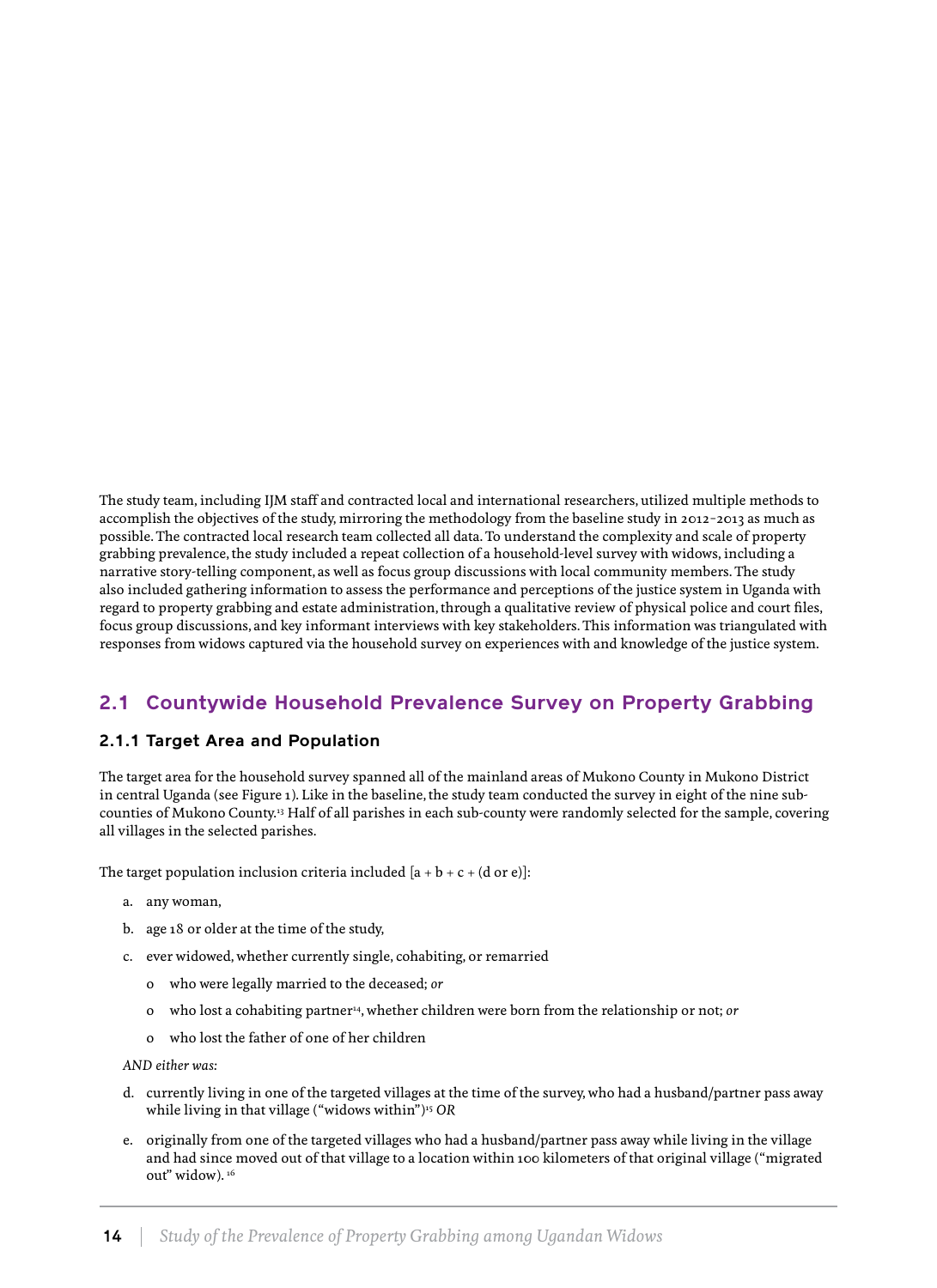**Figure 1: District Map of Uganda**



#### **2.1.2 Sampling Strategy**

In line with the baseline household survey with widows in Mukono County, the local consultancy research team used a village-level participatory method, leveraging the in-depth knowledge of the community members. This repeat "listing exercise" was conducted by a local group of enumerators, yielding a comprehensive list of widows in all the villages of the parishes selected in the sampling frame. This list ultimately formed the basis of the widow population from which to determine the sampling strategy at the individual widow level.

A team of 15 enumerators hired by the local research team conducted the listing exercise in a total of 176 villages across 24 parishes in eight sub-counties of Mukono County.<sup>17</sup> The listing exercise incorporated two main steps in each village:

First, the enumeration team met with the Local Council Chairperson, or in his/her absence, the Local Council General Secretary or Vice Chairpersons of each village, and the village's Women's Representative (also called "Local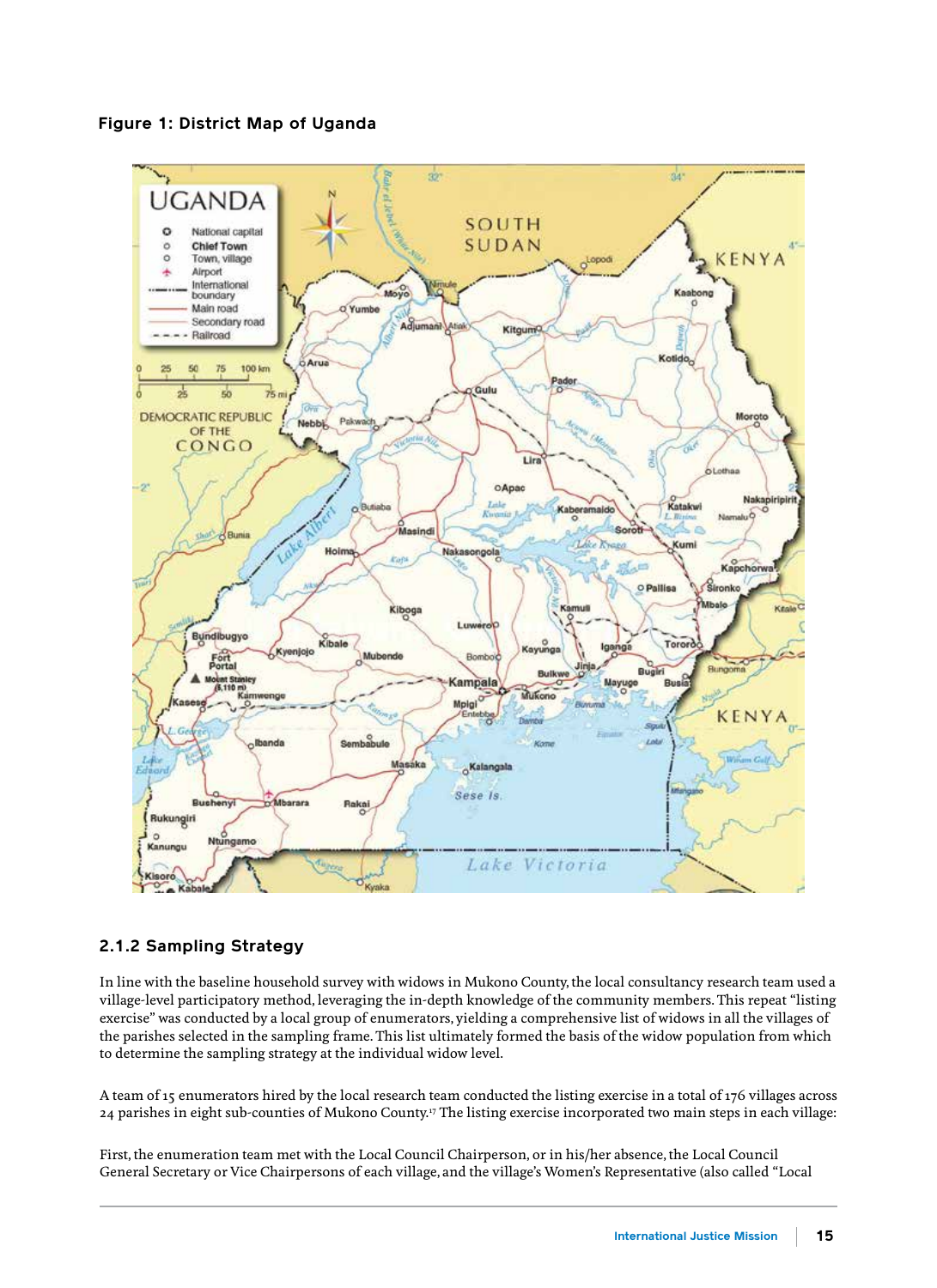Council Secretary for Women"18). The local research team explained the purpose of the study and the listing exercise specifically, as well as the definition of *widow* used in the study. The Local Council Chairman was then asked to list the full name, nickname, physical address, and contact phone number, where possible, of all widows in his/her village. The place of widowhood (widows "within" or "migrated in/out") was also captured in the list. This first step resulted in a list of 3,588 women.

Second, each village's list of widows was validated by a local women's group from within the same village. The Local Council leaders assisted the enumeration team in doing so by contacting and mobilizing these women's groups, but the original listing group did not participate in the validation exercise. A minimum of three to five members had to be in attendance to meet the validation requirements. The women's group representatives often included the group's chairperson, vice chairperson, treasurer, and other group members for a total of five validators. For the few villages with no established women's group, the original listing group mobilized older men and women (a maximum of five people, with at least three of those being women) who had lived in the village for an extended period of time. In total, the validators added an additional 655 widow names, yielding a final widow listing of 4,382 names. (See Table 1 below for the number of widows originally listed, by sub-county.) Both the participating local leaders and community members were reimbursed for their time and transportation to and from the meeting place.19

| Sub-County                 | <b>Total No. of Widows</b><br><b>Listed in Sub-County</b> |
|----------------------------|-----------------------------------------------------------|
| Goma                       | 693                                                       |
| Kyampisi                   | 713                                                       |
| <b>Mpatta</b>              | 419                                                       |
| Mpunge                     | 194                                                       |
| <b>Mukono Town Council</b> | 495                                                       |
| Nakisunga                  | 697                                                       |
| Nama                       | 612                                                       |
| Ntenjeru                   | 559                                                       |
| <b>TOTAL</b>               | 4,382                                                     |

#### Table 1: Total Number of Widows Listed in Each Sub-County

The study team included all listed widows as part of the population, with specific classifications on whether they were "widows within" the village, "migrated in," or "migrated out." Of the 4,382 widows originally listed,  $6\%$  (n = 262) were classified as "migrated in" and 2.7% (n =118) classified as "migrated out." As the study intended to measure the prevalence of property grabbing among widows in Mukono County, all "migrated in" widows were subsequently taken out of the population.

From this reduced population size, the study's data analyst determined the statistically significant sample size required for each sub-county using Krejcie and Morgan's formula.20 The required sample size for each sub-county was divided proportionally based on the respective widow size in each parish. The total sample size required for the study was 2,046 widow interviews. Using R, the data analyst generated the sampling frame from the population list, including a 30% buffer for potential misclassification, inability to locate, or unwillingness or inability to participate. The study team interviewed a total of 2,017 widows. See Table 2 for a breakdown by sub-county of sample and actual interviews conducted. Annex B describes the demographic characteristics of the 2,017 widows participating in the survey.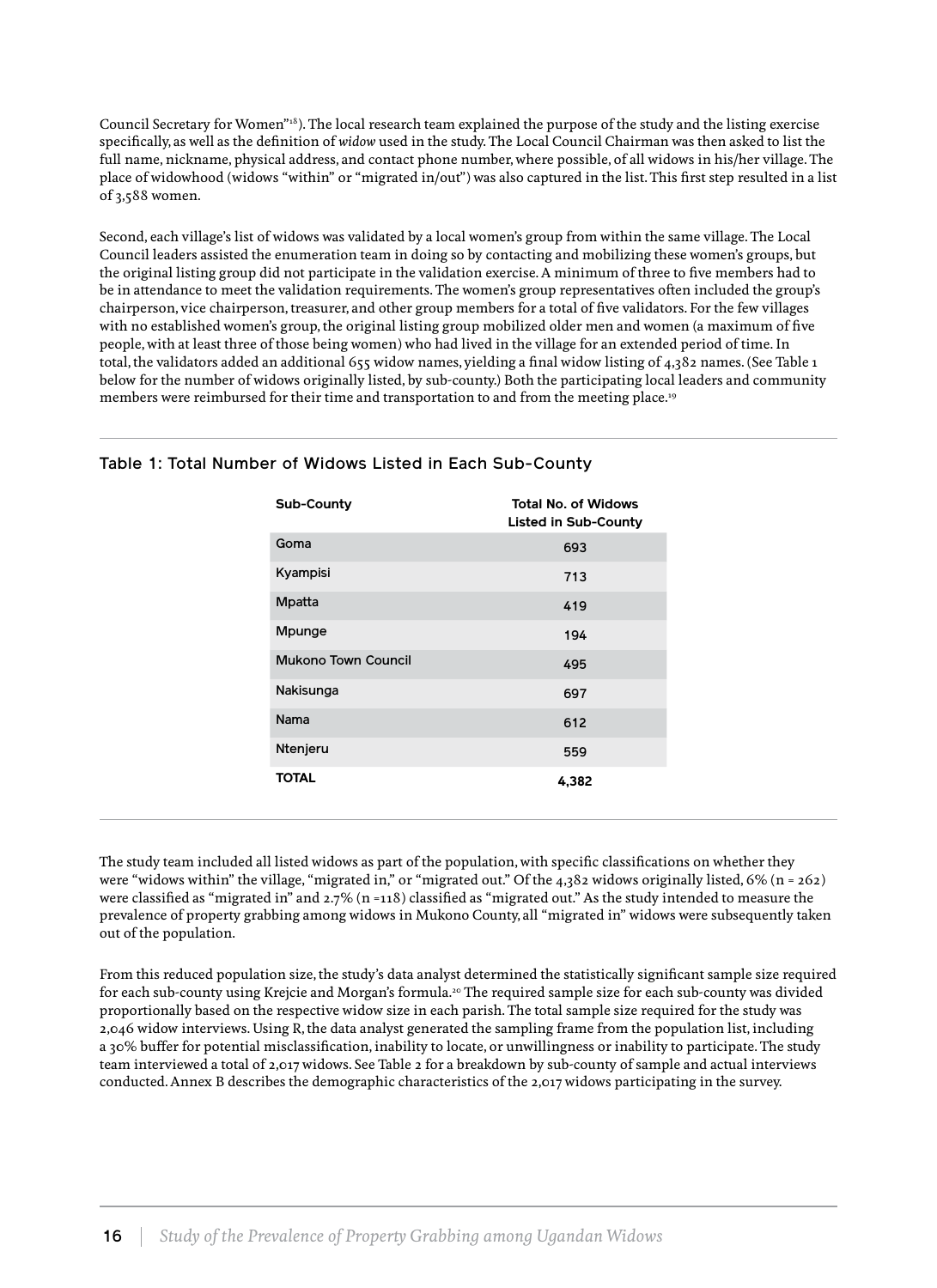| Sub-County                 | <b>Required Sample Size</b> | <b>Actual No. of Widows</b><br><b>Interviewed</b> |
|----------------------------|-----------------------------|---------------------------------------------------|
| Goma                       | 323                         | 309                                               |
| Kyampisi                   | 332                         | 340                                               |
| Mpatta                     | 195                         | 183                                               |
| Mpunge                     | 92                          | 92                                                |
| <b>Mukono Town Council</b> | 232                         | 227                                               |
| Nakisunga                  | 325                         | 325                                               |
| Nama                       | 285                         | 280                                               |
| Ntenjeru                   | 262                         | 261                                               |
| <b>TOTAL</b>               | 2,046                       | 2,017                                             |

#### Table 2: Sample Size Required for Each Sub-County

#### **2.1.3 Training of Enumerators and Pilot Exercises**

These same 15 enumerators, made up of individuals hired by the local research team's fieldwork coordinator, conducted interviews with widows for the household survey.<sup>21</sup> They participated in two trainings, one for the widow listing, the second for the actual household survey with widows.

The first training for the widow listing exercise was a two-day training, provided by the local research team's fieldwork coordinator and the IJM Kampala M&E Specialist. This training provided background information on IJM's program, the overall purpose of the study, methods for listing, data collection, and data quality. The second day was a pilot in Ntawo, Nsambwe, and Nakabago villages to test the widow listing tool and become acquainted with the best way of addressing Local Council leaders and women's group representatives. In each of the villages, enumerators held a short discussion with the Local Council leaders and women's community groups to better understand how the community understood and perceived who was included in the term "widow," as well as perceptions around widows' vulnerability to property grabbing. These discussions refined the listing method as well as the phrasing of certain questions on the quantitative survey.

The second training was done to prepare the enumerators for the household survey with the widows. This four-day training included participator lecture-style learning coupled with formal and informal mock interviews, followed by two days of piloting the survey with the 32 widows that were listed during the widow listing pilot in Ntawo and Nakabago villages (who were not included in the study sample).22 The training provided an overview of the IJM program and the overall purpose of the study, reviewed all questions and answer choices on the survey, and went through the survey on the mobile device. The training concluded with a debrief session and revision of the survey.

#### **2.1.4 Data Collection Tools and Methods**

The data collection tool was nearly identical to the baseline household survey, with a few adaptations to capture widows' exposure to particular IJM interventions and any outcomes related to these. The Luganda version of the survey was also updated in a few places to reflect a better translation, based on feedback from the baseline and piloting during the endline study. The paper survey was then scripted into an Excel-based data collection form called XLSForm and converted into a digital version. This version was uploaded on the online data collection server Kobo Toolbox. From there, the survey could be downloaded, opened, read, and filled in on mobile tablets. The mobile version was available in both English and Luganda.

For each interview, the study team used the contact details from the listing exercise, as copied in the sampling list, to locate the residence of the widow and administer the survey in Luganda at the widow's house. After the enumerator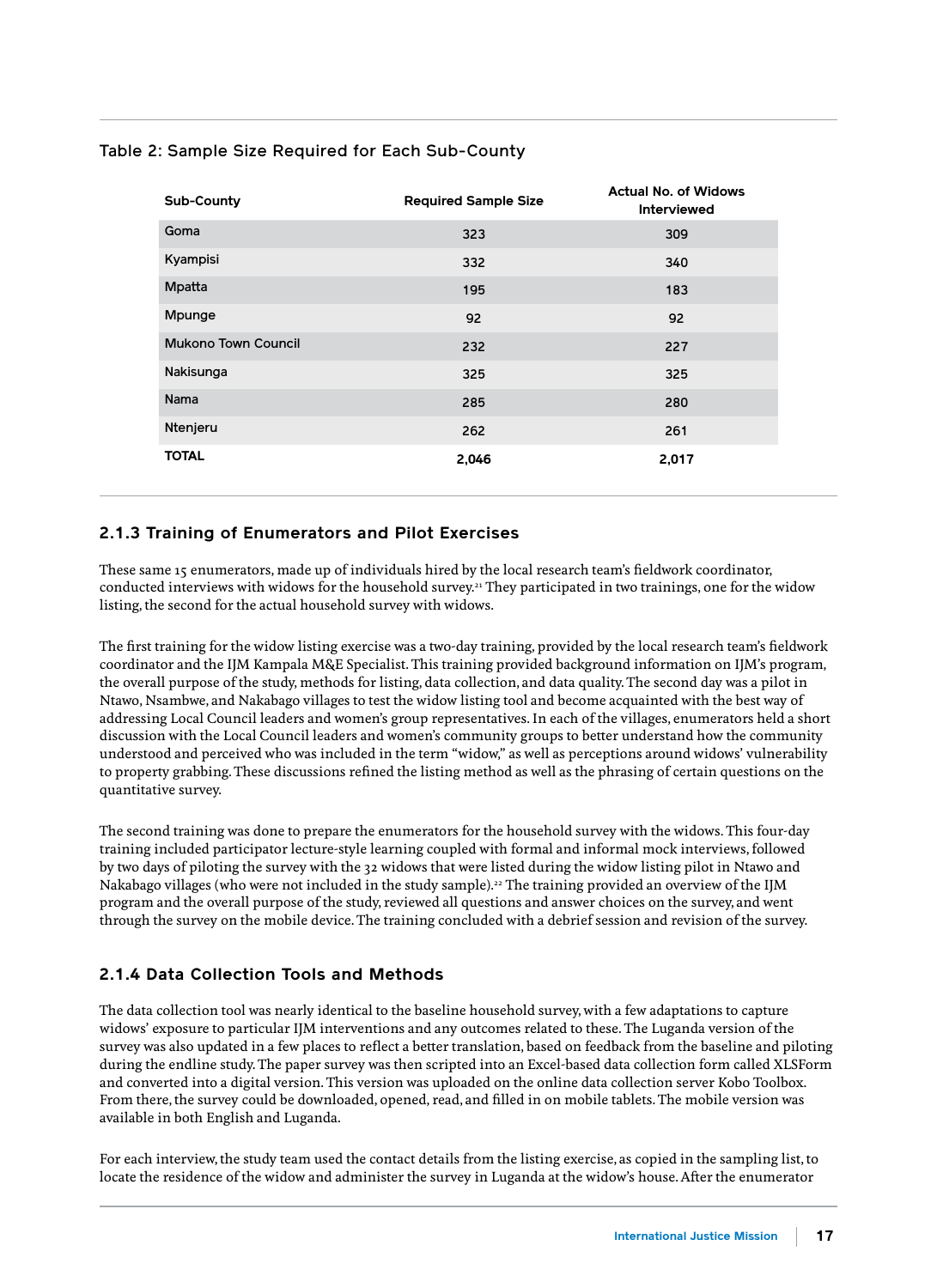explained the purpose of his/her visit and gained informed consent through a signature on the tablet, he or she asked the widow to describe where she was born, how long she lived there, and why she moved from that place. Using provided prompt questions, this "story map" narrative continued organically until the widow discussed her current residence. The enumerator captured this narrative in English in a notebook, which was subsequently photographed as part of the mobile survey. The enumerator used this story map to build rapport with the respondent, to understand the details of the widow's life and marriage/relationship from her perspective, and conduct data quality assurance with the quantitative survey. The full interaction with the survey participant included an introduction and informed consent, a handwritten collection of the widow's "story map," and an interview using the survey on the mobile device. The entire interaction lasted 1.5–2.0 hours on average. Total length depended on how much information the widow was able to recall, as well as the number of husbands the widow had lost and her respective land ownership. The survey was designed to capture information on up to three relationships with deceased husbands. See Annex C for information on accessing the survey data collection tool.

Many widows did not view themselves as victims of property grabbing or understand their circumstance in that way. Therefore, rather than directly asking the widows if they had been victims of property grabbing, enumerators were trained to assess the widow's responses to a variety of different scenarios that would demonstrate whether she had been victimized by any of the various crimes in Uganda's laws associated with the act of property grabbing.

The study team conducted data collection from September 14 to October 21, 2017. Once data collection was fully underway, the enumeration team attempted to interview every widow who was a part of the randomly selected sampling frame. In cases where the enumerators determined that the widow (1) had actually migrated into the village after her husband's death elsewhere, (2) had migrated more than 100 kilometers away, (3) was deceased, (4) refused to participate, (5) did not speak the languages of the enumerators (English or Luganda), (6) was admitted to the hospital for a long period of time, (7) was unknown to the Local Council leaders or community representative assisting the enumerators in locating the widow's homes, (8) had no clear location listed in the listing tool, or (9) was wrongly listed as a widow when she was not or did not identify herself in this way, the fieldwork coordinator immediately provided an alternate name to interview. For any other reason (e.g., the widow was working, away from the home, at a burial, etc.), the enumerators followed a strict protocol for obtaining a substitution; only after three separate attempts on three different days would a substitution be authorized.

To ensure the broadest capture of Mukono's widow population, the enumerators used an additional method at the point of household survey data collection. At the end of each survey, the enumerator asked the widow if there were any women living or staying on her property or was otherwise within her household that met the study definition of a widow. A total of 27 additional widows were identified by sampled widows throughout the entirety of household data collection. The enumerators recorded their names and contact information, but no widows in this category were interviewed.

During the last week of survey data collection, the survey team focused on widows included in the sampling frame who had migrated away from their homes in the targeted villages after the husband's death, with the goal of determining the rate at which they would be able to successfully locate these women. In total, 59 of the 118 "migrated out" widows were included in the sample for data collection. Enumerators were able to find and survey 28 of these widows, all of whose interviews are included in the data presented in the findings of this report.

#### **2.1.5 Data Storage Techniques, Cleaning, and Quality**

The study design and implementation incorporated various data quality assurance (DQA) methods both during and following field data collection. In preparation for fieldwork, there were two primary DQA techniques. First, the survey design included an already-tested instrument, which was verified again with new enumerators and a subsequent pilot test with widows. Second, eligibility as an enumerator included a necessary track record of quality work in data collection.

During the survey, the local research team's fieldwork coordinator monitored the incoming data on a daily basis and was responsible for checking the completeness and logic of survey answers before uploading the data to Kobo Toolbox, the cloud-based server. Especially during the early days of fieldwork, the coordinator randomly checked surveys for inconsistencies in the answers given. Further, during debrief sessions each morning of data collection, enumerators exchanged tablets to check for consistent flow and that logical answer choices were filled in to meet the instituted data quality standards before they could submit the surveys to the central server. For surveys with inconsistent or illogical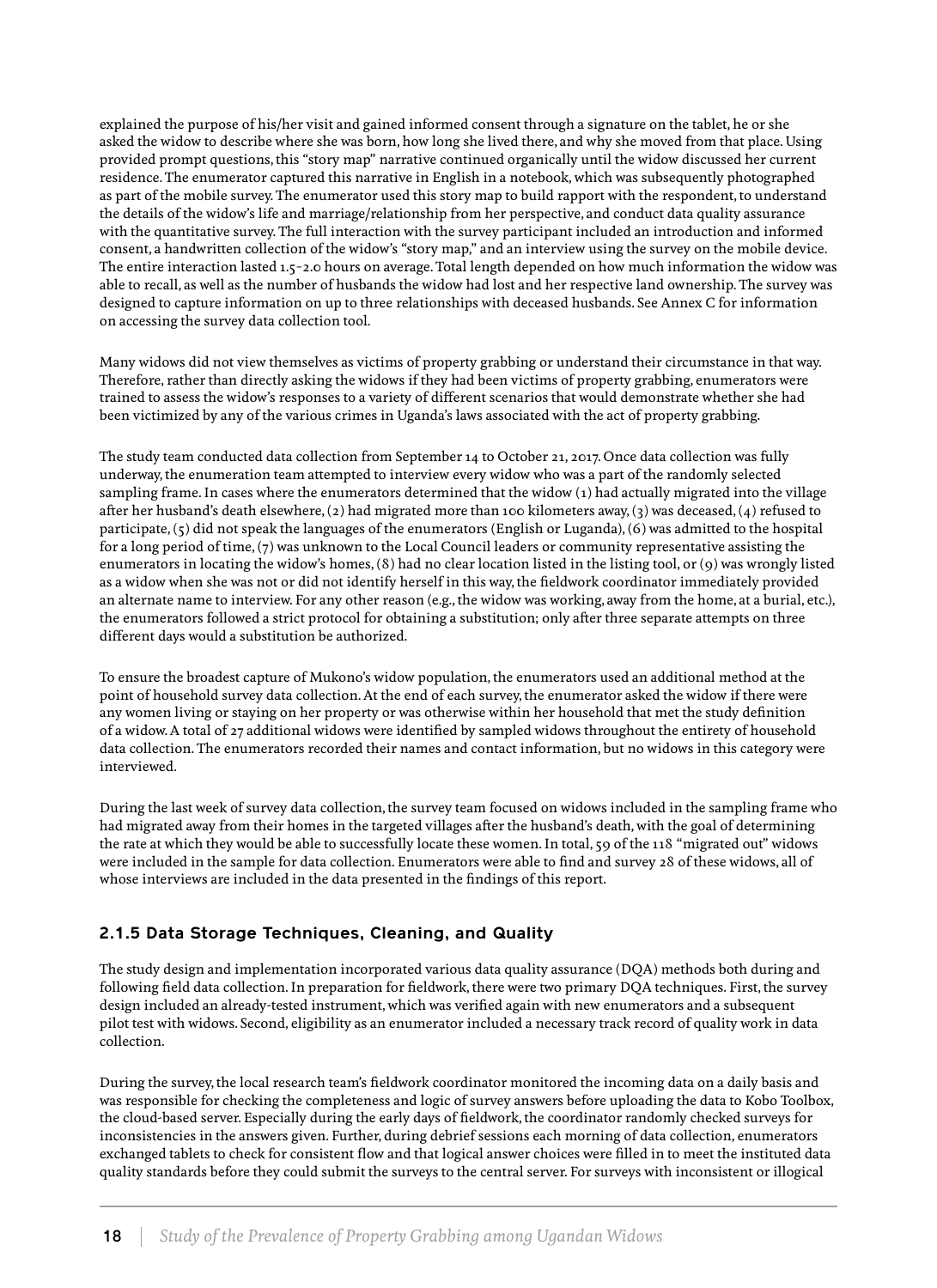answer choices, the enumerators were required to revisit the respective widows to obtain the accurate information. One validation feature added to the survey was the inability to change data after submitting a survey to the server. Only the leaders of the local research team could update the data if errors were found.

Additionally, the fieldwork coordinator physically observed enumerators conducting surveys with widows to ensure proper implementation of the survey procedure and questions. He then highlighted any issues to the entire group of enumerators in the next day's debrief. This enabled the enumerators to adjust accordingly. Lastly, the fieldwork coordinator conducted random call-backs to widows interviewed, asking a small set of questions similar to the ones in the survey tool. He compared their answers on the call to the answers obtained by the enumerator for consistency. Any errors, questions, or inconsistencies were discussed individually, as well as in the team debrief, as applicable. Overall, the quality of the data collected and delivered for analysis was of an acceptable standard.

#### **2.1.6 Data Cleaning and Analysis**

The local research team performed data cleaning to ensure strong coordination with the fieldwork coordinator and the proper transfer of data from the mobile surveys to the cloud and then into an Excel database. The analysis of the data collected through the countywide household survey was jointly performed by two external statisticians.<sup>23</sup> They used the statistical software R to conduct frequency analyses, complicated cross-tabulations, various statistical tests for correlations, and comparison statistics with the baseline study.

The formula used for determining victimization is as follows: legal eligibility through marriage type (i) and land ownership (ii) + successful property grabbing of the homestead or other land (iii). More specifically, widows had to have:

- (i) a legal right to:
	- **•** inherit the property through a legally recognized marriage (category 1 widow) or
	- **•** occupy the property through the rights of her children (category 2 widow);
- (ii) owned or co-owned the property with her husband or her husband owned the property at the time of the husband's death (versus renting); and
- (iii) successful property grabbing:
	- **•** no longer owned or lived on the homestead or another piece of land *in its entirety* at the time of the survey or
	- **•** been removed from the homestead or other land or had the property taken at *any* point in the past.

The percentages presented in section three regarding victimization are calculated out of all widows interviewed, not only widows with legal eligibility to the property and land, in order to represent the most comprehensive and locally accepted definition of widowhood. Consequently, the figures presented underestimate the prevalence of property grabbing as the study includes widows in the denominator that are recognized locally but not by law.

#### **2.1.7 Limitations**

The survey methods include a range of limitations that should be noted when interpreting the analysis and results and when applying the results to other contexts. Many of these limitations are similar to those defined in the baseline study.

#### **Recall bias among respondents**

The most substantial limitation in the endline study with the greatest effect on the study results was respondent recall. During data collection, many women could not recall dates (years) of birth, marriages, death, or property grabbing events or details about these events. This caused difficulty when comparing dates for validation or indicator calculations. In an attempt to better understand the depth of recall issues, the IJM technical expert for the study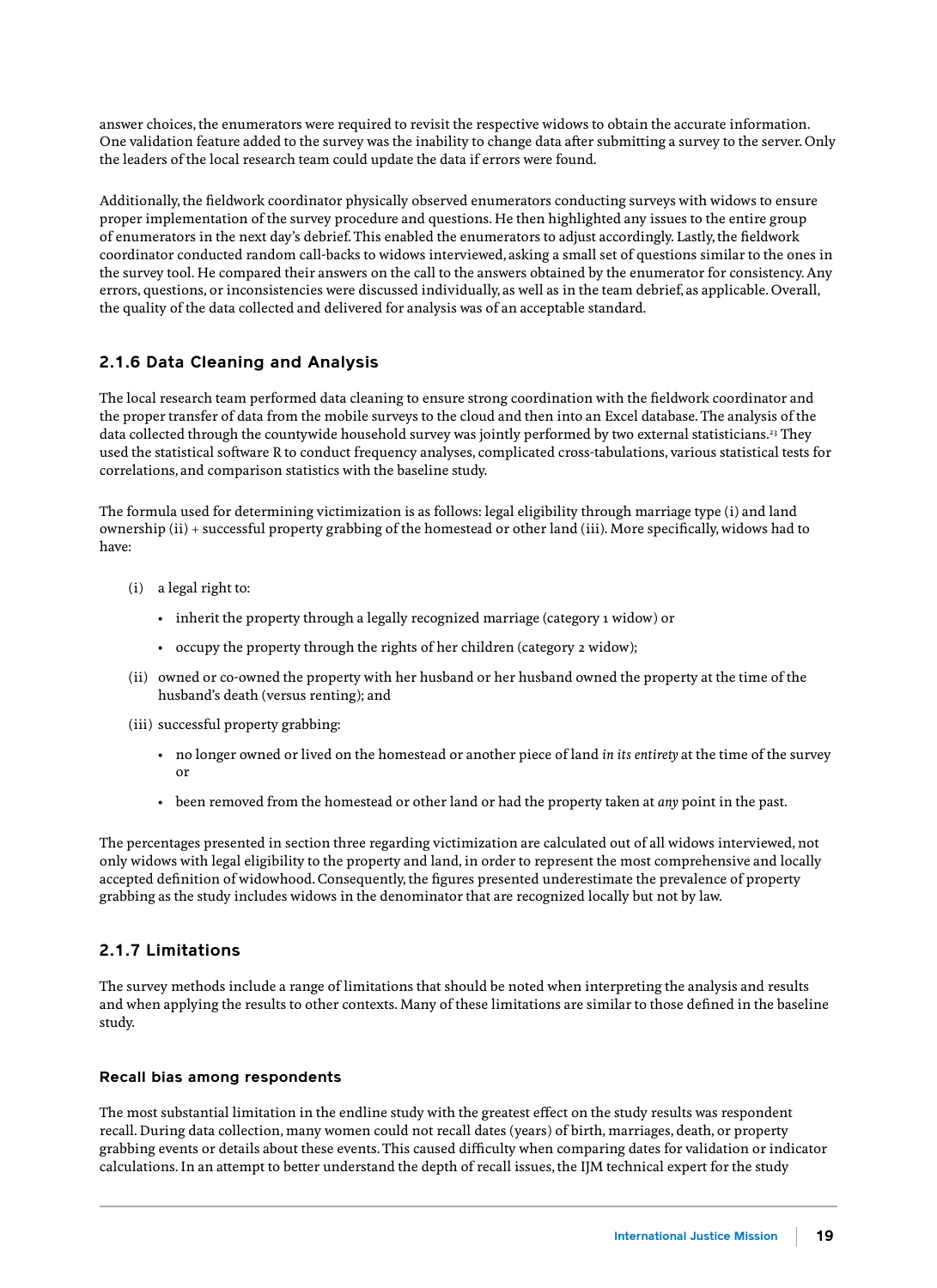compared the story maps and surveys of a subset of widows who were interviewed in both the baseline and endline surveys. In some cases, their stories differed from baseline to endline. It is possible that their experiences actually did change in the last four years; however, it is also possible that this was a mistake in recall or that women told incomplete versions of their story both at baseline and endline, so both versions may be accurate or inaccurate. Because of these possibilities, the study team was not able to determine whether the baseline or endline was the more accurate portrayal of these women's stories. Therefore, the findings presented in this report reflect the narratives widows shared with enumerators during the endline, without omission or revision.

While the estimates of prevalence of property grabbing, both successful and unsuccessful, are affected by this limitation, the main conclusions from the study are based on a recall timeframe that provides the most reliability. In future studies, the methods and study timeframe will need to allow for a more in-depth understanding of each woman's situational nuances. For any woman classified as a victim or potential victim, a follow-up interview should be required to confirm the victimization and gain more details of the circumstances of the abuse. For future studies, it would be best to plan a quasi-experimental program design with control and intervention areas in order to have the best chance at understanding contribution of the program and provide greater clarity on the weight of these biases.

#### **Community-level participatory model for population creation**

Even though the baseline survey also used a community-level participatory model, the endline still revealed challenges in its application, as the population data on widows remained uncomprehensive. The baseline survey assumed that community leaders and members knew their communities better than any other source of documentation. While this method proved to be sufficient, it was not without the following limitations:

- **•** Due to time and resource constraints, the listing exercises in each village were conducted in one day by one enumerator and relied on the memory and recall of the Local Council leaders and women's group members. While the enumeration teams gave prior notice and explanation of the exercise to Local Council leaders and exchanged cell phone numbers in the event leaders remembered more names, there were some instances where additional names of widows were given to enumerators during data collection, well after the sampling frame had been created.
- **•** Women from the community highlighted several social and cultural views about the term widow (*"namwandu"* in Luganda) that may have affected the team's ability to create a true listing of all widows in the villages (the "population" used to create the sample):
	- o Widows are pictured to be older women, so young women are not easily or immediately thought of as widows. Some younger widows vehemently deny their widowhood.
	- o A stigma is often associated with being called a widow. Widows are often assumed to be HIV positive. Also, members of the community shared that these women are sometimes thought to have been involved with witchcraft or were themselves "be-witched."
	- o The label can also inhibit an attempt to pursue another relationship. In circumstances where a woman has remarried or is seeking a relationship, some widows may not self-identify or refuse to acknowledge ever being a widow.

While these considerations could have affected the population listing exercise, only two women refused to identify as a widow at the point of survey.

- **•** The listing exercises conducted in urban areas were far more difficult than in the rural areas. The towns are more populated, and community leaders often do not know every person in the area. Community groups often could not speak about entire sections within the town, as they only knew their section. This became evident when urban women's community groups could only validate a small number of widows on the original listing for their town but also identified up to 80% more widows who were not included on the original listing. An additional community group was consulted whenever this happened.
- Duplication of widows also occurred in the listing for two reasons: (1) some women were known by some in the village by their nickname, "Namwandu [*First Name*]" or "Mama [*First Name*]"; and (2) widows moved to nearby villages and were listed in both places, as the community was not yet aware of the move. Since the same enumerators conducted both the listing and the survey and were assigned names for the parish, they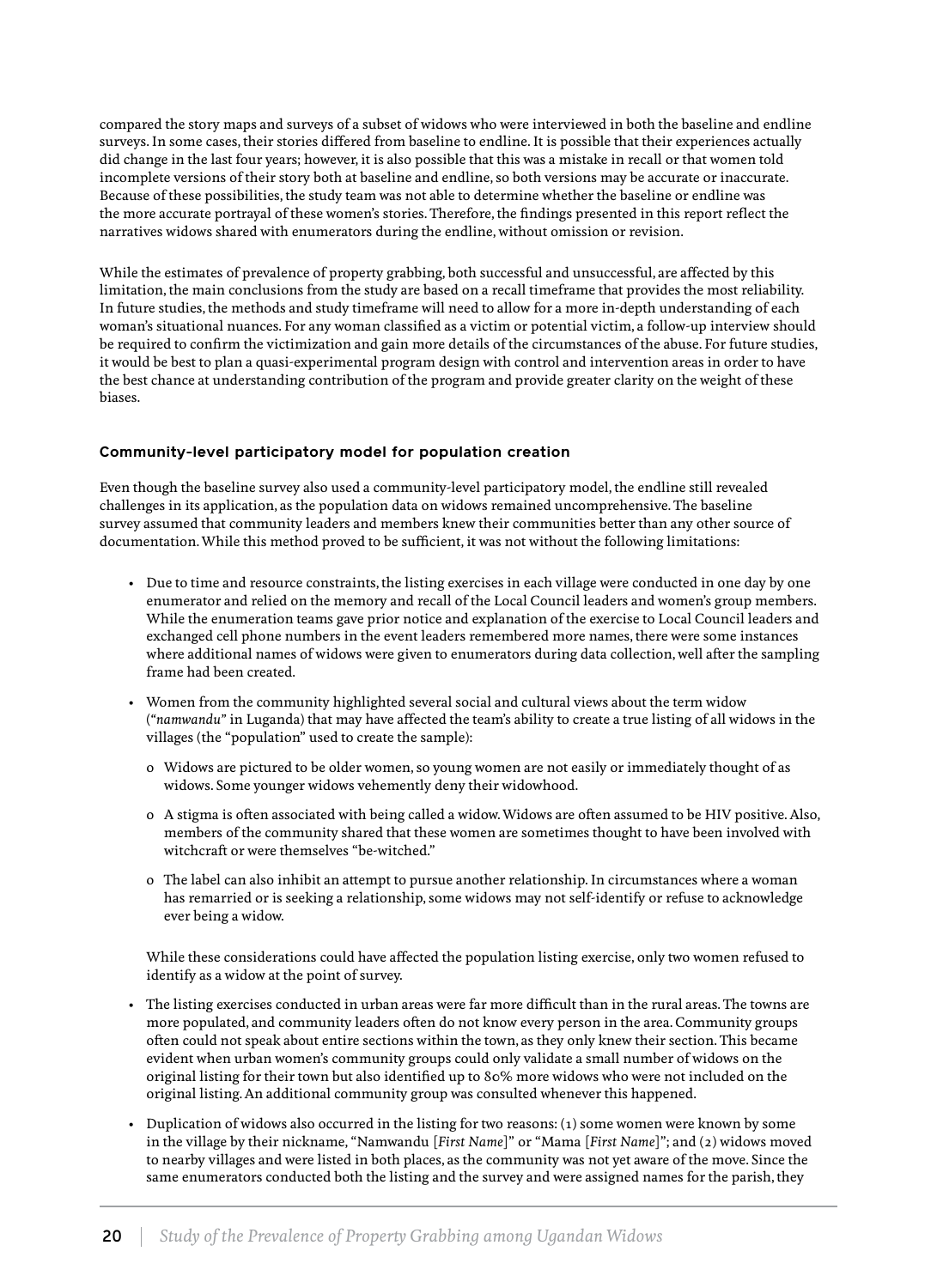were able to recognize and solve for duplication errors in the villages selected for surveying. However, the level of duplication across the entire population listing was unexplored.

#### **Locating widows in urban areas and who had migrated**

Finding widows living in the more urban areas was challenging as these women are more mobile than those living in rural areas. Therefore, enumerators made more replacements of these urban-based widows than rural ones, and the effects of that substitution are unknown.

Many women who have been victims of property grabbing relocate, making it a challenge to find them. The sampling frame contained 118 "migrated out" widows, 61 of which made it into the sample for surveying. However, the enumeration teams were not able to locate many of these widows, and the replacements were taken from the entire universe, not a pool of only "migrated out" widows. Therefore, in the end, only 28 "migrated out" widows were surveyed and included in the results.

#### **2.2 Case File Review of Criminal Property Grabbing and Estate Administration Cases**

Two different types of closed files were reviewed through the Case File Review method: criminal case files dealing with property grabbing related charges and administration cause files in which applicants filed a case to administer a deceased person's estate.<sup>24</sup> A team made up of lawyers, law students, and legal experts (the "legal CFR research team") conducted the review, largely replicating the methods of the baseline study conducted in 2012-2013.<sup>25</sup> Data collection occurred between September 11 and October 4, 2017.

#### **2.2.1 Sampling and Data Collection Method for Reviewing Cases**

The purpose of this file review was to gather evidence on the performance of the police and courts in processing criminal property grabbing cases and, to a lesser extent, on the performance of the respective courts in processing administration cause cases.26

#### **Criminal Property Grabbing Cases**

The selection criteria for the criminal property grabbing case file review included any case:

- **•** Where the crime occurred in Mukono County;
- Opened and closed between 2010-2017 (at the time of the study);<sup>27</sup>
- With a female complainant;<sup>28</sup> and
- **•** Containing at least one "property-grabbing related charge":29 intermeddling, eviction or attempted eviction of widows or children; fraudulently destroying or converting trust (estate) property; forgery of a will or other legal documents; forgery of a Grant of Probate, Certificate of No Objection, Letter of Administration, or other judicial or government document; concealing or stealing a will; concealing a deed; destroying a deed; destroying or damaging a will; damaging survey and boundary marks; removing boundary marks; malicious injury of property) or one of the complimentary charges that was analyzed for property grabbing (threatening violence, criminal trespass, theft, bribery/corruption, assault causing physical injury, and murder).

Collaborating police officers in the Mukono and Naggalama police stations physically searched the archives for all files meeting the above criteria. The local research team then sifted through these pre-sorted files to create the "universe" of files from which to sample. These two stations were intentionally selected because Mukono holds files from seven of the eight sub-counties in the project area, and Naggalama holds files from the other sub-county in the project area.

At Mukono Police Station, the legal team opened a total of 347 closed case files, of which 152 cases met the required criteria for review. At Naggalama Police Station, the team opened 315 case files, of which 64 met the criteria (see Table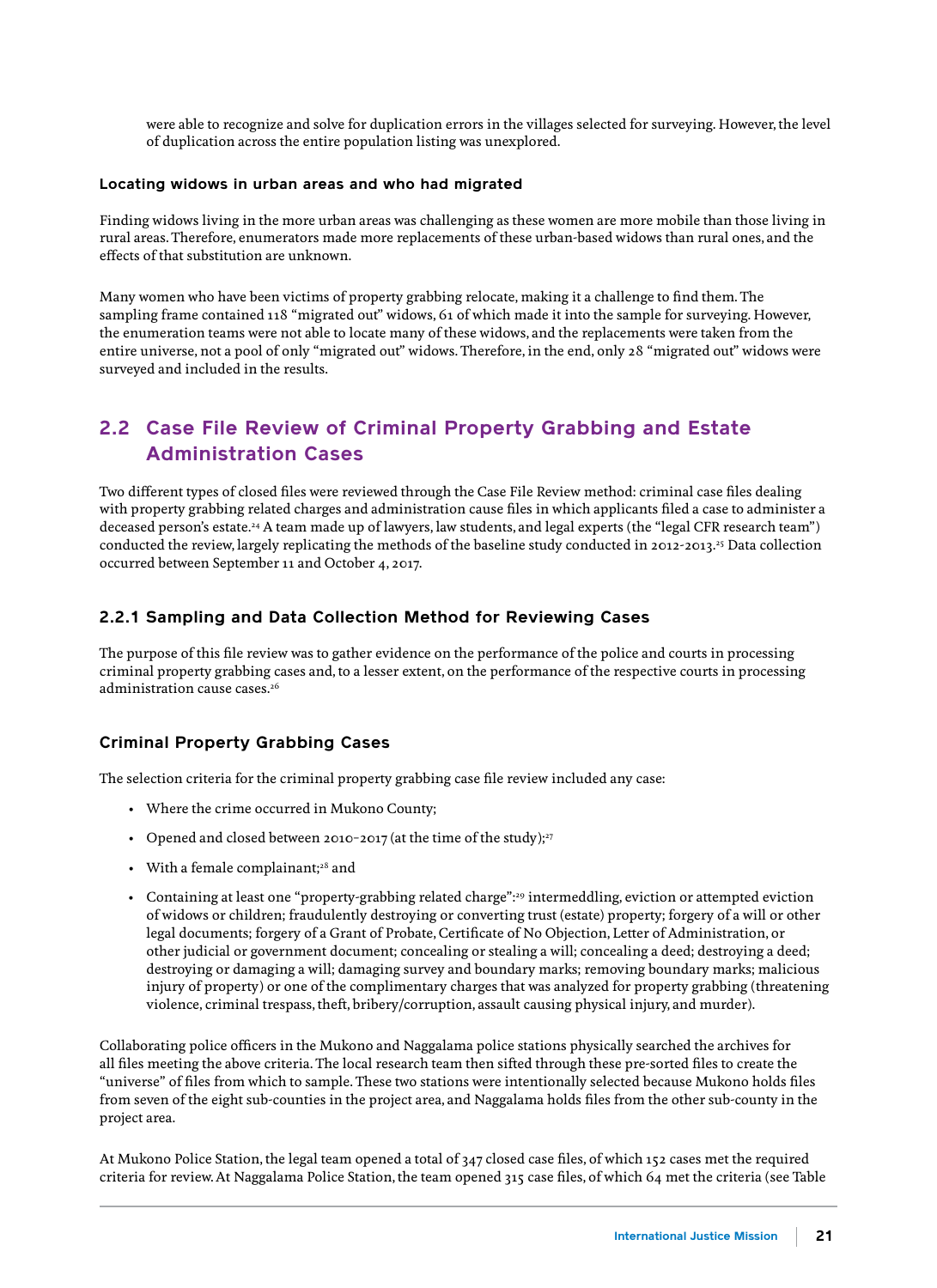3). Due to time constraints in reviewing files, the findings presented in this report concentrate on 104 of the 152 cases from Mukono and 52 of the 64 cases from Naggalama. During data collection, the review team randomly selected files to review out of those that met the criteria.

| <b>Police Station</b> | Year         | Population     | No. of files that met selection<br>criteria/reviewed |
|-----------------------|--------------|----------------|------------------------------------------------------|
| <b>Mukono</b>         | 2017         | 8              | 4                                                    |
|                       | 2016         | 22             | 11                                                   |
|                       | 2015         | 52             | 19                                                   |
|                       | 2014         | 108            | 34                                                   |
|                       | 2013         | 85             | 16                                                   |
|                       | 2012         | 50             | 16                                                   |
|                       | 2011         | 20             | 4                                                    |
|                       | 2010         | $\overline{2}$ | $\mathbf 0$                                          |
|                       | <b>Total</b> | 347            | 104                                                  |
| Naggalama             | 2017         | 15             | 6                                                    |
|                       | 2016         | 58             | 14                                                   |
|                       | 2015         | 60             | 12                                                   |
|                       | 2014         | 67             | 8                                                    |
|                       | 2013         | 42             | 5                                                    |
|                       | 2012         | 40             | 3                                                    |
|                       | 2011         | 27             | 4                                                    |
|                       | 2010         | 6              | $\mathbf 0$                                          |
|                       | <b>Total</b> | 315            | 52                                                   |

#### Table 3: No. of Criminal Prosecution Files Reviewed at Police Stations

To capture information on the judicial proceedings in each criminal case, the study team used the case identification numbers and Resident State Attorney sanction date to locate the corresponding court files in the Mukono Chief Magistrates' Court registry and archives, as well as the registry and archives in Nakifuma Court. Due to several challenges encountered at the court registries and archives, including non-corresponding criminal record book and court case file numbers, missing files, and disorganization of the archived files, the legal case file review research team was only able to trace 13 of the files reviewed at the police stations to the courts, reviewing six files at Mukono and seven at Nakifuma.

#### **Administration Cause Cases**

The selection criteria for the administration cause case file review included any case:

- **•** For which the physical file was present within the select court archives;
- **•** Opened and closed (i.e., adjudicated) between January 2010 and September 2017 (the time of the study)30; and
- **•** With a female applicant.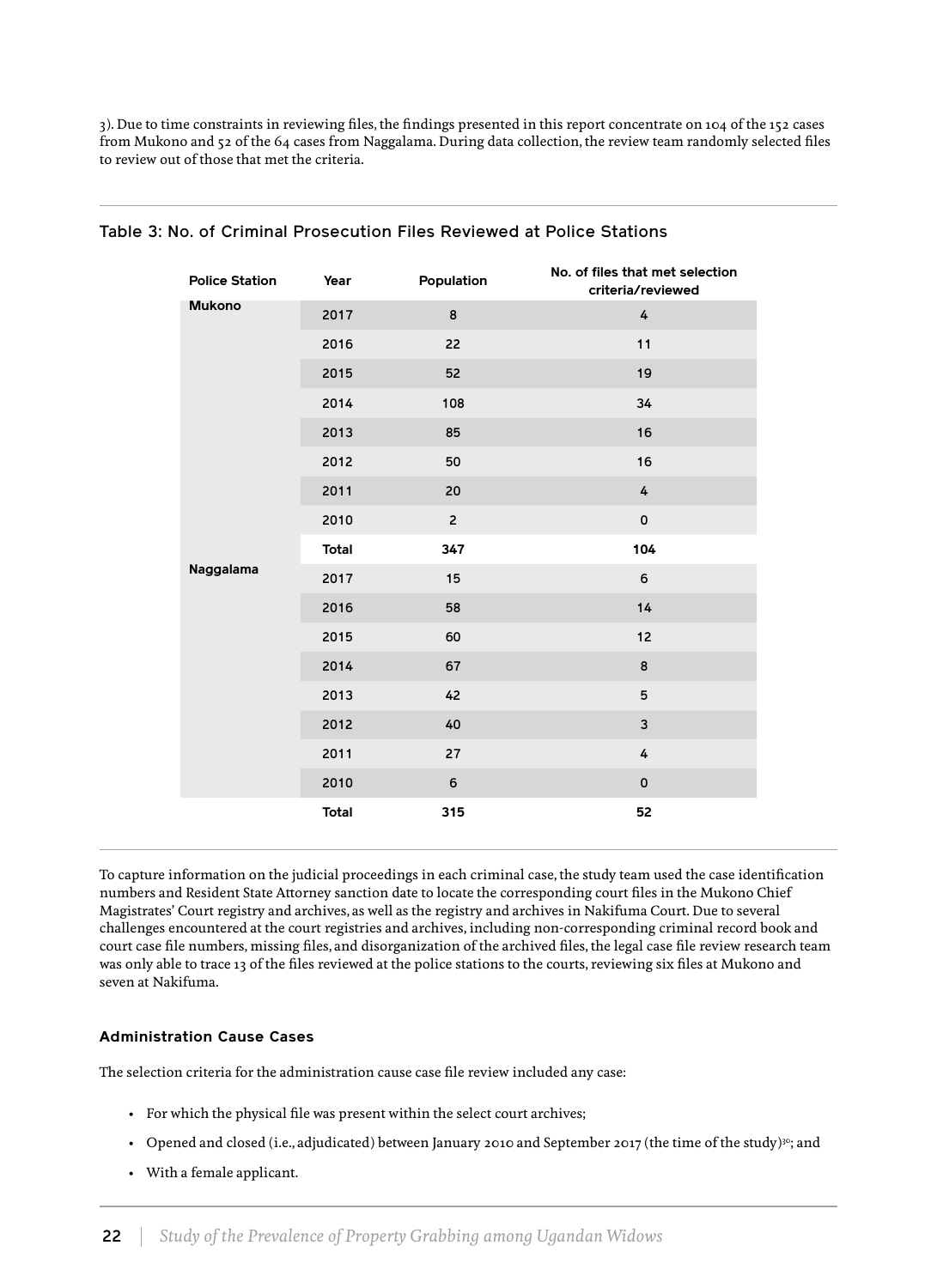The study team listed the administration cause cases from those physical files present within the archives at both the Mukono Chief Magistrates' Court and Jinja High Court.31 A total of 96 case files were reviewed at the two courts, 59 in Mukono and 37 in Jinja. In the baseline, the study team traced the relevant files back to the Administrator General's Office; however, in the endline, since the program did not implement capacity building activities with the AG's Office over the last four years, this part of the file review was not repeated.

#### **2.2.2 Training, Data Collection and Quality Assurance Methods, and Data Analysis**

IJM trained the local legal CFR research team on the Case File Review listing and data collection methods and tools and data entry forms. Mock case files were developed for training purposes.

The study team replicated the baseline study data collection methods and tools but revised each based on experiential knowledge from both IJM and the local research team. The joint team spent one day at Mukono Court piloting the method and tool on real criminal and administration cause case files from the archives and refined the tool on this basis. This pilot further refined the tool. All tools were written in English, with all data captured in English, completed by hand on the printed tools. Data entry clerks then inputted the data from the hard copies of the completed Case File Review tools into Formsite, an online data collection platform. See Annex D for links to the Case File Review data collection tools.

Quality assurance was implemented at two levels with the file review. The Case File Review Project Lead from the local research team conducted oversight of all reviewers. Local IJM staff accompanied the local research team on several occasions to conduct data quality assurance and assist with locating case files in the courts. IJM also oversaw data entry and ensured accurate and efficient entry. The CFR Project Lead and IJM jointly conducted data cleaning and verified the accuracy between the hard copy and the electronic data. After entry into Formsite, the dataset was exported into Excel for further cleaning and analysis.

#### **2.2.3 Limitations**

Key limitations for this method include:

- **•** The Case File Review only included closed or adjudicated cases that were able to be physically located by either the relevant justice system officials/staff or study team members. Therefore, this review is not fully representative of the performance of the respective justice system actors in these cases, as it does not include any review of cases unable to be found in the archives or currently open.
- **•** The review of case files could only document and review what information was physically in the file. Many files had significant information or documents missing. This may or may not be indicative that the information was at some point present in the file. Thus, the findings should be viewed through this lens.
- **•** When tracking the cases from the police stations to the courts, the disorganization of the archives at the courts and the number of missing cases caused significant challenges in locating the complementary file. Therefore, the key findings around court performance should be balanced with this process-related finding.

#### **2.3 Stakeholder Interviews**

#### **2.3.1 Target Audience**

Focus group discussions and key informant interviews complemented the countywide household prevalence survey and the case file review. The breadth of qualitative data collection increased from the baseline study, as this type of qualitative information highlights nuanced changes over time not captured by quantitative data alone. The study team held focus group discussions with groups of men and women from rural and urban areas, Local Council leaders, religious leaders, and police from Mukono County, as well as court clerks, state attorneys, and staff from the Chief Administrative Officer's (CAO's) office in Mukono County. The study team conducted key informant interviews with purposively selected individuals whose positions in the government and roles in the criminal justice or estate administration process allowed them to contribute rich information toward the study objectives.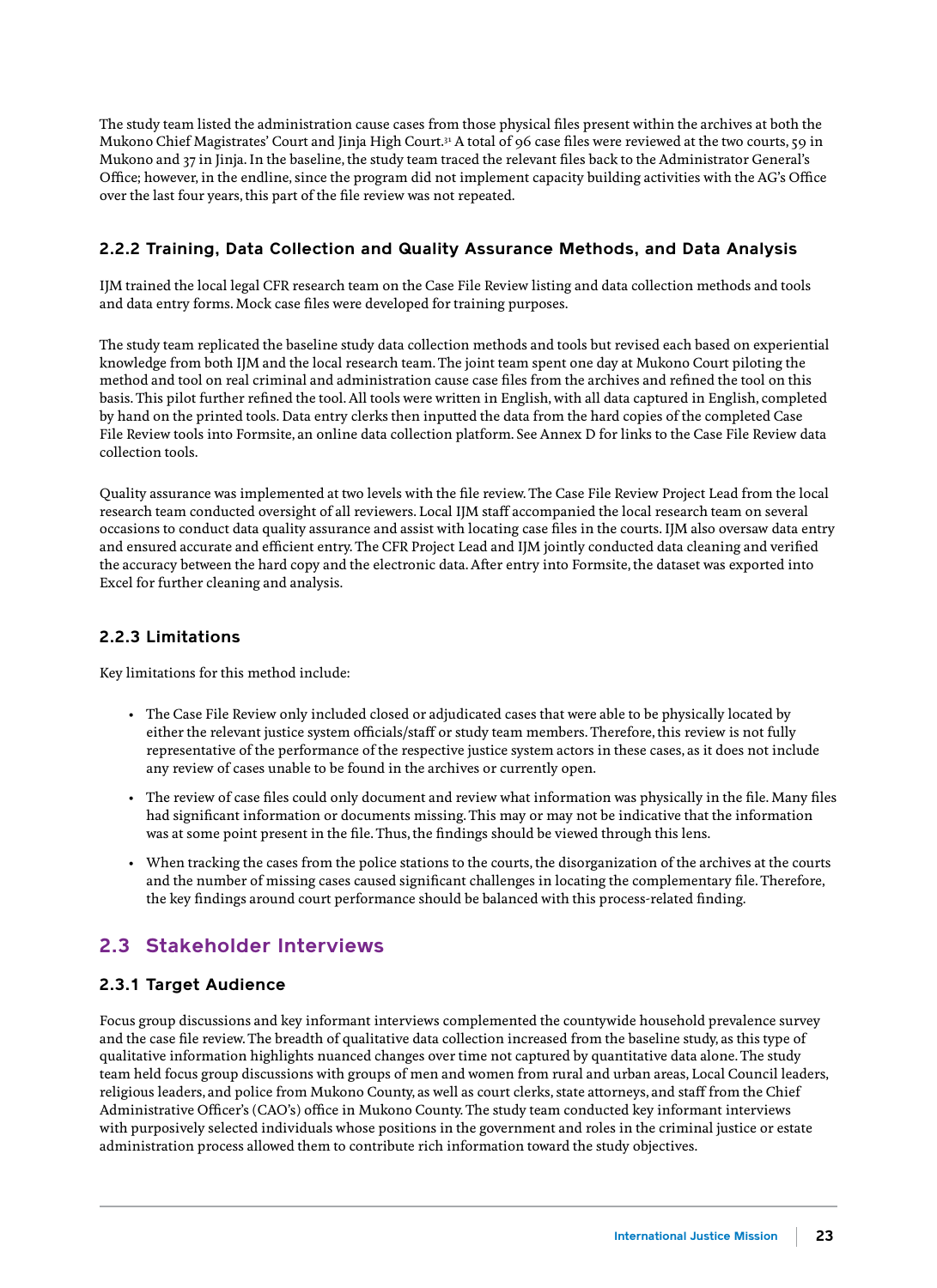#### **2.3.2 Data Collection Tools and Methods**

The data collection tools included a semi-structured discussion and interview guide, along with a brief knowledge and perceptions questionnaire for some focus group participants. IJM developed the guides in English, and all discussions and interviews were conducted in English, except for the community member focus groups, which were conducted in Luganda.

The local facilitator/interviewer explained the study purpose to each participant and asked for verbal or written consent for their participation (see Annex E for further information on how to access the focus group discussion and key informant interview guides, including the informed consent statements). Note-takers accompanying the facilitators/interviewers took rigorous notes and, when logistically possible, audio recorded the interview on their smartphones with the participants' consent. The team used the notes and audio files to create summary reports shortly after the interview for the qualitative analyst.

The research team conducted 41 focus group discussions with a total of  $387$  participants, 212 males and 175 females (see Table 4 for distribution of participants). The local research team collaborated with the Local Council leaders to mobilize groups of men and women for the focus group discussions with community members, as well as other participants in some of IJM's programs. For all other focus groups, IJM assisted the local research team in making connections with the relevant justice system actors.

The research team conducted key informant interviews with seven officials working in law enforcement, public prosecutions, and the judiciary. Table 4 outlines the exact positions interviewed for the study.

The local research team transcribed all focus group discussions and interviews in English and attached summary notes for the external qualitative analyst.

#### **2.3.3 Data Analysis**

Analysis of the qualitative data was guided by the overarching goal of understanding  $(i)$  the various stakeholders' current knowledge, attitudes, views/experiences, and practices/behaviors regarding inheritance and property grabbing, and (2) how, if at all, these have changed over time since the baseline study. The qualitative analyst determined key thematic findings through a content analysis of the data from the summary report and written transcripts of each focus group discussion and key informant interviews. The analyst discussed emerging themes and patterns with experienced IJM staff throughout the analysis process.

#### **2.3.4 Limitations**

The main limitation of the qualitative element of data collection was the inability to hold focus groups with communities in all sub-counties of Mukono County due to limited funding. Thus, the data collected is not representative of the entire project area and can only be used to complement, illustrate, or contextualize more statistically significant and generalizable findings from the household survey.

The eight focus groups held outside the project area were to assist in understanding any differences between these areas and where project interventions took place; however, because there was no baseline or case-control design in place from the beginning of the program, any differences should be interpreted accordingly.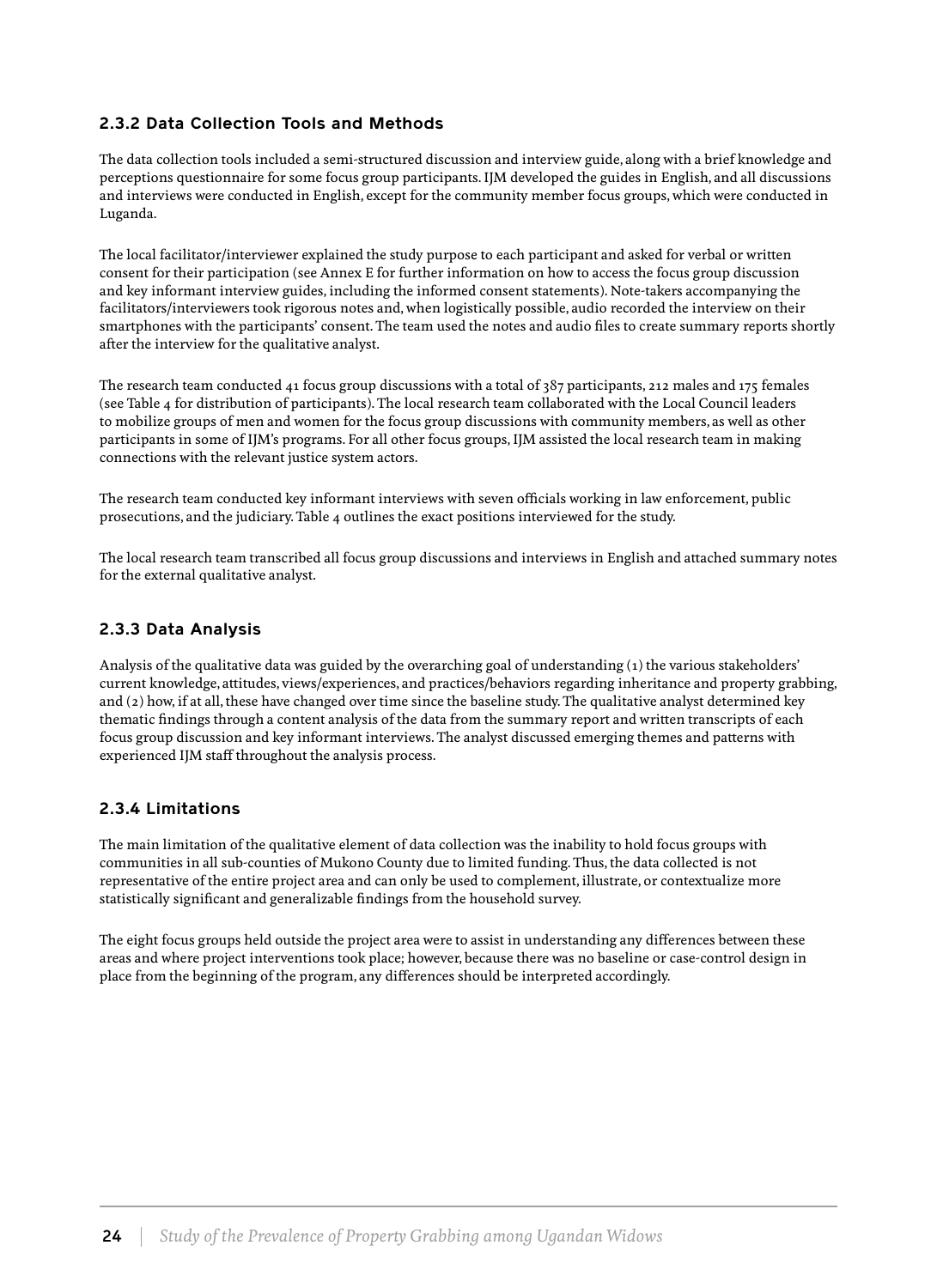#### Table 4: Distribution of FGD Participants

| #                                     | <b>FGD/Interview Category</b>                        | Type                 |                                      | <b>Male</b>     | Female       | <b>TOTAL</b> |
|---------------------------------------|------------------------------------------------------|----------------------|--------------------------------------|-----------------|--------------|--------------|
|                                       | <b>Community Members</b>                             | Rural                | Project Area                         | 48              | 63           | 111          |
|                                       |                                                      |                      | Outside Project Area                 | 19              | 25           | 44           |
|                                       |                                                      | Urban-mixed          | Project Area                         | 31              | 32           | 63           |
|                                       |                                                      |                      | Outside Project Area                 | 17              | 20           | 37           |
|                                       | <b>Christian Leaders</b>                             | Urban-mixed          |                                      | 12              | 0            | 12           |
|                                       | <b>Muslim Leaders</b>                                | Urban-mixed          |                                      | 10 <sup>1</sup> | 0            | 10           |
|                                       | <b>Court Clerks Mukono</b>                           | Urban                |                                      | 3               | $\mathbf{1}$ | 4            |
|                                       | Court Clerks Jinja                                   | Urban                |                                      | $\mathbf{1}$    | 5            | 6            |
| <b>Focus Group</b>                    | State Attorneys Mukono                               | Urban                |                                      | $\overline{2}$  | 3            | 5            |
| <b>Discussions</b>                    | <b>Local Council Leaders</b>                         | Urban-mixed          |                                      | 22              | 5            | 27           |
|                                       |                                                      | Rural                |                                      | 8               | 4            | 12           |
|                                       |                                                      |                      | Uniformed, trained by<br><b>NUI</b>  | 6               | 4            | 10           |
|                                       | Police                                               | Urban-mixed          | Non-uniformed, trained<br>by IJM     | 10              | 0            | 10           |
|                                       |                                                      |                      | Uniformed, not trained<br>by IJM     | 6               | 4            | 10           |
|                                       |                                                      |                      | Non-uniformed, not<br>trained by IJM | 8               | 3            | 11           |
|                                       | <b>CAO Office Staff</b>                              | <b>PJS Officials</b> |                                      | 5               | 3            | 8            |
|                                       | Family Court Magistrate,<br><b>Mukono</b>            | <b>PJS Official</b>  |                                      | $\mathbf{1}$    | 0            | $\mathbf{1}$ |
|                                       | <b>Director of Public</b><br><b>Prosecutions</b>     | <b>PJS Official</b>  |                                      | $\mathbf{1}$    | $\mathbf 0$  | $\mathbf{1}$ |
|                                       | Chief Magistrate, Mukono                             | <b>PJS Official</b>  |                                      | $\Omega$        | $\mathbf{1}$ | $\mathbf{1}$ |
| Key<br>Informant<br><b>Interviews</b> | <b>Previous District Police</b><br>Commander, Mukono | <b>PJS Official</b>  |                                      | 1               | 0            | $\mathbf{1}$ |
|                                       | OCCID, Naggalama                                     | <b>PJS Official</b>  |                                      | $\mathbf{1}$    | 0            | $\mathbf{1}$ |
|                                       | Resident State Attorney,<br><b>Mukono</b>            | <b>PJS Official</b>  |                                      | $\mathbf 0$     | $\mathbf{1}$ | $\mathbf{1}$ |
|                                       | Resident State Attorney,<br>Nakifuma                 | <b>PJS Official</b>  |                                      | 0               | $\mathbf{1}$ | $\mathbf{1}$ |
| <b>TOTAL</b>                          |                                                      |                      |                                      | 212             | 175          | 387          |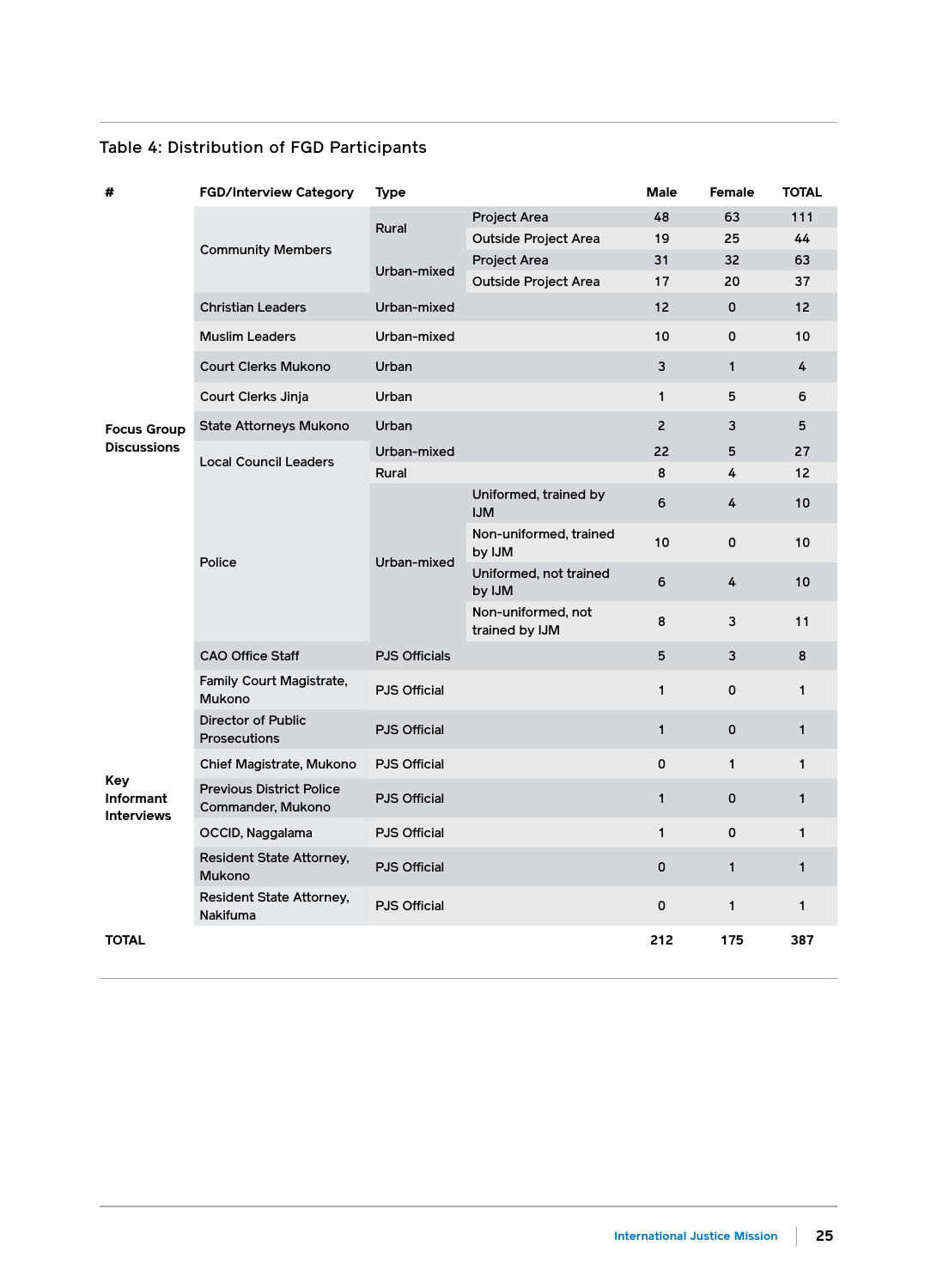An external evaluation found that the reduction in land theft was connected to IJM's capacity building and mentoring of public justice system actors.

16This widow group "e" was considered "migrated out" widows. If a widow was classified as "migrated out" and moved to another village that happened to be another targeted village, that woman still kept her original classification. "Migrated out" widows who had relocated to a place beyond 100 kilometers were excluded from the target population. Women who were living in one of the targeted villages at the time of the survey but had been widowed before moving into that village were considered "migrated in" widows and were excluded from the target population. "Migrated in" widows, who were widowed outside one of the targeted villages and then moved into a target village as a widow, were also excluded from the study. This was to balance the inclusion of "migrated out" widows.

17For a list of all villages and parishes sampled, please see Annex A.

<sup>18</sup>The LC1 Secretary for Women is a role designated exclusively for women under the LC Council. It is a full-time position and elected by the registered voters of the village. The core mandate for the LC1 Secretary for Women is to represent women's affairs and interests in the LC1 Council. By Ugandan law, one third of the positions in the LC1 council should be filled by women.

<sup>19</sup>The LC Chairperson was given UGX 10,000 (US \$4) to be shared among the original listers as reimbursement for travel and time. The group of community members assisting in validation of the widow list were also given UGX 30,000 in the form of mobile air time for reimbursement of travel and time. This was shared equally among the group.

<sup>20</sup>Krejcie and Morgan's formula: *s*= *X*<sup>2</sup> NP(1 - P) ÷ d<sup>2</sup> (N - 1) + *X*<sup>2</sup> P(1 - P), where *s* = required sample size;  $X^2$  = the table value of chi-square for 1 degree of freedom at the desired confidence level (3.841); N = the population size; *P* = the population proportion (.05); and *d* = the degree of accuracy expressed as a proportion (.05).

21Selection criteria used: at least BSc level; prior experiences as enumerator, preferably with (mobile) data collection; speaking English and Luganda; familiar with smartphones/tablets; culturally sensitive—able to deal with sensitive issues surrounding widows and loss in an appropriate way; age: 25 years or older; preference for female enumerators.

22Names of the villages visited during the survey pilot: Nakabago and Ntawo.

23Kyle Vincent and Zixin Nie were contracted to determine the sampling strategy and conduct statistical analysis for the household survey.

24An estate in this case refers to all the property that belonged to a deceased person. "Administering an estate" signifies all the processes that any person(s) with permission from court may undertake in order to make sure that the property of the deceased is fully transferred to those it is rightfully supposed to go to or that the property is used for the benefit of those who are supposed to benefit from such property.

<sup>25</sup>The local CFR research team was led by Lillian Achola and accompanied by a team of lawyers and legal experts.

26In the baseline, the file review included some at the Administrator General's (AG's) office. Because the program did not pursue many activities with the AG's office, IJM did not conduct a full endline file review at the AG's office.

<sup>27</sup>The criminal case file review sought to cover court cases closed in particular during the period 2014–2017, so the strategy was to look at police cases opened in the period 2010–2017, taking the case incubation period into account.

28The study also included male orphans and male complainants reporting on behalf of the widows, as there was concern during the initial gathering of files that selecting only women complainants would not yield sufficient cases for the sample.

29While the Ugandan Penal Code and other statutes do not provide for a specific offense called "property grabbing," the law does contain provisions outlawing the full host of enabling crimes commonly associated with property grabbing outlined here.

<sup>30</sup>The administrative cause file review sought to cover court cases closed in the period 2014–2017, so the strategy was to look at files opened between January 2010 and present day, taking the typical case incubation period into account.

<sup>31</sup>The Magistrate Court serves as a court of first instance for the administration of small estates and the prosecution of non-capital offenses. The High Court serves as a court of first instance for the administration of large estates and all offenses, as well as an appellate court charged with reviewing decisions arising from the Magistrate Court. Thus, the Case File Review covered both Mukono Chief Magistrates' Court and Jinja High Court.

 <sup>13</sup>Koome Islands make up one sub-county in Mukono County. Due to their difficulty in access, the islands were eliminated from the sample.

<sup>14</sup>In the Ugandan context, "cohabiting" is living together, as if married, without being legally married.

<sup>15</sup>This widow group "d" was considered "widows within."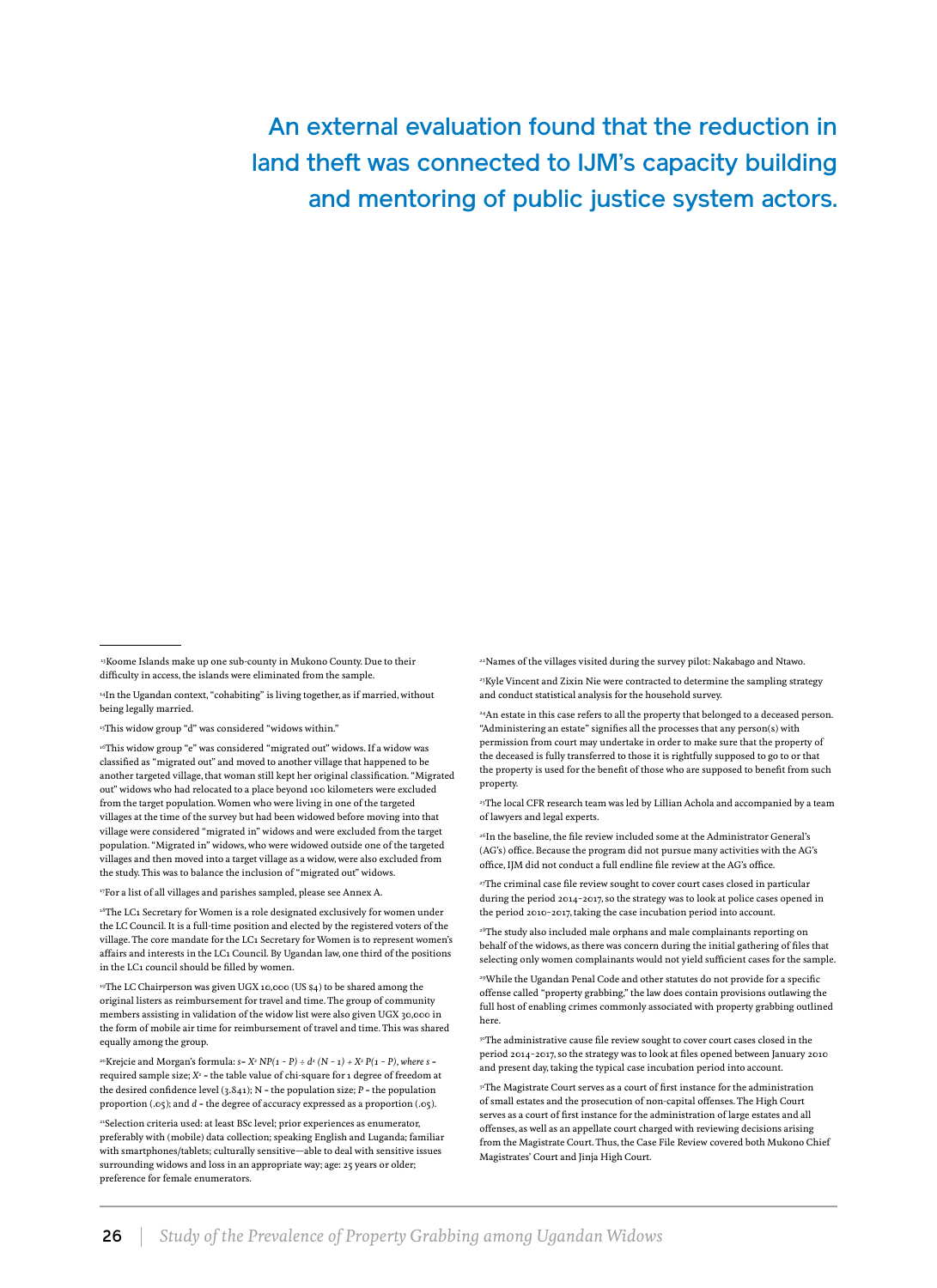## **3 Results**

This study found that the prevalence of property grabbing among widows in Mukono County dropped significantly from baseline (2012-2013) to endline (2017).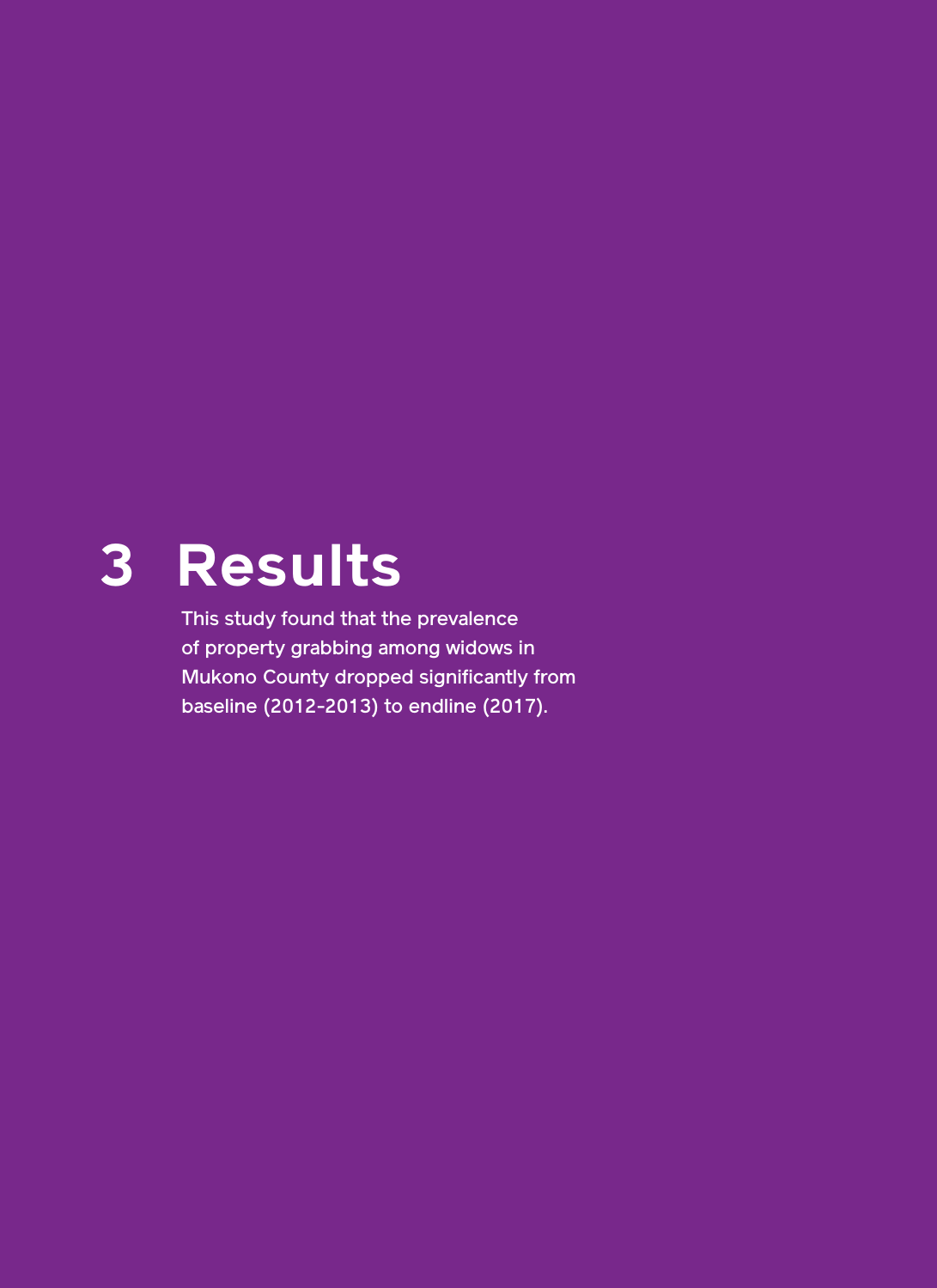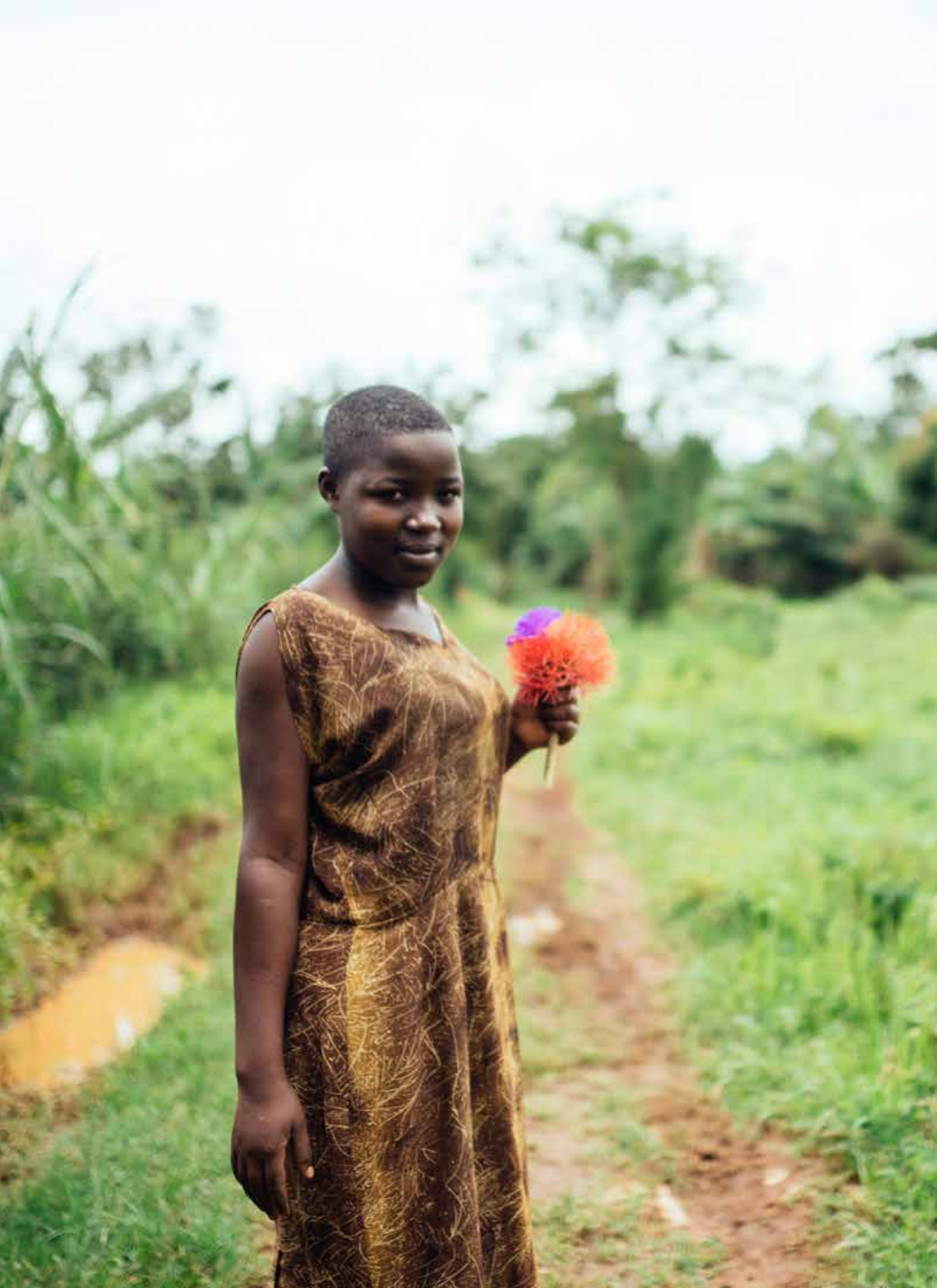Discussion of the key findings of the endline study is structured topically, integrating data from all three methods and including baseline-endline comparison analysis where applicable.

#### **3.1 Prevalence of Property Grabbing Among Widows**

Prevalence of property grabbing among widows in Mukono County dropped significantly from baseline (2012-2013) to endline (2017). There was also a statistically significant reduction in attempted property grabbing among widows during this time period. Both reductions were near 50%.

#### **Successful Property Grabbing Events**

Overall, the household survey among widows in Mukono shows a decreasing trend from baseline to endline in the prevalence of property grabbing. Successful property grabbing events in the last two years reduced by 48.6% from 3.5% at baseline and 1.8% at endline. This change was statistically significant (p ≤ 0.001). Successful property grabbing in the last four years has also significantly decreased (7.5% to 3.4%). Lifetime prevalence of property grabbing<sup>32</sup> was measured at both baseline and endline, but due to limitations around widow's recall, common for this type of population and type of study,33 more recent experiences are more reliable for understanding changes in prevalence over the project period.

Figure 2 below illustrates the key indicators of prevalence, across various catchment periods. For exact numbers, standard errors, and 95% confidence intervals, see Table 18 in Annex F.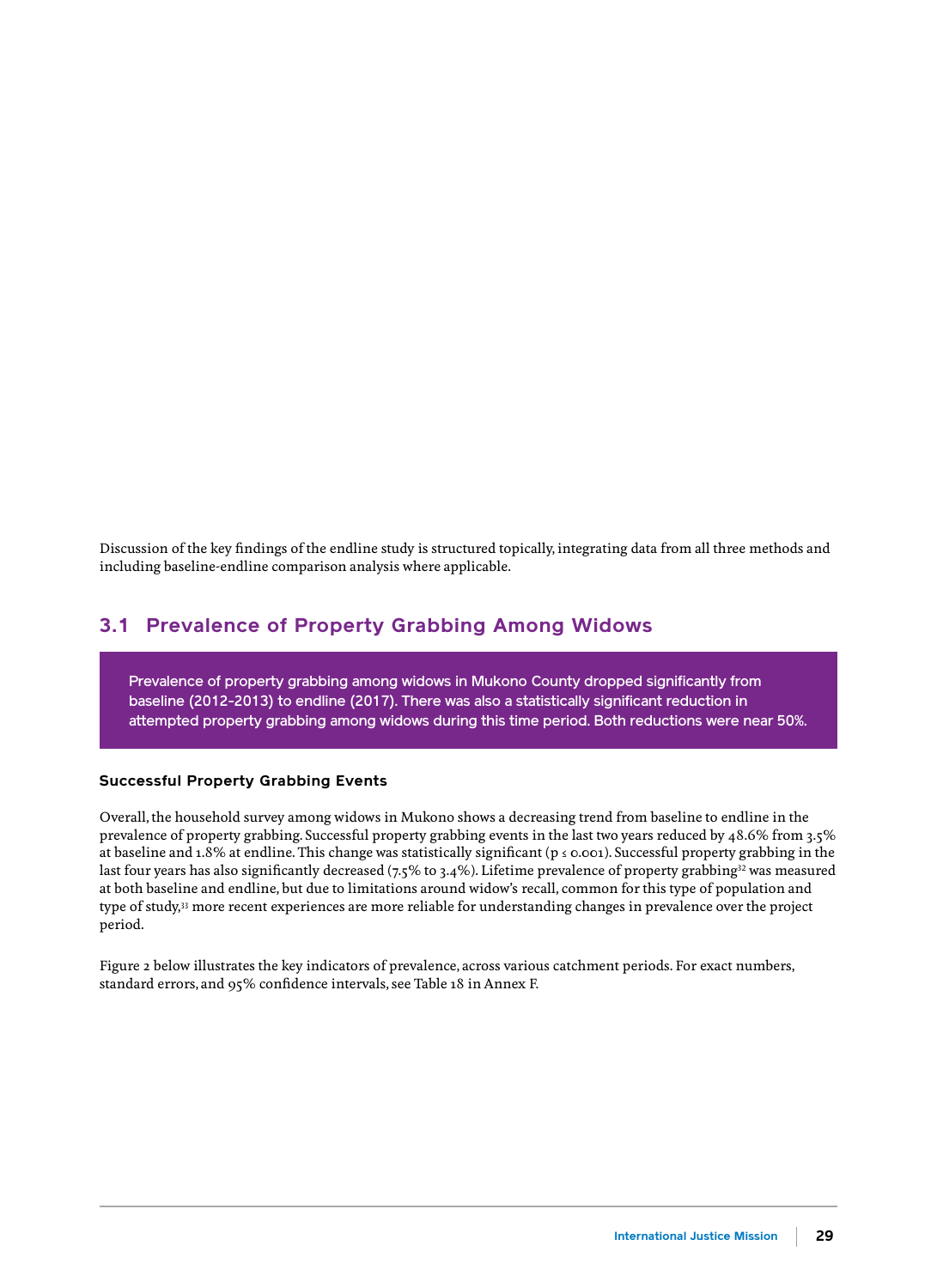

Figure 2: Key Prevalence Figures, Successful Property Grabbing

 ◊ To better demonstrate change between baseline and endline, the sub-counties were weighted based on widow population size within each parish. This weighting exercise in addition to formula recalibrations created "revised" baseline figures.

#### **Attempted Property Grabbing Events**

In order to fully understand the extent of property grabbing, widows were not only asked about successful property grabbing events (meaning an actual removal from their land or property for a period of time), but also attempts to steal their property (i.e., events in which actions were taken to try to remove the widow from the land, but the widow maintained ownership and possession). If a widow who met the above victimization criteria experienced attempts



#### Figure 3: Key Prevalence Figures, Attempted Property Grabbing

 $\Diamond$  To better demonstrate change between baseline and endline, the sub-counties were weighted based on widow population size within each parish. This weighting exercise in addition to formula recalibrations created "revised" baseline figures.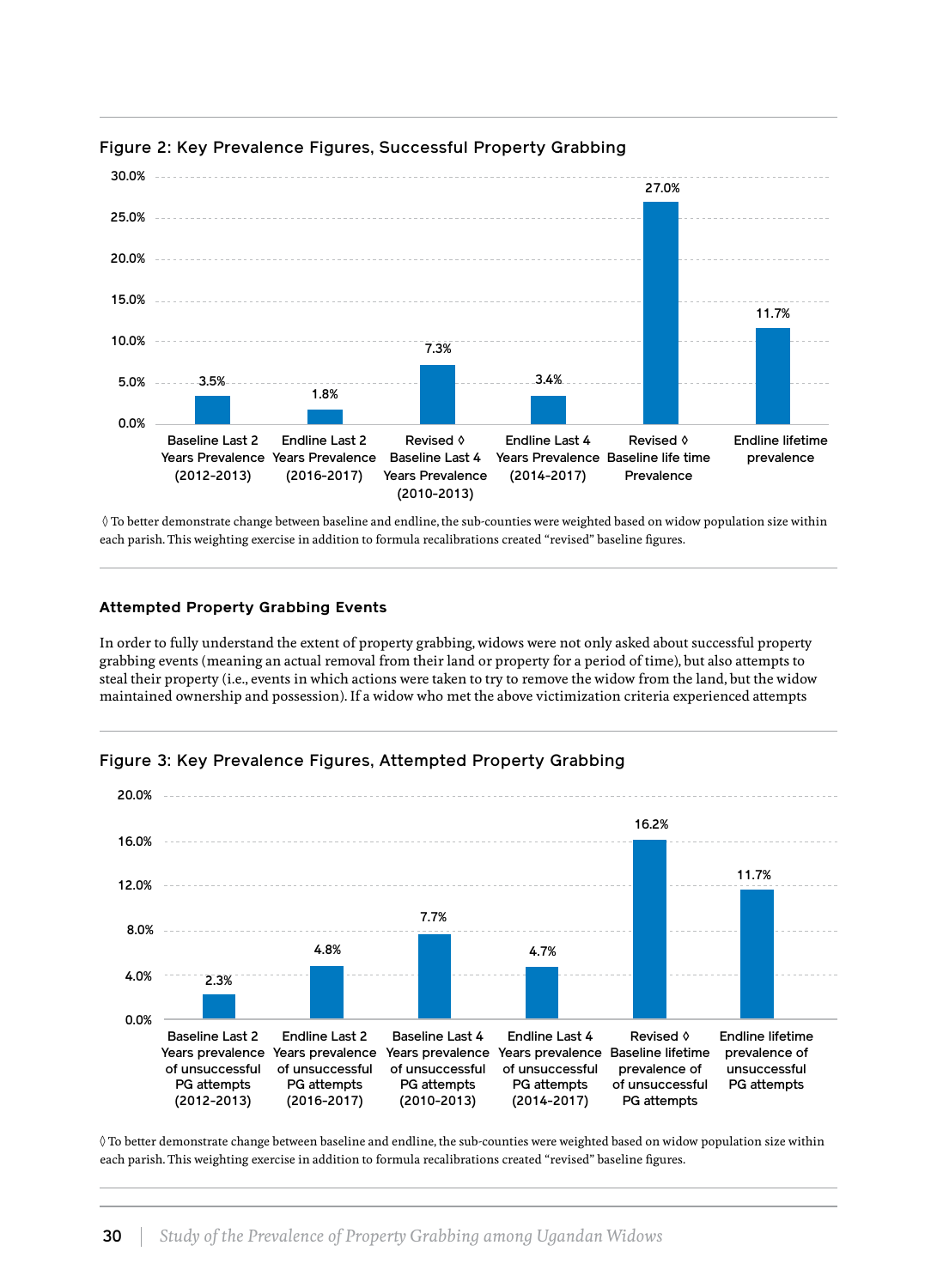on her land but never lost even a part of her property or land at any point in time, she was considered a victim of "attempted" property grabbing. As IJM's casework has highlighted over the years, many victims of successful property grabbing are first victims of attempted property grabbing (some violent), and those attempts then escalate over time until they finally result in "success" if there is no intervention. Therefore, the prevalence of attempted property grabbing not only demonstrates the need for continued intervention on behalf of widows but is also symptomatic of potential future victimization.

Overall, the trend of attempted property grabbing also declined. At baseline, the percentage of widows reporting attempted property grabbing between 2012–2013 was 4.8% and at endline, the percentage reporting attempts between 2016–2017 was 2.3%. This was a 52.1% statistically significant reduction (p ≤ 0.001). Figure 3 illustrates the key prevalence indicators for attempts, disaggregated into various catchment periods (see Table 19 in Annex F for exact numbers, standard errors, and 95% confidence intervals for these figures). Similar to prevalence of successful property grabbing, these indicators are limited by widows' recall bias and differences in enumerator teams, so the most reliable measure of change over time is experiences in the last two years.

#### **3.2 The Violent Nature of Property Grabbing**

Violent property grabbing has likely reduced in the last two years, displaced with more non-violent forms of property grabbing such as documentation fraud and intermeddling in the administration of estates.

The combined study methods provide much insight into the changing nature of property grabbing from widows. The baseline household survey revealed that a portion of the widows who experienced property grabbing in the last two years had experienced some form of violence or intimidation (see Table 5 below). In many cases, the widow recounted to the enumerator about experiencing violence that either influenced her decision to move or caused/forced her to

| Question                                        |                 | Percentage of successful PG events<br>that involved these circumstances |         |                 | Percentage of attempted PG events<br>that involved these circumstances |         |
|-------------------------------------------------|-----------------|-------------------------------------------------------------------------|---------|-----------------|------------------------------------------------------------------------|---------|
|                                                 | <b>Baseline</b> | Endline                                                                 | P-value | <b>Baseline</b> | Endline                                                                | P-value |
| Threats made to the widow or her                | 36.5%           | 51.4%                                                                   | 0.177   | 34.8%           | 48.9%                                                                  | 0.139   |
| children                                        | (23/63)         | (19/37)                                                                 |         | (31/89)         | (23/47)                                                                |         |
| Physical abuse to the widow or her              | 12.7%           | 18.9%                                                                   | 0.56    | 10.1%           | 8.5%                                                                   | 0.706   |
| children                                        | (8/63)          | (7/37)                                                                  |         | (9/89)          | (4/47)                                                                 |         |
| Sexual abuse to the widow or her                | 3.2%            | 2.7%                                                                    | 0.898   | 0.0%            | 2.1%                                                                   | 0.32    |
| children                                        | (2/63)          | (1/37)                                                                  |         | (0/89)          | (1/47)                                                                 |         |
|                                                 | 22.2%           | 29.7%                                                                   | 0.553   | 13.5%           | 23.4%                                                                  | 0.203   |
| Attempts on the widow's life                    | (14/63)         | (11/37)                                                                 |         | (12/89)         | (11/47)                                                                |         |
| Destruction of the widow's home,                | 27.0%           | 29.7%                                                                   | 0.897   | 11.2%           | 19.2%                                                                  | 0.276   |
| crops, or anything on her land                  | (17/63)         | (11/37)                                                                 |         | (10/89)         | (9/47)                                                                 |         |
| Arson or attempted arson of the                 | 6.3%            | 8.1%                                                                    | 0.803   | 1.1%            | 0.0%                                                                   | 0.32    |
| widow's home, crops, or anything on<br>the land | (4/63)          | (3/37)                                                                  |         | (1/89)          | (0/47)                                                                 |         |

#### Table 5: Circumstances Around Property Grabbing Events in the Last Two Years

Note: *Given the level of violence surrounding successful and attempted property grabbing events, it should be noted that widows who experienced any type of serious physical assault or injury leading to death would not be included in the household survey and thus, their experiences unaccounted for in this table.*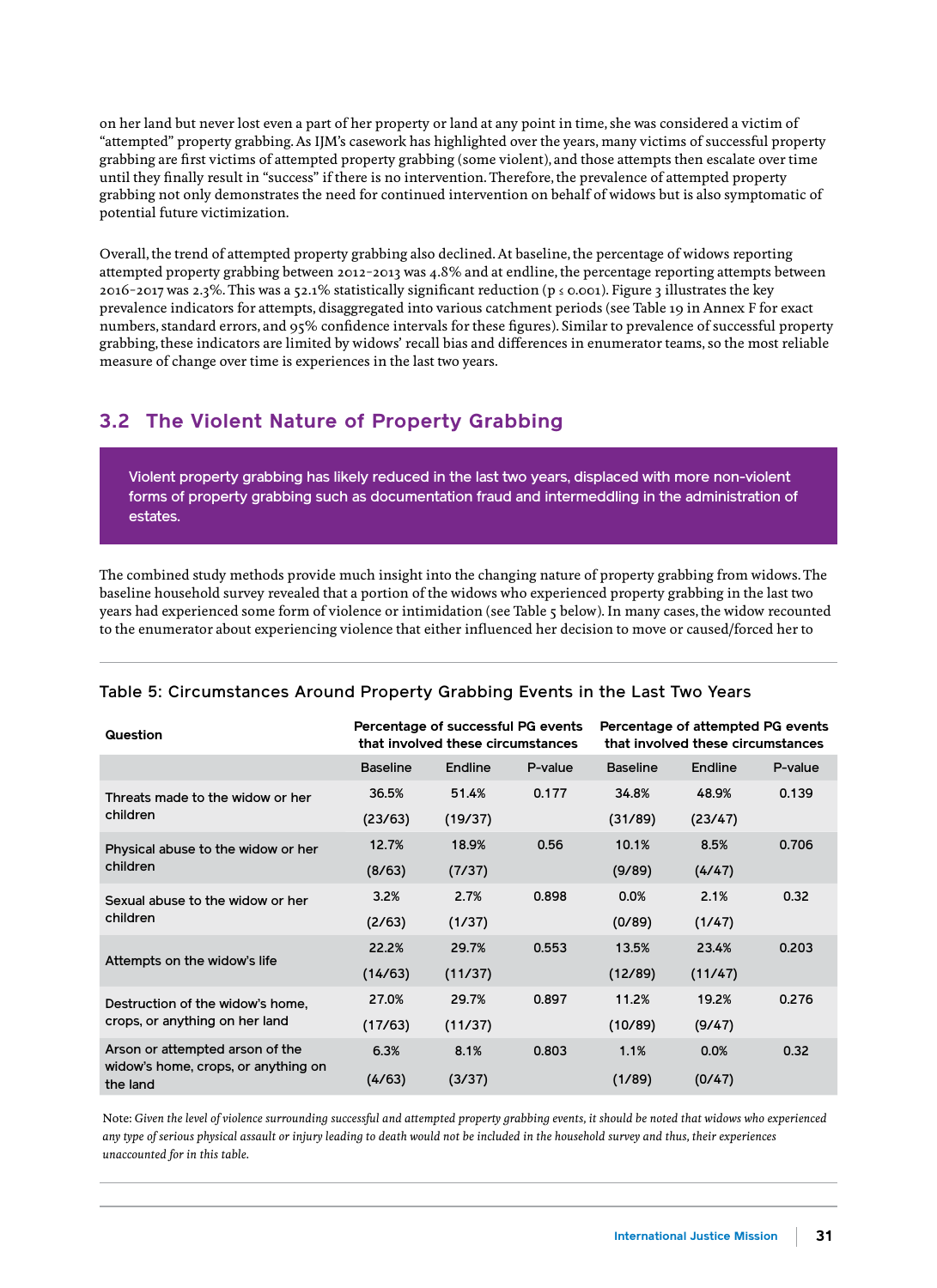leave the land or property. These instances of violence ranged from verbal threats to physical and sexual violence to mass destruction of her land or property. While the endline cohort of widows show a seemingly higher percentage of accompanying threats, physical and sexual abuse, destruction of property, and arson than the victims in the baseline cohort, the differences are not statistically significant (as shown by the p-values all greater than 0.05). The lack of statistical significance reveals a limitation of sample size rather than a conclusion that there has been no meaningful change in the level of violence associated with property grabbing among the general population of widows. Thus, the case file review and qualitative measures become more important in understanding the current nature of property grabbing.

In focus group discussions, community members agreed that almost everyone will report property grabbing attempts to the police if violence is involved. Given this common narrative among the community, the case file review, which analyzes the data from these reported cases, is the most indicative of the current nature of property grabbing, as well as any changes over the last few years.

In the baseline case file review, 52.9% (36/68) of property-grabbing related cases filed by the police included a charge indicative of some form of criminal violence (e.g., threatening violence, malicious damage, arson, injury to animal, murder, etc.). In the endline, 33.3% (52/156) of cases involved violent crime, with more recent cases predicated on documentation fraud and intermeddling of an estate. This represents a 37.0% statistically significant reduction from baseline to endline (p ≤ 0.001 level) in number of property grabbing cases characterized by violence. Additionally, justice officials validated this finding during the key informant interviews. Police mentioned property grabbers changing tactics to be more "cunning." One resident state attorney believed the cases coming for prosecution involved less violence than in the past, and one magistrate recalled that the main property-grabbing related offenses in court are criminal trespass and altering of boundaries, both non-violent offenses. Therefore, it is likely that violent property grabbing has declined over the last few years.

#### **3.3 Community Level Knowledge and Understanding of Inheritance and Property Grabbing**

#### **3.3.1 Knowledge and Understanding of Community Members**

Men and women in the community demonstrated good knowledge on property grabbing, preventive measures against property grabbing, and how to seek help. However, cultural and procedural barriers impact the ability to move from knowledge to action. Community members outside Mukono County had less specific and comprehensive knowledge on property grabbing and expressed no consistent or trustworthy pathway for help.

Overall, men and women in the community in Mukono County self-report having increased knowledge about property grabbing and inheritance rights. In the focus group discussions, community members offered extensive views on and understanding of property grabbing, naming the many offenses and unlawful acts and describing clearly what it is, how it manifests, and how to prevent it. Both men and women acknowledged that property grabbing can include violence and sometimes witchcraft.34 Community members in Mukono County knew their rights regarding property and felt a greater sense of empowerment because they could speak about the issue of property grabbing, emphasizing the unlawful and unjust character of it.

Both men and women considered property grabbing as an abuse of power and criminal in nature under the appropriate circumstances. Any associated act of violence was also consistently considered a crime. Discussants' narratives characterizing property grabbing varied depending on their personal circumstances, gender, vulnerabilities, and dependencies. Women discussed the need for laws to provide protection for cohabiting relationships, as they felt powerless and insecure due to the cultural acceptance of having multiple wives. Men equally condemned property grabbing, but highlighted more instances involving collusion of authorities, politicians, and "the ones with money." While the overwhelming majority of community members stated that both men and women should be allowed to own land (87.8%, n = 129/147), there were still sentiments expressed by men that their ownership rights should take precedent over those of women. Some men expressed concern about his clan losing rights to his land when his widow remarries.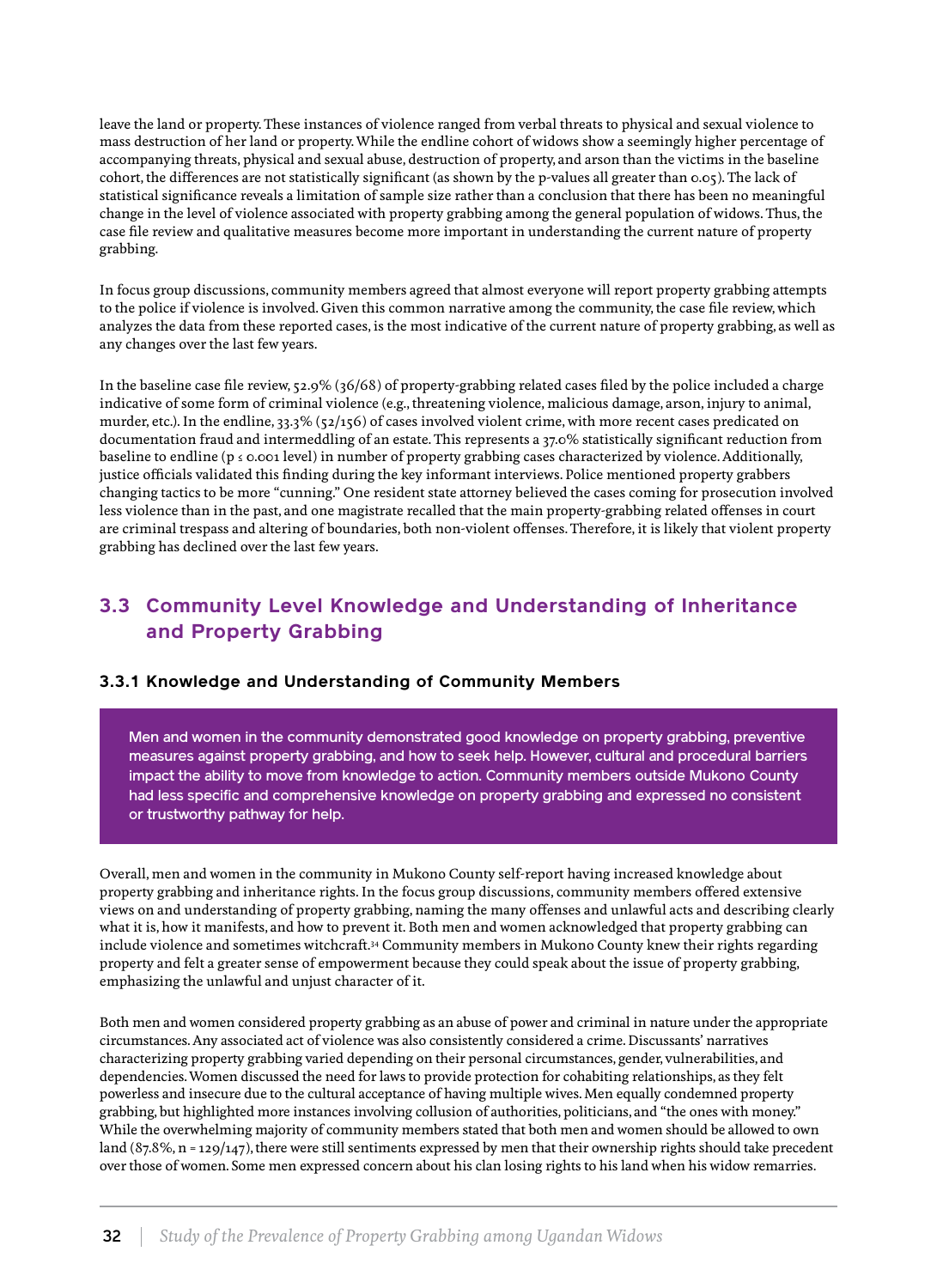Community members also demonstrated knowledge on measures to prevent property grabbing including will writing, land documentation, and marriage formalization. Women in particular also mentioned the sensitization and training of men, education of children on proper inheritance, and more meaningful punishments for those who commit property grabbing as preventative factors. Will writing was the most commonly cited prevention measure. All groups articulated the importance of wills and that the ideal process includes having witnesses and distributing several copies to various authorities and trusted persons. Despite strong knowledge regarding will writing, many cited cultural and procedural barriers to documenting their wills, including (1) myths around wills bringing death, (2) problems caused by knowledge of the will's contents, (3) the ease of manipulation and falsification of wills, (4) that wills are often lost, even in the hands of authorities after property grabbing incidents, and  $(5)$  the fact that norms can still be used to argue that a will is not according to the desire of the deceased. A few men voiced concerns about how will writing could expose other (secret) relationships.

Land documentation was also noted as a prevention measure among both men and women. There were a few mentions of the need to sort out issues around busuulu tickets (documentation of annual rent payment), as kibanja-held land<sup>35</sup> was viewed as more vulnerable to property grabbing. Women in particular mentioned that men should inform their wives about their land assets, as without this knowledge, they are unable to prepare or understand their due inheritance.

Formalization of marriage was a recognized measure among community members to prevent property grabbing; however, most did not view it as a widely applicable solution because of the widespread practice of polygamy and the often prohibitive costs associated with "introducing your wife/husband" (a cultural marriage ceremony held prior to or in lieu of a religious ceremony).

Other measures proposed by women to combat property grabbing included ending the impunity of property grabbers and having such punishments made public. Men stated this also but more emphasized the need to "put people to shame." While women did not provide specific recommendations regarding the kinds of desired sanctions, the determining factor for many women and some men was public knowledge of the sanctions. Relatedly, in order to increase public knowledge about criminal cases, a recommendation emerged from the groups to have IJM or another body inform communities of the progress of property grabbing cases.

The main differences in community level knowledge and understanding among groups within and outside the project area included:

- 1) Community members outside the project area could equally express the various manifestations of property grabbing compared to those in the project area, but they could not articulate the criminal nature of those manifestations.
- 2) Will writing was the main prevention measure mentioned by community members outside the project area. Very few outside the project area discussed land documentation or marriage formalization. Only groups outside the project area recommended sensitizing clans and clan heads as a preventative mechanism.
- 3) Community members in the project area articulated solutions to the barriers around prevention measures, while those outside the project area did not.
- 4) Outside the project area, the main response to property grabbing was to involve the Local Council and the clan. However, high levels of corruption among all types and levels of authorities seem to frustrate efforts for redress, and they expressed no consistent pathway or authority to trust for help.

#### **3.3.2 Knowledge and Understanding of Widows**

There has been significant knowledge gain among widows surrounding the existence of laws on inheritance and women's right to land ownership. They show an adequate understanding of the rights in their own relationships and protective factors against property grabbing. However, cultural and gender norms still prevail in widows' understanding and experiences of inheritance practices.

A first step in protecting widows from property grabbing is their own knowledge on the national laws around inheritance and succession and their rights, as well as effective ways to prevent property grabbing. During the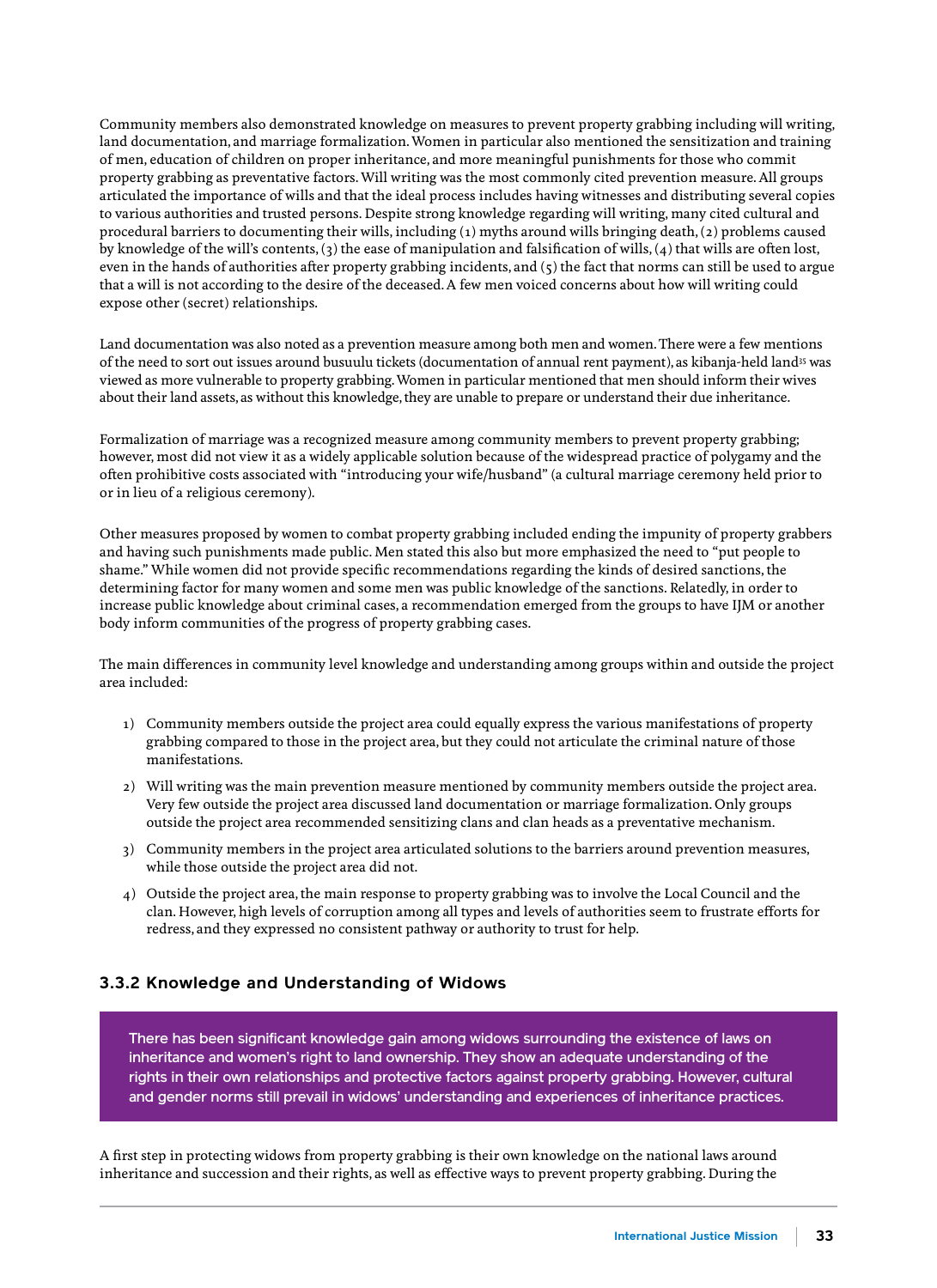household survey, enumerators read a series of statements to gauge the widow's knowledge of relevant laws, understanding of inheritance entitlements, and prevention mechanisms. Some of the statements required a declaration of "true or false" and others "agree or disagree."

Widows' knowledge on the existence of laws on inheritance and women's right to own land has significantly improved from the baseline survey to endline (see Table 6). They also showed correct knowledge of their inheritance rights in their own personal situations. Based on a cross-tabulation between widow categorizations and knowledge of each woman's specific rights to their husband's property, over 97.9% in each widow category accurately knew their rights. Meaning, 97.1% of non-legal widows (category 3) reported accurately that they did not have legal rights to the deceased husband's property, and 97.2% and 97.1% of widows falling into category 1 and 2 respectively accurately identified their rights to the property.

#### Table 6: Indicators of Widows' Knowledge of the Relevant Laws

| <b>Indicators</b>                                                                                                                                                     | <b>Baseline</b><br>$(N = 1,806)$ | <b>Endline</b><br>$(N = 2,018)$ |
|-----------------------------------------------------------------------------------------------------------------------------------------------------------------------|----------------------------------|---------------------------------|
| % of widows who correctly viewed this statement was <b>FALSE</b> :<br>Ugandan law does not allow women to own land.                                                   | 76.9%<br>$(n = 1,388)$           | 80.8%***<br>$(n = 1.631)$       |
| % of widows who correctly viewed this statement was <b>FALSE</b> :<br>The law in Uganda is silent on succession-related issues and matters related to<br>inheritance. | 29.2%<br>$(n = 527)$             | 51.3%***<br>$(n = 1.036)$       |

\*\*\* Statistically significant change at the p ≤ 0.001 level.

In terms of understanding inheritance entitlements, Table 7 shows mixed findings. Widows showed an improved understanding around the entitlements of the administrator (statement 6) and who can distribute the property lawfully (statement 7), but the accuracy rate is only slightly over majority. However, the more general trend emerging from these statements is that cultural and gender norms are still affecting widows' understanding of what family members are legally entitled to property inheritance. While the intention of these statements was to gauge knowledge and understanding on the legality of inheritance practices, widows interpreted these based on their experience rather

#### Table 7: Indicators of Widows' Understanding of Inheritance Entitlements

|                | <b>Indicators</b>                                                                                                                                                                                         | <b>Baseline</b><br>$(N = 1,806)$ | <b>Endline</b><br>$(N = 2,018)$ |
|----------------|-----------------------------------------------------------------------------------------------------------------------------------------------------------------------------------------------------------|----------------------------------|---------------------------------|
| 3              | % of widows who said this statement was TRUE:<br>All biological children of the deceased person are entitled to benefit from a<br>share of the man's estate.                                              | 97.1%<br>$(n = 1,753)$           | $91.6%***$<br>$(n = 1.849)$     |
| 4              | % of widows who said this statement was TRUE:<br>Children of the deceased have a legal right to live in the principal residence.                                                                          | 95.9%<br>$(n = 1.732)$           | $91.4%***$<br>$(n = 1,844)$     |
| 5              | % of widows who said this statement was <b>FALSE</b> :<br>When a father dies, the male children are entitled to a larger share of the estate<br>than female children.                                     | 48.5%<br>$(n = 876)$             | 44.5%*<br>$(n = 899)$           |
| 6              | % of widows who said this statement was <b>FALSE</b> :<br>The administrator approved by the Administrator General (AG) or Court is<br>entitled to keep the majority of the estate property.               | 45.9%<br>$(n = 829)$             | 52.8%***<br>$(n = 1.066)$       |
| $\overline{7}$ | % of widows who said this statement was <b>FALSE</b> :<br>Even if the will names an executor, the deceased man's sons, father, and brother<br>all have a right to distribute his property once he passes. | 52.9%<br>$(n = 956)$             | 60.5%***<br>$(n = 1,221)$       |

\*\*\* Statistically significant change at the p ≤ 0.001 level.

\* Statistically significant change at the p ≤ 0.05 level.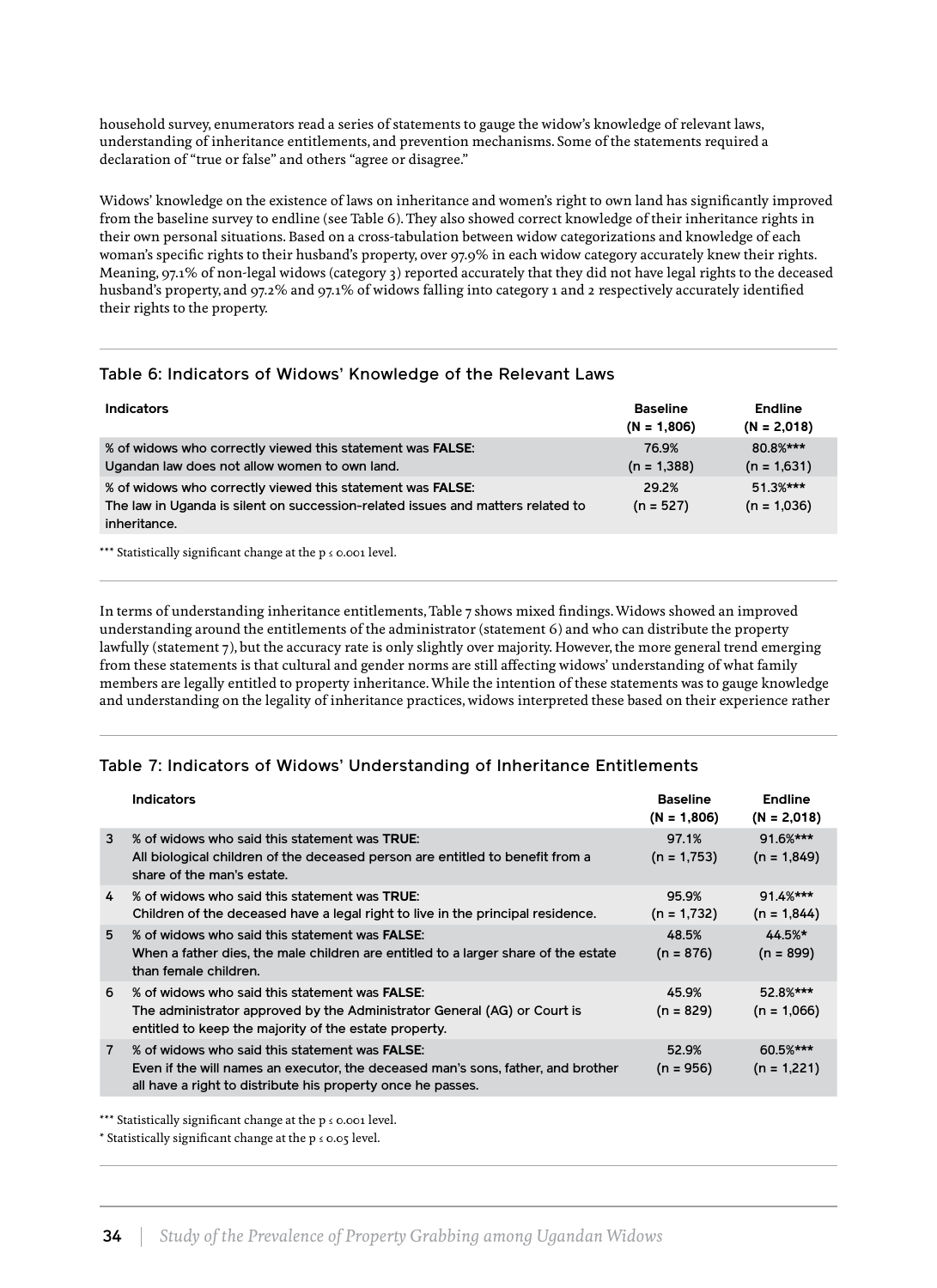than on the knowledge base of what was supposed to happen according to the law. This indicates that, in particular, children of non-legal spouses (statements  $3$  and  $4$ ) and female children (statement  $5$ ) are still experiencing cultural and gender biases against women and girls.

The prevalence of cultural norms against women and girls is further supported by reported experiences shown in Table 8. In relation to children's inheritance, widows indicated a positive improvement between baseline and endline in equalizing the distribution of property among male and female children ( $p \le 0.05$  level); however, the overall percentage was still low at 35.3%. Additionally, while nearly all widows at both baseline (98.6%, 1,749/1,806) and endline (97.2%, 1,961/2,018) *believed* women should be allowed to own property, their experiences prove otherwise in inheriting property. One possible solution to shift these norms is to include more women as estate administrators or part of the distribution process. However, the survey reveals that only roughly one-fifth of widows at both baseline and endline (no meaningful change) reported women to be involved in the distribution of estates. Lastly, communities are largely still treating property grabbing as a family matter rather than a criminal act (statement 9), which upholds cultural and gender norms inconsistent with national laws.

#### Table 8: Indicators of Widows' Experiences Related to Inheritance and Property Grabbing

| <b>Indicators</b>                                                                                                                                                                                               | <b>Baseline</b><br>$(N = 1,806)$ | <b>Endline</b><br>$(N = 2.018)$ |
|-----------------------------------------------------------------------------------------------------------------------------------------------------------------------------------------------------------------|----------------------------------|---------------------------------|
| % of widows who DISAGREED with this statement:<br>In your village, when a man dies, the male children often take all or at least more<br>of the deceased's property and estate than the female children. (Q714) | 30.5%<br>$(n = 550)$             | $35.3%$ *<br>$(n = 712)$        |
| % of widows who DISAGREED with this statement:<br>In your village, property grabbing is not considered to be a crime, but rather a<br>family matter. (Q716)                                                     | 60.9%<br>$(n = 1,100)$           | 48.8%***<br>$(n = 984)$         |

\*\*\* Statistically significant change at the  $p \nleq 0.001$  level.

\* Statistically significant change at the p ≤ 0.05 level.

#### **Figure 4: Widows' Views on Measures to Prevent Property Grabbing**

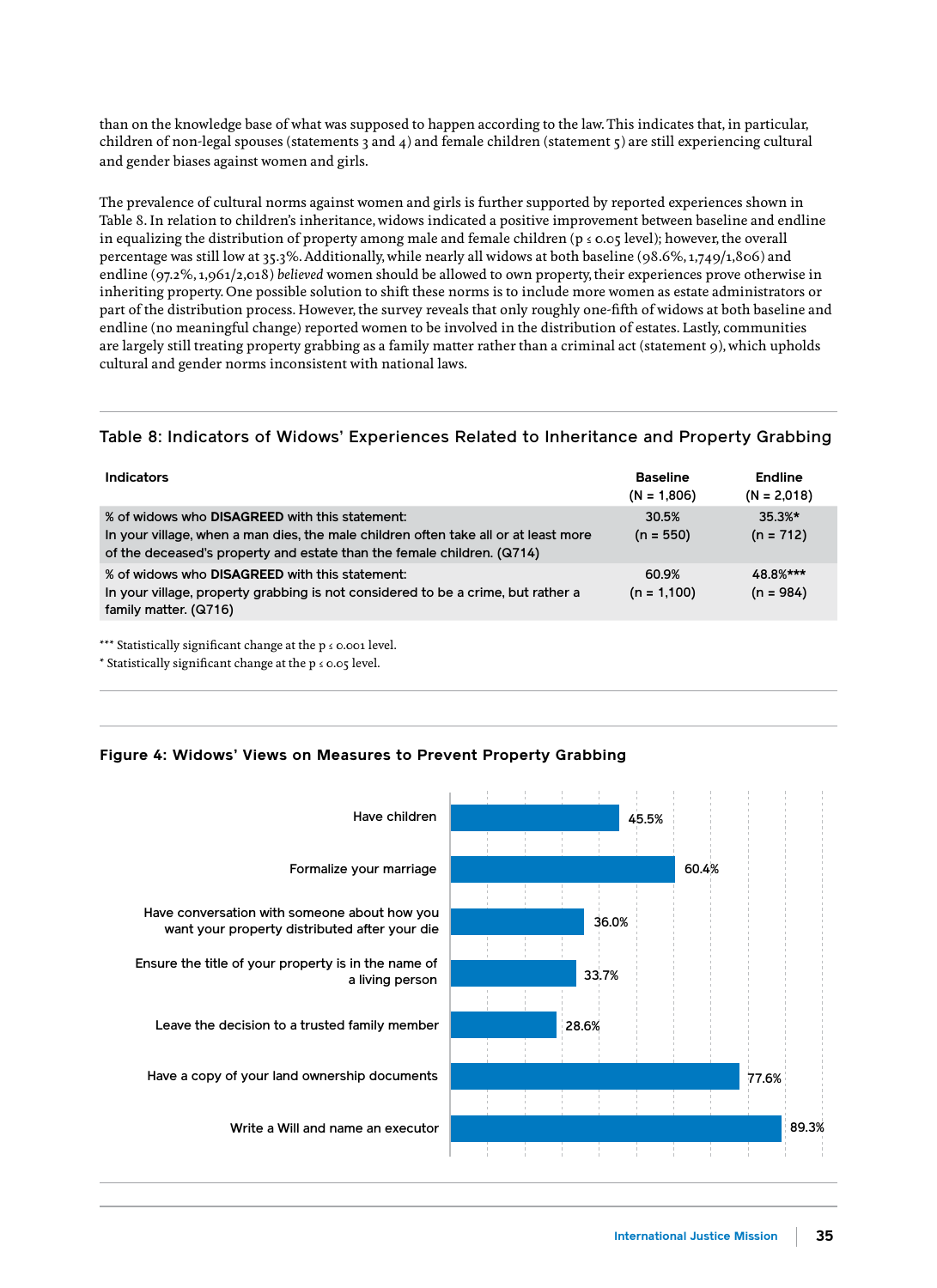In terms of prevention of property grabbing, widows demonstrated good knowledge of protective factors (i.e., writing wills, documentation of land, and formalizing and documenting marriage). 89.3% of all surveyed widows identified "writing a will and naming an executor" as a "good way to protect property from grabbing," which was the most commonly selected answer choice on this survey question. On the baseline this was 86.0%. Other common answers were documentation of land ownership (77.6%) and marriage formalization (60.4%). "Having children" is still viewed as a highly protective factor by widows (45.5%) at the endline, which is indicative of the remaining cultural values' effects on inheritance practices. See Figure 4 for a disaggregation of all the responses given by widows for good protections against property grabbing.

#### **3.4 Perceptions, Confidence, and Performance of Justice System Authorities in Addressing Property Grabbing**

Trained Local Council leaders showed improved knowledge and confidence on property grabbing, laws, prevention measures, and how to engage the justice system and estate administration processes. While these leaders are the perceived and experienced gatekeepers to the justice system, widows, the wider community, and other justice officials generally expressed low confidence in their abilities to effectively address property grabbing.

According to most behavior change theories, knowledge gain occurs first, then perceptions and attitudes change, and, after these changes are realized, practices and behaviors change individually and more broadly. To gauge perceptions, confidence, and views on performance of the main two "first responders" in property grabbing situations, the study utilized three methods and four target audiences: (1) household survey, through widows' assessment of confidencerelated statements; (2) discussion questions in the focus groups with community members (in and outside the project area) and justice system officials; and (3) interviews with key informants in the justice system. The two sections below summarize the emerging themes stemming from this information on Local Council leaders and police.

#### **3.4.1 Local Council Leaders**

The household survey asked widows if they agreed or disagreed with a series of statements related to these leaders' ability to provide protection against property grabbing. Confidence in Local Council leaders seems to have decreased between baseline and endline, according to the data presented in Table 9. Fewer widows reported confidence in Local Council leaders to refer and support their property grabbing reports to police, and more widows reported that leaders were giving preferential treatment to men over women and children in property grabbing disputes. Both of these changes were statistically significant (p ≤ 0.001 level). While not a significant change between the two data collection efforts, widows also either still experienced Local Council leaders asking for facilitation or bribes or the perception remained that this monetary requirement would be requested of them if the women engaged with them.

#### Table 9: Indicators of Widows' Confidence in Local Council Leaders

| Indicators of Confidence                                                                                                                                                                                          | <b>Baseline</b><br>$(N = 1,806)$ | <b>Endline</b><br>$(N = 2,018)$ |
|-------------------------------------------------------------------------------------------------------------------------------------------------------------------------------------------------------------------|----------------------------------|---------------------------------|
| % of widows who <b>AGREED</b> with this statement: "If I were a victim of property<br>grabbing, I feel confident that my Local Council leader would report my matter to<br>the police station."                   | 84.8%<br>$(n = 1532)$            | 74.4%***<br>$(n = 1502)$        |
| % of widows who DISAGREED with this statement: "Local Council leaders often<br>give preference to men over women and children in property disputes."                                                              | 52.6%<br>$(n = 950)$             | 44.2%***<br>$(n = 891)$         |
| % of widows who DISAGREED with this statement: "Local Council Leaders will<br>request 'facilitation fees' or bribes in order to resolve property disputes or provide<br>documentation for estate administration." | 32.3%<br>$(n = 584)$             | 28.4%<br>$(n = 573)$            |

\*\*\* Statistically significant change at the p ≤ 0.001 level.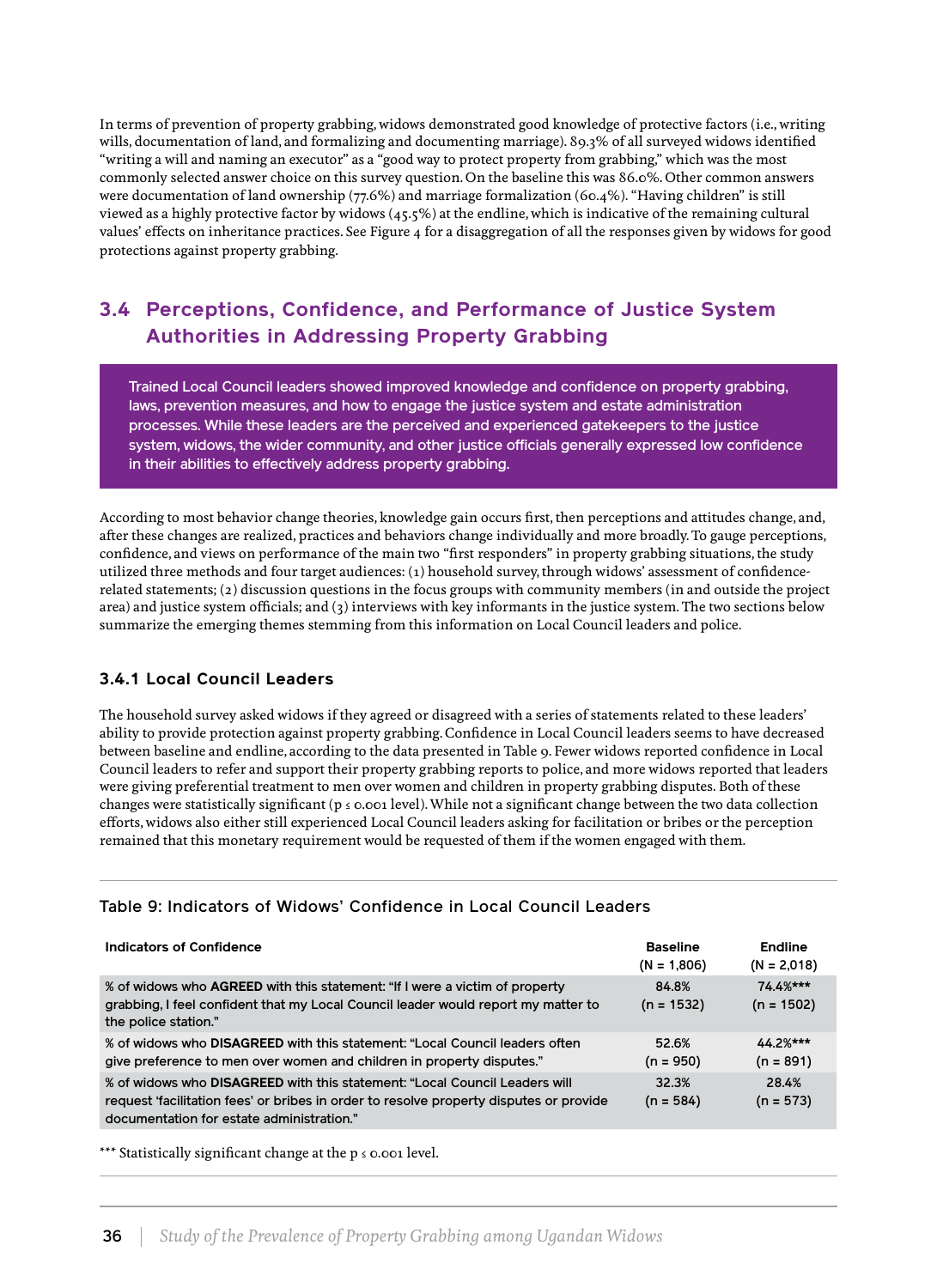Male and female community members expressed quite low confidence in Local Council leaders. While community members reported on a short questionnaire rather high rates of access and usage of Local Council leaders for information and support, it was evident from the focus group narratives that most people do not find these leaders trustworthy. They simply act as the gatekeepers for any community-level decisions to move forward. Even if a person reaches out to another authority for help or support, community members report being "sent back" to the Local Council and ordered to "follow the procedures." Even when local leaders are following the customs of the area, they engage the Local Council leader. The courts also sometimes reportedly "go off what the Local Council leader says." Therefore, even though the common sentiment expressed about Local Council leaders is one of perceived corruption, community members find it difficult to avoid them if they want to engage in any sort of process for resolution. Communities in the project area did report higher levels of access to Local Council leaders (88.5% vs. 84.1% respectively), as well as higher levels of assistance in reporting property grabbing to police (70.1% vs. 68.1%), than communities outside the project area (see Figure 5). Neither were statistically significant differences.



# Figure 5: Percentage of Community Focus Group Participants that Agree with Statements Regarding Local Council Leaders

Distrust in the Local Council leaders was a common narrative in and outside the project area, citing issues of corruption, taking sides with the one who had more money or power, or being involved in the grabbing itself. Many cited having "lost trust due to past experience" and that they will "not go again when there is a similar case."

As the police are the next step in the justice system for instances of property grabbing, the focus groups with uniformed and non-uniformed police and an interview with the OCCID in Naggalama asked specifically about their views on Local Council leaders. These officials also have a generally low perception of Local Council leaders and low confidence in their ability to appropriately address property grabbing in accordance with the law. The police officers acknowledged the significant role of Local Council leaders at the village level but strongly expressed a need for their increased capacity and sensitization. The common sentiment was that these leaders still do not understand their role in addressing property grabbing and continue to treat it as a family issue by intervening in cases and only referring cases to the police when there is violence or they "fail to resolve" the situation. Furthermore, in two of the four participating groups of police officers, there was explicit mention of Local Council leaders "conniving with relatives" to grab land and property from widows, revealing a distrust in the guidance and resolution they might be providing to victims.

Local Council leaders themselves articulated strong knowledge regarding property grabbing and the ways it manifests in communities, laws that combat its various forms, prevention measures, and the process for engaging both the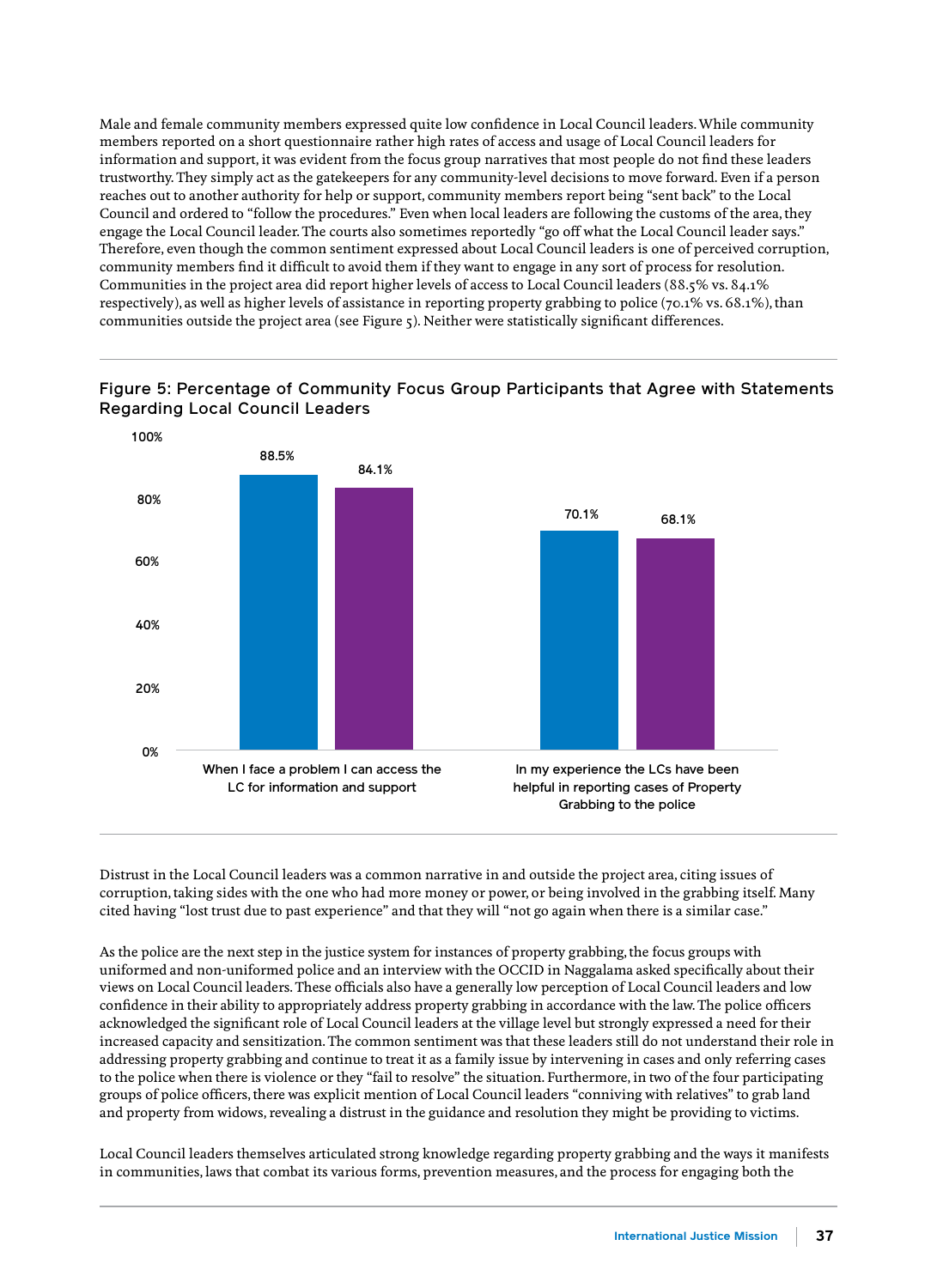criminal justice system and estate administration processes. These leaders, most of whom were trained by IJM, expressed a confidence in addressing property grabbing due to the tools and skills they had been given. Many of them expressed pride in how men and women in their communities have responded to their knowledge and actions: writing wills, "introducing" their wives/husbands (formalizing marriage), documenting their land, and resolving property disputes with authorities before escalation and violence. In several groups, the challenge of "facilitation" came up, naming this as a barrier to being effective or to spreading information and having a broader reach to communities outside of their immediate areas.

The Local Council leaders also validated the theme emerging out of community member focus groups that they are the "go-to" authority at the community level. However, they also voiced frustration with their role in both customary and formal justice systems in seeking justice for widows and orphans. They cited corruption within both processes: (1) clans do not respect the ownership rights of women and girls (100% of participating Local Council leaders stated that women should be allowed to own land); and (2) courts, in particular, were bribable (except in the cases where IJM has trained the magistrates). In a short questionnaire in advance of the focus groups, 14.8% (4/27) of Local Council leaders had more trust in local customary law over the formal justice system in resolving property grabbing. While the majority had more confidence in the formal justice system, the vulnerable are still denied justice "in the form of substantial delays, missing files, high monetary requirements for engagement, and baseless judgments due to 'lack of understanding of the ground (community).'" These leaders also provided insights into and validated the constraints expressed by community members in their pursuit of prevention measures and justice: local churches require high payments for formal marriage certificates, police require money for transport to conduct investigations, and even when valid documentation is provided, corruptible officials can favor the side with more power or money.

# **3.4.2 Police**

There is general improvement in the perception of and confidence in police trained in property grabbing related crimes. Community members, widows, other justice officials, and police themselves express challenges around resources for proper investigations, which continues to inhibit reporting, trust, and case progress. Trained police officers have greater knowledge and confidence and report a changed view of property grabbing from being familial to criminal in nature.

Similar to the above section, widows, community members generally, and key informants all provided their perceptions of and confidence in the police's response to property grabbing crimes.

Table 10 reveals mixed findings around widows' confidence in the police to effectively address property grabbing. Widows reported a significant increase in police accepting cases of property grabbing cases as criminal (but still only slightly over 50%), instead of dismissing them as family matters. However, there was a significant decrease in widows' confidence that the police would listen to and investigate their property grabbing complaints. This is likely due to police's inability to conduct investigations without additional resources. Furthermore, there was no change in widows' reporting of police requests for facilitation or bribes to provide investigative services—the overwhelming majority of widows reported these requested "fees" to be commonplace.

# Table 10: Indicators of Widows' Confidence in the Police

| Indicators of Confidence                                                              | <b>Baseline</b><br>$(N = 1,806)$ | Endline<br>$(N = 2,018)$ |
|---------------------------------------------------------------------------------------|----------------------------------|--------------------------|
| % of widows who DISAGREED with this statement: "Police often refuse to investigate    | 40.8%                            | 50.5%***                 |
| property grabbing cases because they are family matters."                             | $(n = 737)$                      | $(n = 1020)$             |
| % of widows who AGREED with this statement: "If I were a victim of property grabbing, | 56.5%                            | 43.5%***                 |
| I feel confident that the police would listen to and investigate my complaint."       | $(n = 1021)$                     | $(n = 877)$              |
| % of widows who DISAGREED with this statement: "Police often accept or request"       | 12.2%                            | 11.1%                    |
| bribes or 'facilitation fees' in order to investigate cases of property grabbing."    | $(n = 220)$                      | $(n = 223)$              |

\*\*\* Statistically significant change at the p ≤ 0.001 level.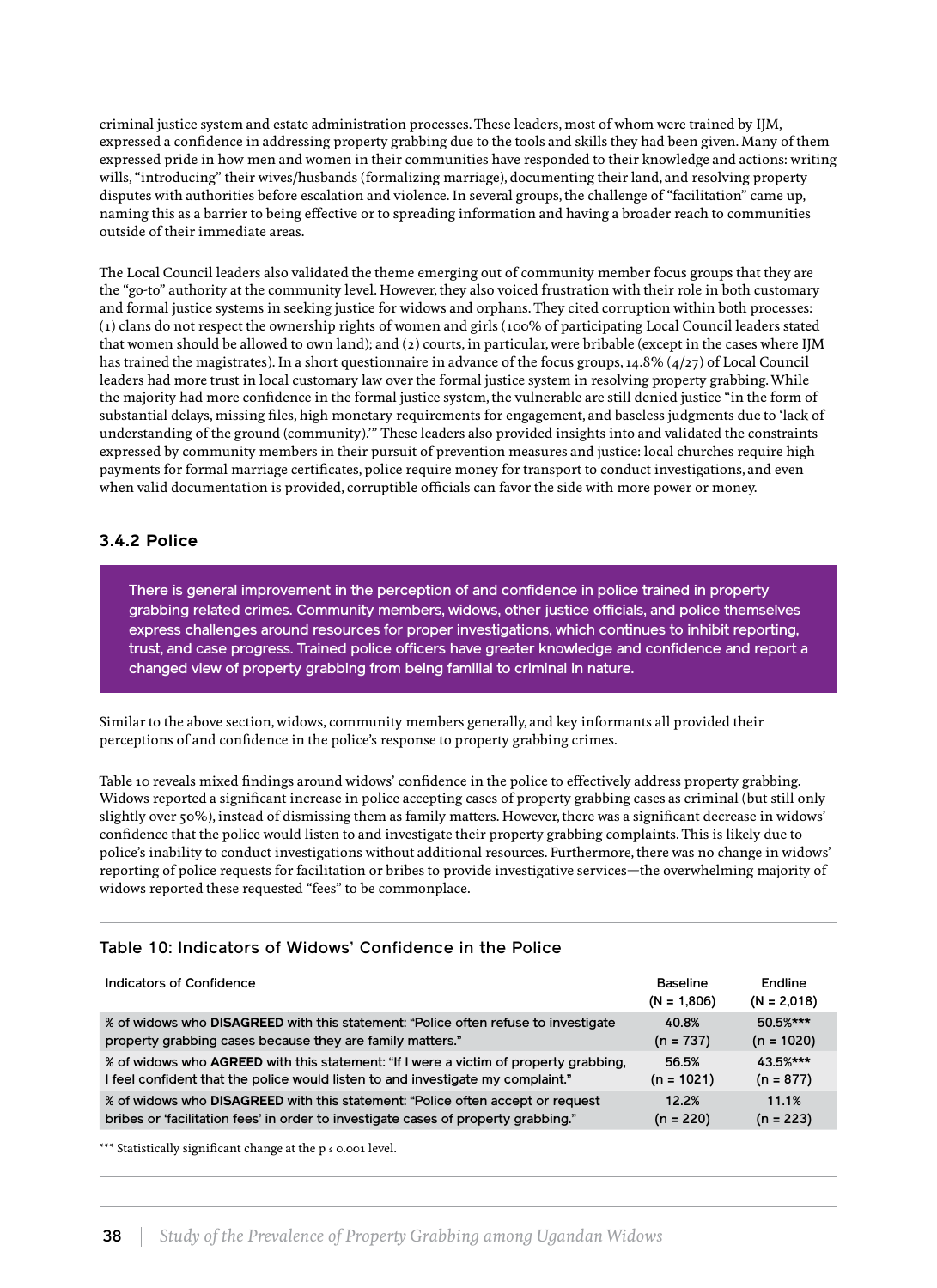Community members reported a trend that more people are now going to the police for assistance with property grabbing claims, but that there was still a lot of fear around engaging with the police: "The police are good, but there are some corrupt ones." Most discussants agreed that in the case of "bloodshed" or other violence, people go directly to the police. Outside of these scenarios, community members described how most people go to the police when the Local Council leader or clan "fails" to bring resolution to the case.

One of the questions on the short questionnaire preceding focus groups was whether community members agreed or disagreed with this statement: "When property grabbing is reported to the police, they take it seriously, and I trust justice will be done." In the project area (Mukono County), 62.9% of community members (88/140) agreed with the statement, while in communities outside the project area, only 43.1% (31/72) agreed (see Figure 6). This was a statistically significant change (p≤0.01). More trust and confidence in the police dealing with reported property grabbing cases was one of the main differences that emerged in the discussions with communities in and outside the project area. Very few discussants in the communities outside the project area mentioned police as an option for intervention.

# Figure 6: Percentage of Community Focus Group Participants that Agree with Statements Regarding Police



Nonetheless, while many community members believe the police can help, others perceived and/or have experienced the police requiring money and transport in order to provide the needed help, including registering cases and coming to villages for investigation: "You need finances to make these systems work."

In the focus groups with Local Council leaders, they too expressed confidence in the police's ability to respond well to property grabbing, but only those police that have been trained by IJM. These officers in particular, proactively promote prevention and protective measures in relation to property grabbing, according to Local Council leaders. This included arresting offenders and providing security for victims. In fact, 96.3% (26/27) of participating Local Council leaders felt it was always recommended to report property grabbing to the police. The main critiques highlighted by Local Council leaders on police performance were similar to those highlighted by community members: the lack of sufficient resources inhibits their ability to conduct proper and timely investigations and active sensitization in communities. The officers "do not rush to communities." They ask for money and fuel for transport to come to the ground. According to the Local Council leaders, people would run to the police for help, but the "corruption there is too much." In the areas where IJM supported property grabbing desks at police posts, Local Council leaders noted fewer monetary asks from police to victims.

Prosecutorial and court officials, including state attorneys, resident state attorneys, the Director of Public Prosecutions, and magistrates, also expressed views on Mukono County police's performance around property grabbing. They reported that some cases of property grabbing are well-documented, and others are not. From the prosecutorial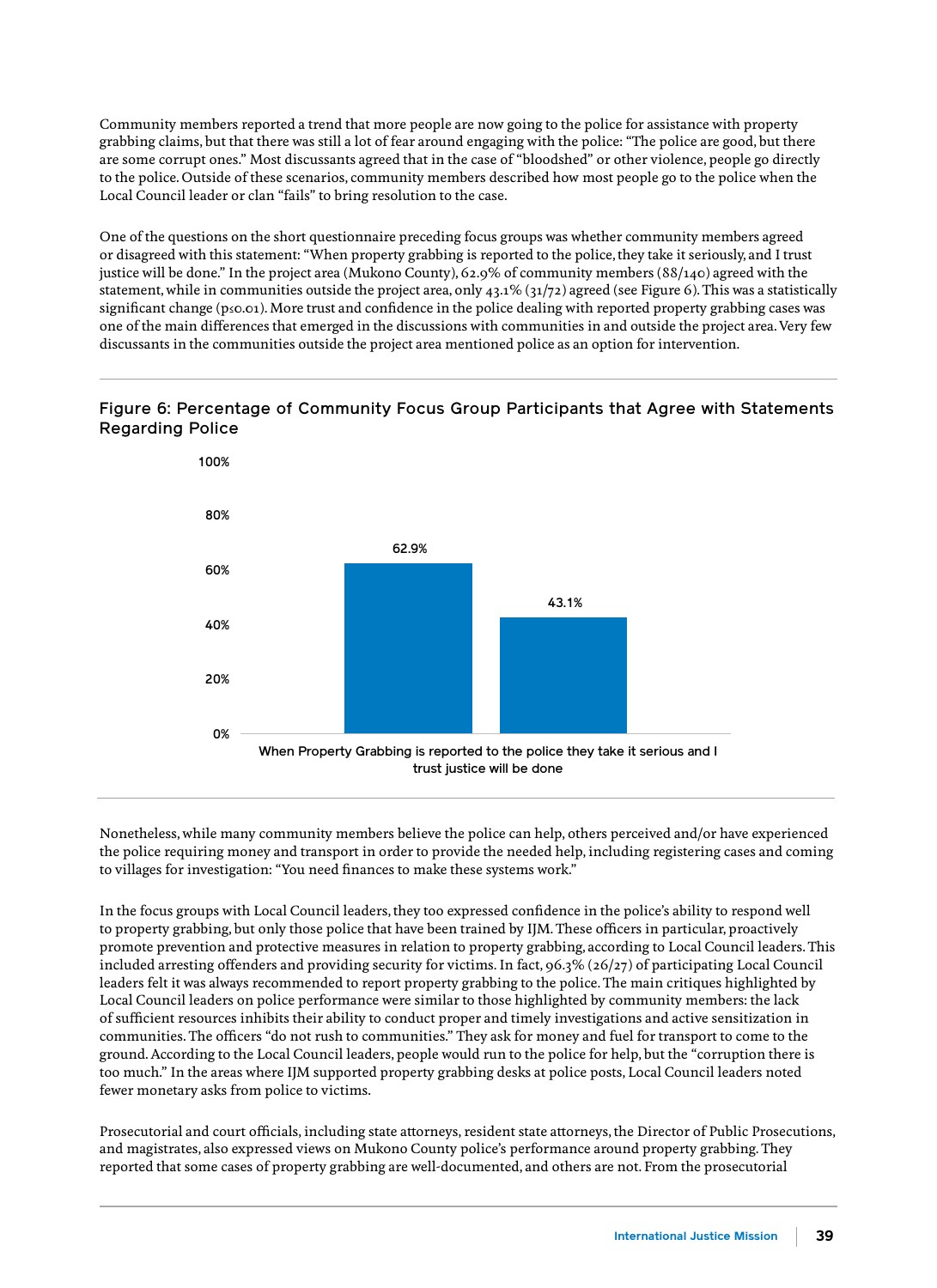perspective, often the police conduct poor investigations, fail to gather items of evidentiary value, fail to get witnesses, and compromise witnesses in the course of investigations. This all results in the resident state attorneys sending files back to the police, which further delays the cases. The attorneys reported very few situations of insufficient investigations or documentation in cases where police were supported by IJM. From the court perspective, police are sometimes perceived as disinterested in visiting crime scenes, testifying in court, or knowing how the cases conclude in court. Further, magistrates reported police omitting important information for prosecution and recalling information in court that was not documented in the case files.

Prosecutorial officials perceived police to be "well accessible" to victims of property grabbing. They also stated that some officers do not view property grabbing as a criminal offense, as they are from these same villages and culture; rather, police have only changed their views after training. Magistrates perceive the police to still be difficult for community members to access due to requiring "facilitation" in the form of transportation to the crime scene, as well as taking sides in the investigation. Recommendations from both groups for police included capacity building, procedural change to prosecutor-lead investigations, and sufficient human and financial resource allocation: "police should be availed with enough resources so that they can better do their work." This aligns with the views of community members and Local Council leaders.

Both police officers who had specific training on property grabbing and those with no training participated in focus groups. Trained police officers articulated both greater knowledge and confidence in their ability to appropriately respond to property grabbing compared to officers with no training. Untrained officers referred to property grabbing as a "community issue" (rather than a family matter) and described their investigative strategy as beginning with consultation of the Local Council leaders to get a clear picture of the case. Trained officers admitted a change in their actions, stating they used to refer people to civil court or advise them to sit with their family and resolve the matter. Now, they "do not encourage mediation for crimes" and voiced frustration with prosecution officials for refusing cases for criminal court. Despite clear gains in knowledge regarding the criminality of property grabbing, police leadership still advocated for continued alternative dispute resolution (ADR) mechanisms for property grabbing but affirmed that "prosecution needs to be available and strong when this [ADR] fails."

All officers mentioned real challenges with investigations. The quality, exhaustiveness, and length of investigation remains dependent on availability of resources, and officers admitted they often did not have the resources to investigate properly or in a timely manner, leading to loopholes in the files, delays, and challenges for the attorneys and courts. Officers stated that their services should be free of charge but then cited how a case from start to finish could cost up to approximately UGX 200,000 (≈USD 52) for logistics and follow-up. Police officers also mentioned two additional challenges in pursuing justice for widows and orphans: (1) the lack of proper documentation to prove the case and (2) the interference of influential and well-connected people, including politicians, Local Council leaders, and property grabbers themselves.

# **3.5 Reporting of Property Grabbing to Authorities**

There was a statistically significant increase from baseline to endline in widows' stated intention to seek help on inheritance or property grabbing issues from authorities in the formal justice system over the informal system. Almost no widows stated an intention to report to police previously, but at the endline, this stated intention significantly increased to 21.0%. Among victims of property grabbing in the last two years, 32.4% of widows reported the crime to any authority, with the majority reporting to the Local Council.

Reporting property grabbing to authorities was one of the main behaviors targeted for change in the project area over the course of IJM's program. As evidenced above, the qualitative data collected describes some of the challenges expressed by community members and observed by justice system officials regarding reporting. The household survey included questions in order to better understand widows' attitudes and behaviors around reporting crimes. When asked who is the first authority to seek if assistance is needed to protect their inheritance or estate administration (*prevention approach*), the top three answers provided by widows were: Local Council leader = 76.8% (1548/2,016)36, police = 21.0% (424/2,016), and clan head = 7.0% (141/2,016). At the baseline, 82.6% (1492/1,806) of widows replied with Local Council leader, 11.3% (204/1,806) said clan head, and 0.1% (2/1,806) said police. The increase in the number of widows stating they would seek help from the police is a statistically significant change (p-value ≤0.001).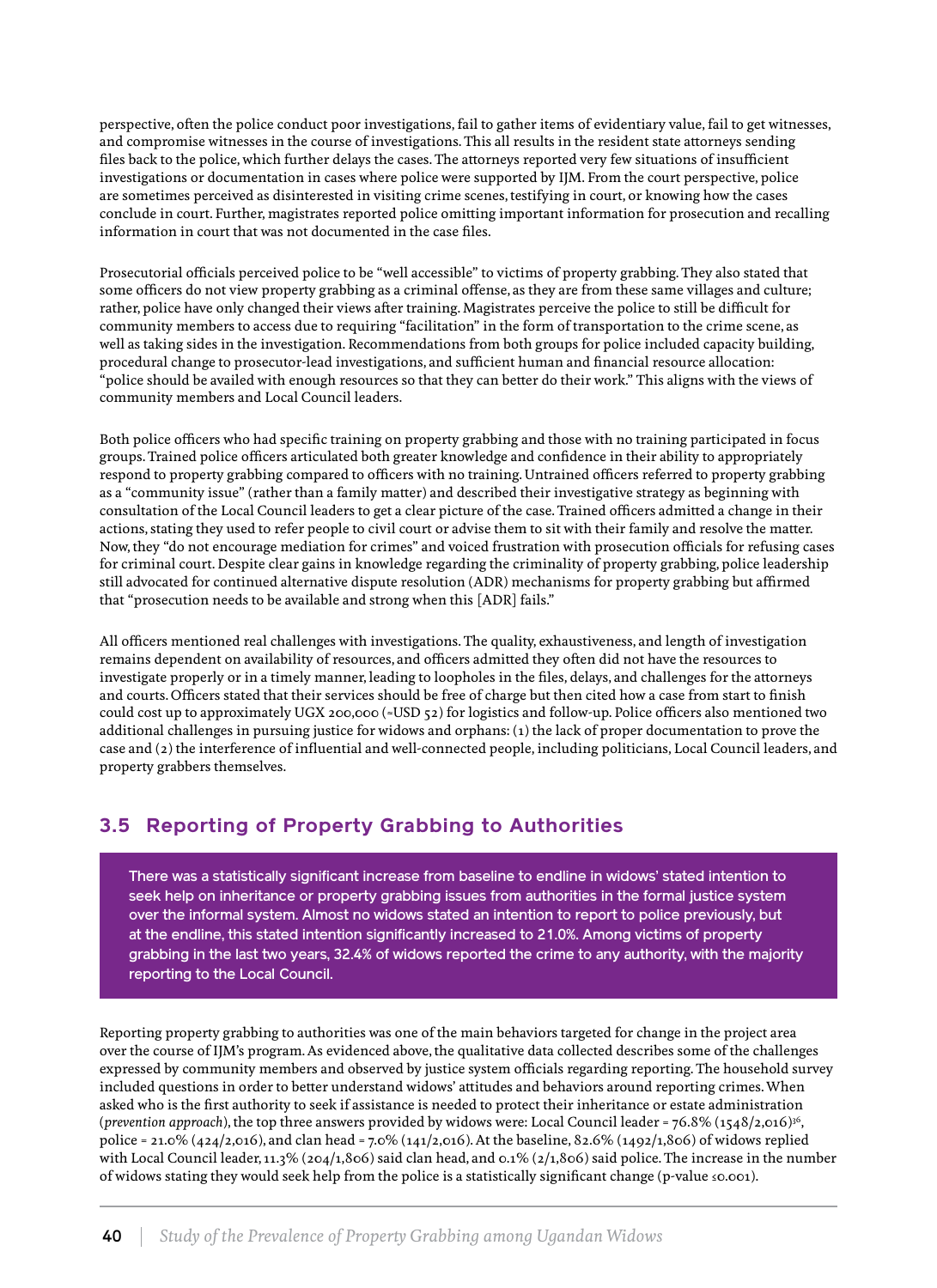| Authority to protect inheritance or estate administration | <b>Baseline</b><br>$(N = 1,806)$ | <b>Endline</b><br>$(N = 2,016)$ |
|-----------------------------------------------------------|----------------------------------|---------------------------------|
| Local Council                                             | 82.6%<br>$(n = 1492)$            | 76.8%<br>$(n = 1548)$           |
| Police                                                    | 0.1%<br>$(n = 2)$                | 21.0%***<br>$(n = 424)$         |
| <b>Clan Head</b>                                          | 11.3%<br>$(n = 204)$             | 7.0%<br>$(n = 141)$             |

*\*\*\* Statistically significant change at the p ≤ 0.001 level.*

Additionally, when widows were asked in the endline survey who crimes of property grabbing should be reported to<sup>37</sup> (*response approach*), the two overwhelming responses were Local Council leaders (85.3%, n = 1719/2015) and police (61.4%, n = 1238/2015). At baseline, these percentages were 86.0% (1554/1806) and 56.0% (1012/1806) respectively. Again, the number of widows stating they would report property grabbing crimes to police has changed significantly (p≤0.001) over the last few years, validating some of the qualitative research findings around higher confidence levels, even with all the barriers described.

| Intended Reporting Authority | <b>Baseline</b><br>$(N = 1,806)$ | <b>Endline</b><br>$(N = 2,015)$ |
|------------------------------|----------------------------------|---------------------------------|
| <b>Local Council</b>         | 86.0%<br>$(n = 1554)$            | 85.3%<br>$(n = 1719)$           |
| Police                       | 56.0%<br>$(n = 1012)$            | 61.4%<br>$(n = 1238)$           |
|                              |                                  |                                 |

In the focus groups, Local Council leaders and police officers described how they believed widows and community members reported property grabbing to authorities more often than in the past. According to the household survey, 32.4% of widows (12/37) who were victims of property grabbing in the last two years (2016–2017) reported the crime to any authority, of which 10 (27.0%) reported to a formal justice system authority. Widows most commonly reported to Local Council leaders: 9 of the 12 widows who reported property grabbing crimes reported to the Local Council leader. One of these nine widows also reported to the police—she was the only widow who claimed to report to the police. At baseline, 39.7% of widows (25/63) who experienced property grabbing in the last two years (2012–2013) reported to any authority, of which 23 (36.5%) were to a formal justice system authority; 9.5% (6/63) reported to the police. In the endline cohort, none of the victims who experienced property grabbing in the last two years engaged the justice system by "attempting to prosecute" the perpetrator, or more commonly known as "taking the perpetrator to court." In the baseline cohort, 15.9% (10/63) of victims in the last two years attempted to take the perpetrator to court. These sample sizes were too small to determine if the differences were meaningful changes.

For widows who did not report instances of property grabbing  $(n = 25)$ , only seven provided reasons for not reporting: three did not want to involve legal authorities and preferred to move on from the dispute, one compromised with the people who took the land, one did not know who to report to, and one did not have money to report. While not easily comparable due to very low response rate at the endline, the most common reason provided at baseline was not knowing that property grabbing as a crime (56.1%).

# **3.6 Performance of the Justice System in Managing and Executing on Property Grabbing Cases**

Three methods provide insights into the overall performance of the justice system in managing and executing property grabbing cases: focus groups with community members, key informant interviews with justice officials, and the case file review of property grabbing cases entering the justice system.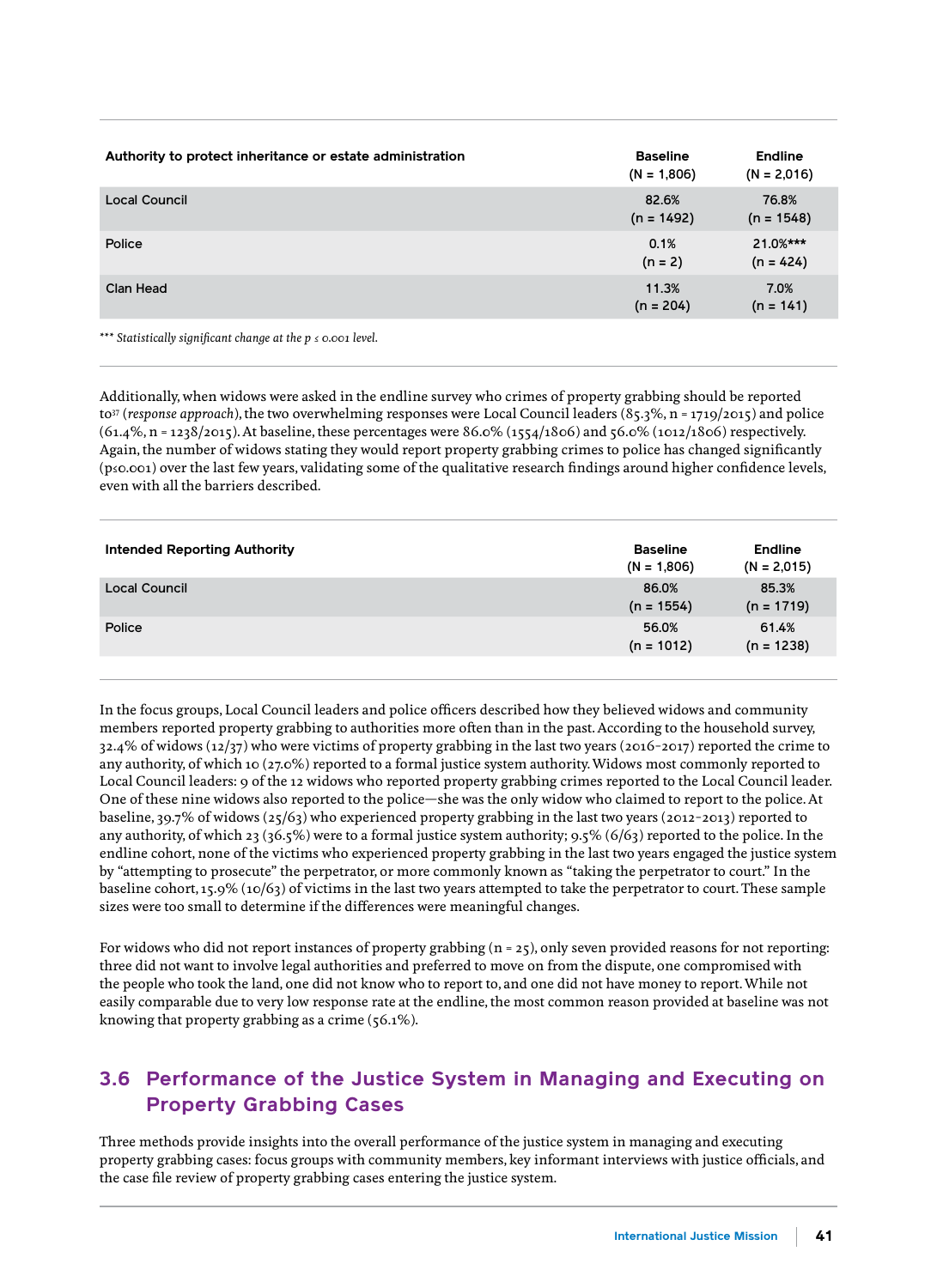#### **3.6.1 Views from Community Members and Justice Officials**

Community members have experienced the formal justice system as providing final, equitable, and fair justice in property grabbing cases. However, tensions between the customary and formal justice system exist due to persistent cultural norms and performance issues within the formal justice system. Cohabiting relationships are not well protected under law, which leaves the majority of women vulnerable. The formal justice system still remains inaccessible to many due to facilitation costs, corruption, lengthy case timeframes, and language barriers.

Community members participating in the focus groups articulated a tension between the customary or informal justice system and the formal justice system arising from cultural norms and performance challenges within the justice system. With regard to social and cultural norms, the informal system (e.g., clan leaders, village chiefs, and other traditional leaders upholding long-held community norms) generally does not allow women or girls to inherit or own land. However, according to community members, the formal justice system does not offer enough protection to the many widows living outside a legal marriage (a result of the common cultural practice of men having multiple wives), making it difficult for women to claim their right to property. Therefore, the only access to some form of justice for these women comes from the informal justice system. Community members prefer the informal system's "confidentiality in that everything stays within the clan" and how well decision-makers know the family and issue. On the other hand, property grabbers also prefer engaging the informal system because there is no fear of punishment, and they typically hold greater power in the community compared to women. While some report there to be peace and unity within the family after clan-led resolutions, others say the traditional system has been corrupted from one of protection to one motivated by greed.

Assessing the performance of the formal public justice system, community members stated that "there is justice" with the formal system, as the resolutions are "final" and there is equality and fairness in the decisions made. However, many community members report the formal justice system to still be inaccessible, due to costs, length of time to resolution, and language barriers. There are monetary requirements at every step, causing the victim to bear the burden of making the justice system function. Cases last too long, and the delays require further time and resources. All groups of authorities—Local Council leaders, police, prosecution officials, magistrates, the Chief Administration Office staff, and sub-county chiefs—identified two issues impeding performance: (1) lengthy times to deliver justice on property grabbing cases and (2) corruption and/or facilitation (in the form of asking for money to carry-out mandated duties).

Community members are not served well or consistently by either system. They reported pursuing one route, then another with few positive outcomes. The trend toward trusting and utilizing the formal justice system over the informal system was evident from the focus groups in Mukono County (45.9% n =  $68/148$ ), whereas this was not the case in the groups outside the project area (42.0%, n = 29/69). However, the inconsistent performance of the formal justice system negatively affected their views and confidence in the formal system, challenging their new knowledge and beliefs around accessing justice.

# **3.6.2 Performance in Reported Cases for Criminal Prosecution**

Performance in reported cases of property grabbing revealed mixed results. There were more cases in the system at endline, more case files located, increases in key documentation, and better utilization of charges. Yet, the case files also revealed longer investigations and more scheduled court appearances. Despite causing overall longer case timelines, these plausible performance improvements led to higher rates of cases reaching judgment. Unfortunately, officials continue to push for civil remedies over criminal charges.

The case file review provided the most reliable assessment of performance of the justice system in criminal prosecution of property grabbing. Out of the 156 property grabbing cases reviewed in Mukono and Naggalama, 75.6% of cases were investigated by officers trained by IJM. The police independently managed 128 cases (82.1% of total), with IJM only involved in 28 cases. Overall, there were more cases in the system for review at the endline compared with baseline, and more cases were physically located in the police stations and courts.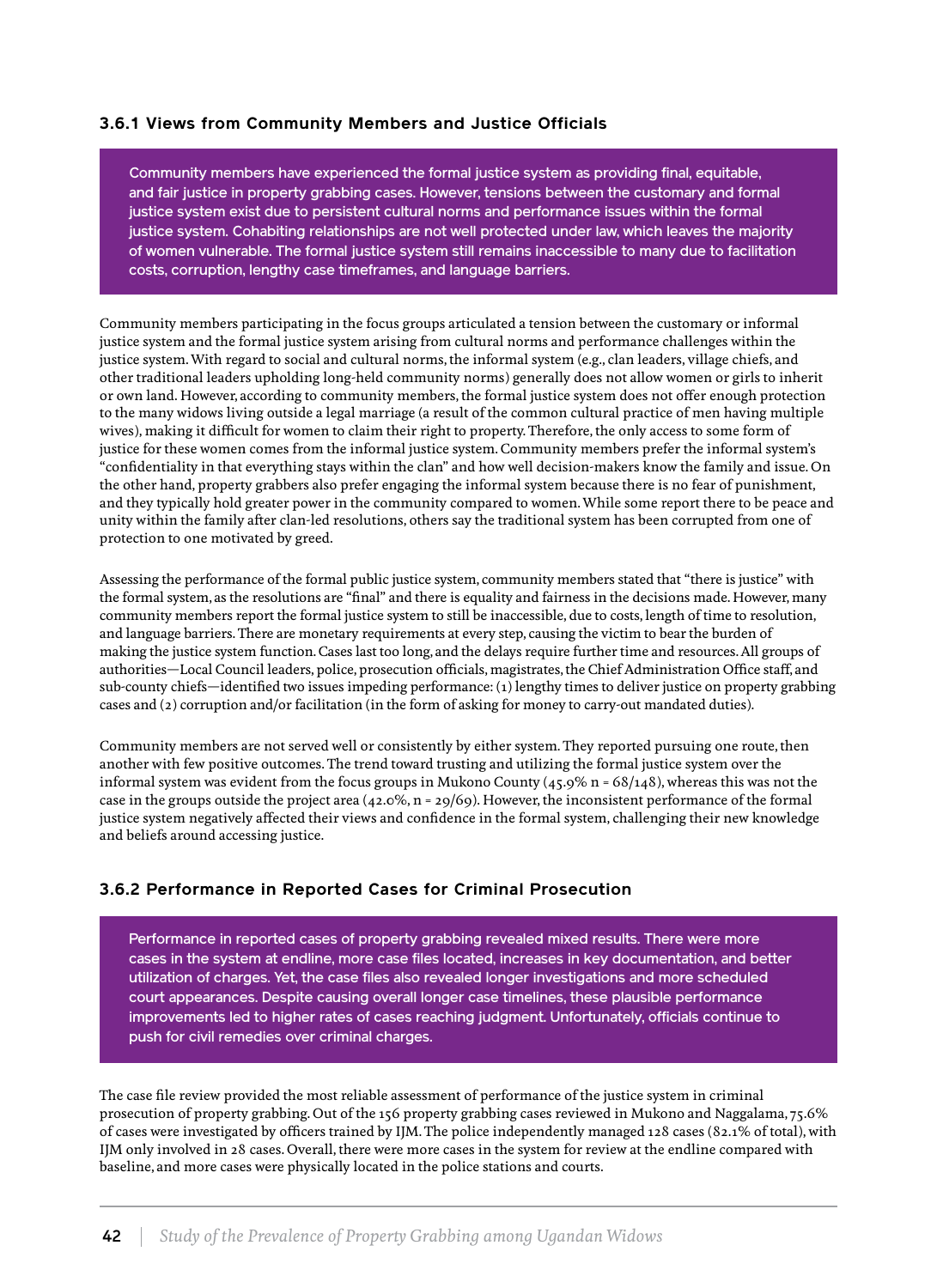In total, 120 of the 156 cases (76.9%) were closed "at police" or were still at the investigation stage at the time of data collection (including those that were pending further steps). Of these 120 cases, the Resident State Attorney (RSA) or police advised parties to seek civil remedies or "seek the help of the Administrator General's Office" and drop their criminal complaint in 24 cases (20.0%). In another 19 cases (15.8%), the police closed the case because the complainant "did not follow-up the case" or "lost interest." In 17 cases, the police, Local Council leader, or Resident District Commissioner38 supported a settlement of the case or were involved, to some extent, in facilitating parties to reconcile "amicably" as was noted in the file. In five cases, the police closed or halted the case because the suspect was unknown, absconded, or was unable to be found. Four cases closed due to missing vital documents.

Out of these 156 cases, 24.4% (38/156) had sanctioned charges. The RSA had not sanctioned the charges in the other 118 cases as of the time of this study, mostly due to the reasons listed above. Out of those 118 cases, 9.3% (11/118) had arrests without a subsequent sanction. These arrests that were not later sanctioned with charges by prosecutors were most often made on the day or within a few days of the complaint, though a few were conducted up to two months

| <b>Complaints/Charges</b>                     | <b>Mukono</b> | Naggalama  | <b>Total</b> |
|-----------------------------------------------|---------------|------------|--------------|
|                                               | $(N = 104)$   | $(N = 52)$ | $(N = 156)$  |
| <b>Criminal trespass</b>                      | 28.8%         | 40.4%      | 32.7%        |
|                                               | $(n = 30)$    | $(n = 21)$ | $(n = 51)$   |
| Intermeddling with the estate of the deceased | 27.9%         | 30.8%      | 28.8%        |
|                                               | $(n = 29)$    | $(n = 16)$ | $(n = 45)$   |
| Malicious damage to property                  | 16.3%         | 26.9%      | 19.9%        |
|                                               | $(n = 17)$    | $(n = 14)$ | $(n = 31)$   |
| <b>Threatening violence</b>                   | 16.3%         | 11.5%      | 14.7%        |
|                                               | $(n = 17)$    | $(n = 6)$  | $(n = 23)$   |
| Forgery of a will/ title / sale agreement     | 10.6%         | 3.8%       | 8.3%         |
|                                               | $(n = 11)$    | $(n = 2)$  | $(n = 13)$   |
| <b>Eviction</b>                               | 6.7%          | 9.6%       | 7.7%         |
|                                               | $(n = 7)$     | $(n = 5)$  | $(n = 12)$   |
| Concealing a deed/title                       | 10.6%         | 0.0%       | 7.1%         |
|                                               | $(n = 11)$    | $(n = 0)$  | $(n = 11)$   |
| Other                                         | 5.8%          | 3.8%       | 7.1%         |
|                                               | $(n = 9)$     | $(n = 2)$  | $(n = 11)$   |
| Obtaining money by false pretenses            | 5.8%          | 5.8%       | 5.8%         |
|                                               | $(n = 6)$     | $(n = 3)$  | $(n = 9)$    |
| Removing boundary markers                     | 2.9%          | 3.8%       | 3.2%         |
|                                               | $(n = 3)$     | $(n = 2)$  | $(n = 5)$    |
| Beating/Assault                               | 3.8%          | 1.9%       | 3.2%         |
|                                               | $(n = 4)$     | $(n = 1)$  | $(n = 5)$    |
| Failure to file court inventory               | 3.8%          | 0.0%       | 2.6%         |
|                                               | $(n = 4)$     | $(n = 0)$  | $(n = 4)$    |
| Unlawful occupation of another's land         | 1.9%          | 3.8%       | 2.6%         |
|                                               | $(n = 2)$     | $(n = 2)$  | $(n = 4)$    |
| Forgery of a LOA or GOP                       | 2.9%          | 0.0%       | 1.9%         |
|                                               | $(n = 3)$     | $(n = 0)$  | $(n = 3)$    |
| <b>Stealing</b>                               | 1.9%          | 0.0%       | 1.3%         |
|                                               | $(n = 2)$     | $(n = 0)$  | $(n = 2)$    |
| "Property Grabbing"                           | 1.0%          | 0.0%       | 0.6%         |
|                                               | $(n = 1)$     | $(n = 0)$  | $(n = 1)$    |
|                                               |               |            |              |

## Table 11: Property-Grabbing Related Complaints/Charges Within Criminal Case Files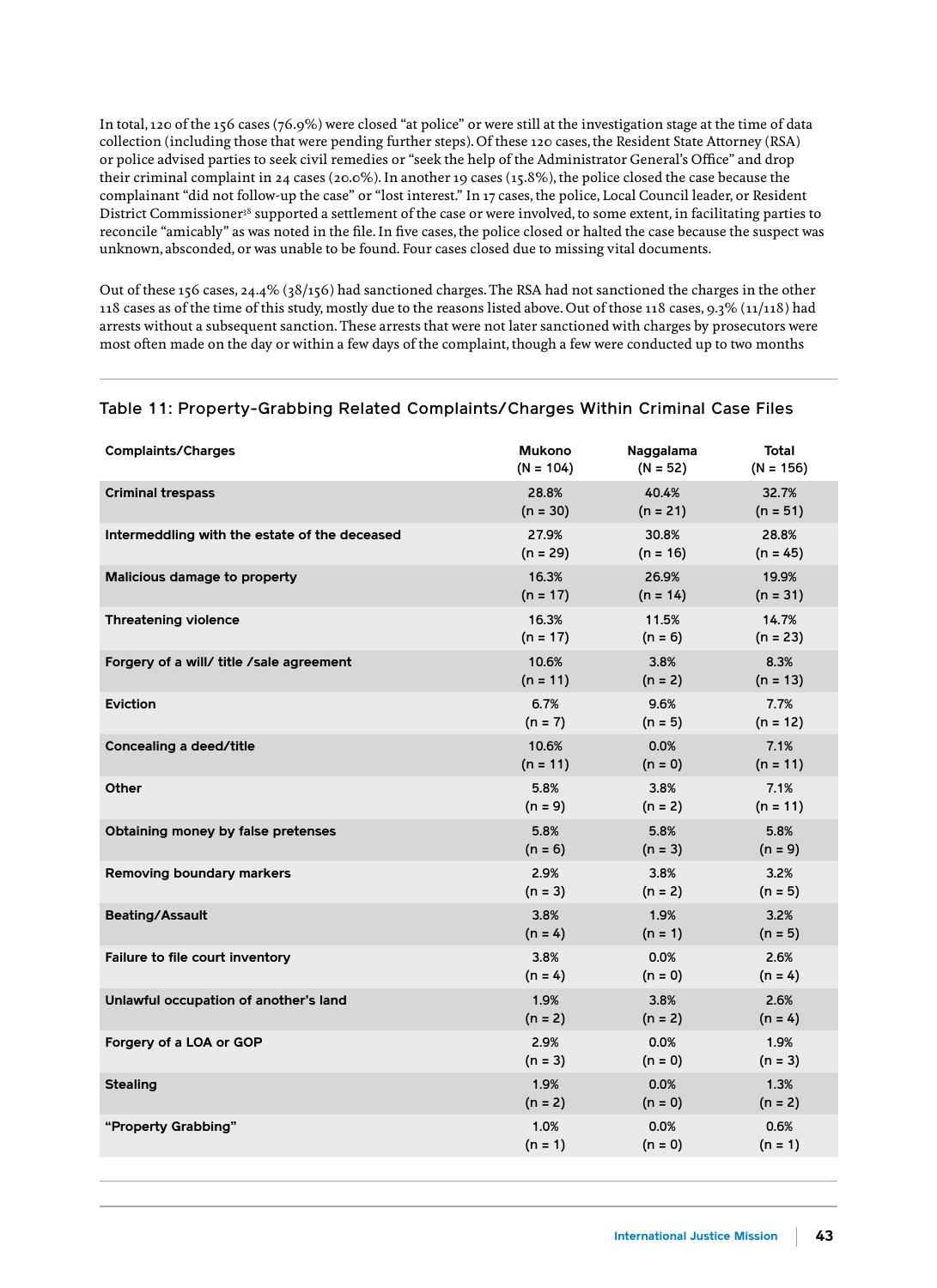after the complaint was made. The charges found in these files are found in Table 11. Note that there was only  $1$ complaint (0.6%) written as "property grabbing," which is not an official offense under the Penal Code or any other statutes—this case was opened in 2011, prior to the initial baseline study. Comparatively, there were eight cases in the baseline (11.8%) where police officers recorded "property grabbing" as the offense committed. Additionally, in the baseline study, 20.6% (14/68) of property grabbing cases had more than one charge written into the file. At the endline, this significantly increased to 40.4% (63/156) (p  $\le$  0.01). Taken together, these changes since the baseline reveal better utilization of existing laws and increased understanding of potential charges that could be asserted against perpetrators of property grabbing.

Another measure of police and court performance is the presence of proper documentation in the physical case file. In comparing baseline review to endline review, there was a general positive trend in the number of key documents present in the files. Table 12 compares documentation from baseline to endline (see Table 20 in Annex F for the full list of documents in the endline case file review). There were increases in documentation of victim statements, witness statements, and suspect statements; however, there was a decrease in charge sheets, but there were only 38 cases with sanctioned charges at endline. Since the numbers were low, the percent change on any documentation was not statistically significant.

| <b>Contents of the File</b> | <b>Baseline Total</b><br>$(N = 68)$ | <b>Endline Total</b><br>$(N = 156)$ | Percent<br>Change |
|-----------------------------|-------------------------------------|-------------------------------------|-------------------|
| <b>Charge Sheet</b>         | 27.9%                               | 21.2%                               | $-24.1%$          |
| Victim Statement(s)         | 91.2%                               | 99.4%                               | 9.0%              |
| Witness Statement(s)        | 75.0%                               | 75.6%                               | 0.8%              |
| <b>Suspect Statement(s)</b> | 50.0%                               | 66.7%                               | 33.4%             |
| <b>Documentary Evidence</b> | ---                                 | 59.0%                               | $---$             |
| <b>Sketch Plan</b>          | $- - -$                             | 16.7%                               | ---               |
|                             |                                     |                                     |                   |

## Table 12: Comparison of Key Document in Criminal Property Grabbing Files

Case progression rates are another measure of police and court performance. These indicators have limitations, as they are only able to be calculated in the cases where both the document is accessible, and its corresponding date is located and legible. While the sample size is too small to make conclusions between baseline and endline, Table 13 shows the investigations stage in property grabbing cases to be slowing over time. This could be due to a variety of both positive and negative reasons including higher standards for the cases entering the system, more thorough investigations, increased dialogue and collaboration between police and prosecutors, backlog of cases, industrial actions (strikes) by key public justice system officials including prosecutors, etc.

Given that there were no cases in the baseline that reached a final judgment, there is limited data for comparison around the prosecution and judicial stages. One data point is the average number of scheduled appearances, which was 16.3 (ranging from 4 to 29 appearances).<sup>39</sup> There was an increase, generally, in cases getting to a final judgment (acquittal or conviction), which would be a marker of performance improvement in the system. There were no cases in the baseline that reached a final judgment; three cases entered into the prosecution stage but ended in dismissal for unidentifiable reasons. Taking these three cases' average length of time from case opening to dismissal (344 days) as a proxy measure for comparison, it seems the overall time for case adjudication is relatively similar but to a more conclusive outcome. This could be a positive indicator for court performance, as with lengthier investigations and evidence collection, the court had a shorter time for adjudication and still managed to dispose of the cases with a final judgment instead of a withdrawal or dismissal. Overall, while the sample size limits the ability to make conclusions, it is plausible that investigative and judicial/court performance were on a positive trend, but this comes with lengthier investigations, more scheduled appearances, and slightly longer case timeframes overall. This could feel burdensome to justice system staff and those affected by the crime, a frustration expressed in the focus group discussions and key informant interviews.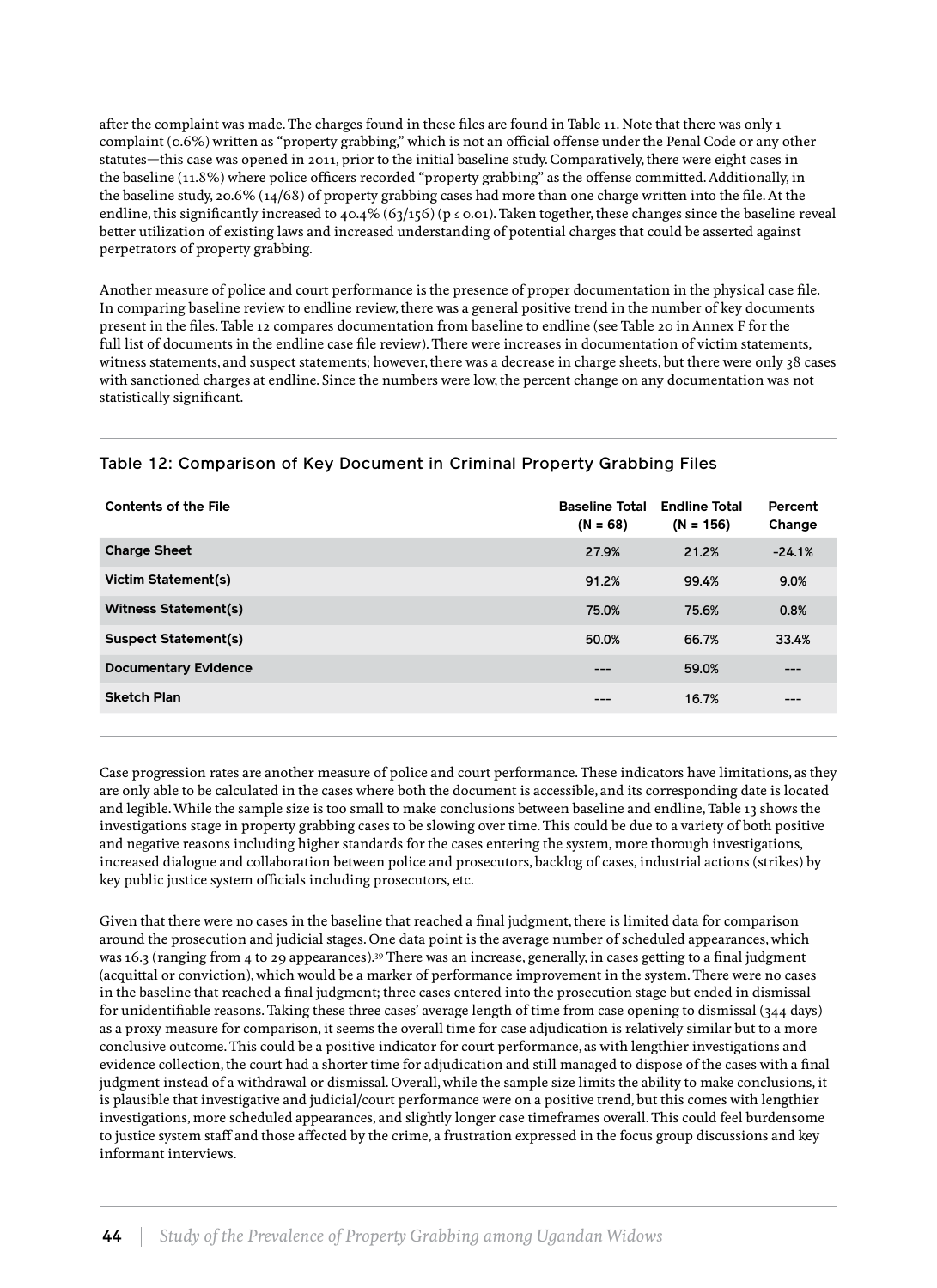# Table 13: Indicators of Case Progression in PG Criminal Cases

| <b>Indicators of Case Progression</b>                        |                  | <b>Mukono</b>     | Naggalama       |                  | <b>TOTAL</b>          |                        |
|--------------------------------------------------------------|------------------|-------------------|-----------------|------------------|-----------------------|------------------------|
|                                                              | <b>Baseline</b>  | <b>Endline</b>    | <b>Baseline</b> | <b>Endline</b>   | <b>Baseline</b>       | <b>Endline</b>         |
| Number of days from case<br>opening to RSA sanction date     | 62<br>$(n = 25)$ | 141<br>$(n = 21)$ | 84<br>$(n = 9)$ | 91<br>$(n = 11)$ | 68<br>$(n = 34)$      | 124<br>$(n = 32)$      |
|                                                              |                  |                   |                 |                  | Min-Max:<br>$1 - 559$ | Min-Max:<br>$2 - 390$  |
| Number of days from case<br>opening to arrest dates          | 11<br>$(n = 18)$ | 153<br>$(n = 17)$ | 8<br>$(n = 19)$ | 20<br>$(n = 9)$  | 13<br>$(n = 27)$      | 107<br>$(n = 26)$      |
|                                                              |                  |                   |                 |                  | Min-Max:<br>$0 - 107$ | Min-Max:<br>$0 - 1081$ |
| <b>Number of days from RSA</b><br>sanction to final judgment | $(n - 0)$        | 376<br>$(n = 3)$  | $(n - 0)$       | 55<br>$(n = 2)$  | $(n - 0)*$            | 248<br>$(n = 5)$       |
|                                                              |                  |                   |                 |                  | Min-Max:              | Min-Max:<br>$35 - 468$ |
| Number of days from case<br>opening to final judgment        | $(n - 0)$        | 458<br>$(n = 4)$  | $(n = 0)$       | 224<br>$(n = 2)$ | ---<br>$(n - 0)*$     | 380<br>$(n=6)$         |
|                                                              |                  |                   |                 |                  | Min-Max:              | Min-Max:<br>193-665    |

\* There were no cases that reached a final judgment (either an acquittal or conviction). There were three cases in Mukono which ended in dismissal. The average number of days between RSA sanction and the dismissal for these three cases was 340. The average number of days between case opening and the dismissal for these three cases was 344.

Note: *There were more cases that reached these critical points, however, for a number of cases, the dates associated with these points were not able to be located in the files.* 

Case outcomes, another strong indicator of performance, seem to have improved from baseline to endline. In total, 32 cases proceeded to court, but the study team was only able to trace and locate 13 files (40.6%) from the police stations to the courts. Of these 13 cases that were traced to court, 5 reached a final judgment with at least 1 suspect: 4 suspects were convicted and 2 were acquitted.

Those cases that did not reach a final judgment ended with these final case statuses: seven suspects had dismissals/ discharges and four had withdrawals. The reasons listed for these temporary conclusions included "due to a pending outcome of a civil suit," "promotion for reconciliation," "pending re-arrest of the suspect," a "want for prosecution," and "awaiting evidence."

For more data on trial outcomes in 58 property grabbing cases reviewed only at court, see Annex F.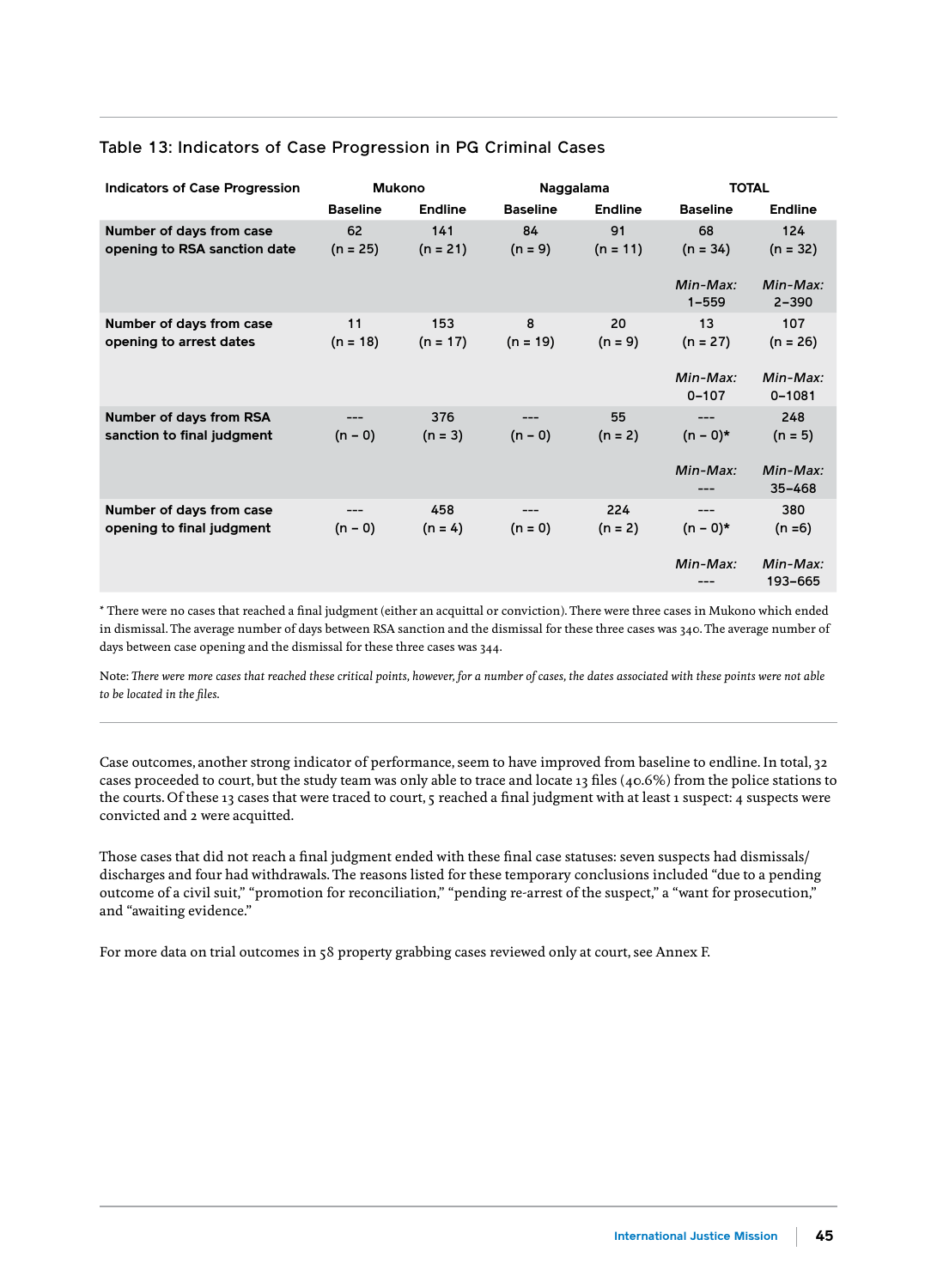The endline study found an increase in knowledge among widows of their inheritance rights, and a significant increase to 21% of widows stating their intention to report land theft to police, from almost none in the baseline.

property grabbing. One police officer stated in the discussion that witchcraft is often involved but noted it is "*difficult to find evidence.*" The study team noted that witchcraft is often used as a pretext to control or explain situations that persons cannot control.

35For more information on the mailo land tenure system in Central Uganda and resulting documentation, please see Annex B.

36While the overall sample size of the household survey is 2018, a few participants did not answer all questions pertinent to them, so N varies slightly throughout the data analysis depending on the variable.

37Widows could provide more than one answer, so the percentages for each authority will exceed 100%.

<sup>&</sup>lt;sup>32</sup>The lifetime prevalence of widows in the endline cohort was 11.7%, which is significantly lower than the lifetime prevalence of widows measured in the baseline survey (26.9%). The study team was not expecting such a decrease, as victimization in the past cannot be altered. This led the team to interrogate the source of the discrepancy and therefore, as noted in the method's limitations section, to investigate the methods, results, and literature for explanations. After determining: (1) There were only few statistically significant differences on key characteristics between the baseline and endline widow cohorts; and (2) the implementation fidelity was similar between the two catchments (same sampling strategy, same survey, same translation of questions, similar data quality checks),the study team concluded the discrepancies have delineated from changes in widows' reported experiences (some of which is affected by recall bias) and differences in enumeration teams.

<sup>33</sup>Patten, S. Soc Psychiatry Psychiatr Epidemiol (2003) 38: 290; Int J Methods Psychiatr Res. 2012 Sep; 21(3): 169–184.

<sup>34</sup>Many other stakeholders participating in the qualitative research—women and men, victims and perpetrators, and officials—referred to witchcraft in

<sup>&</sup>lt;sup>38</sup>A Resident District Commissioner is a local government leader appointed by the president.

<sup>39</sup>The three cases in the baseline study that had a final case status (all of "dismissal") and had dates in the file had an average of 9 scheduled appearances (ranging from 7 to 11 appearances).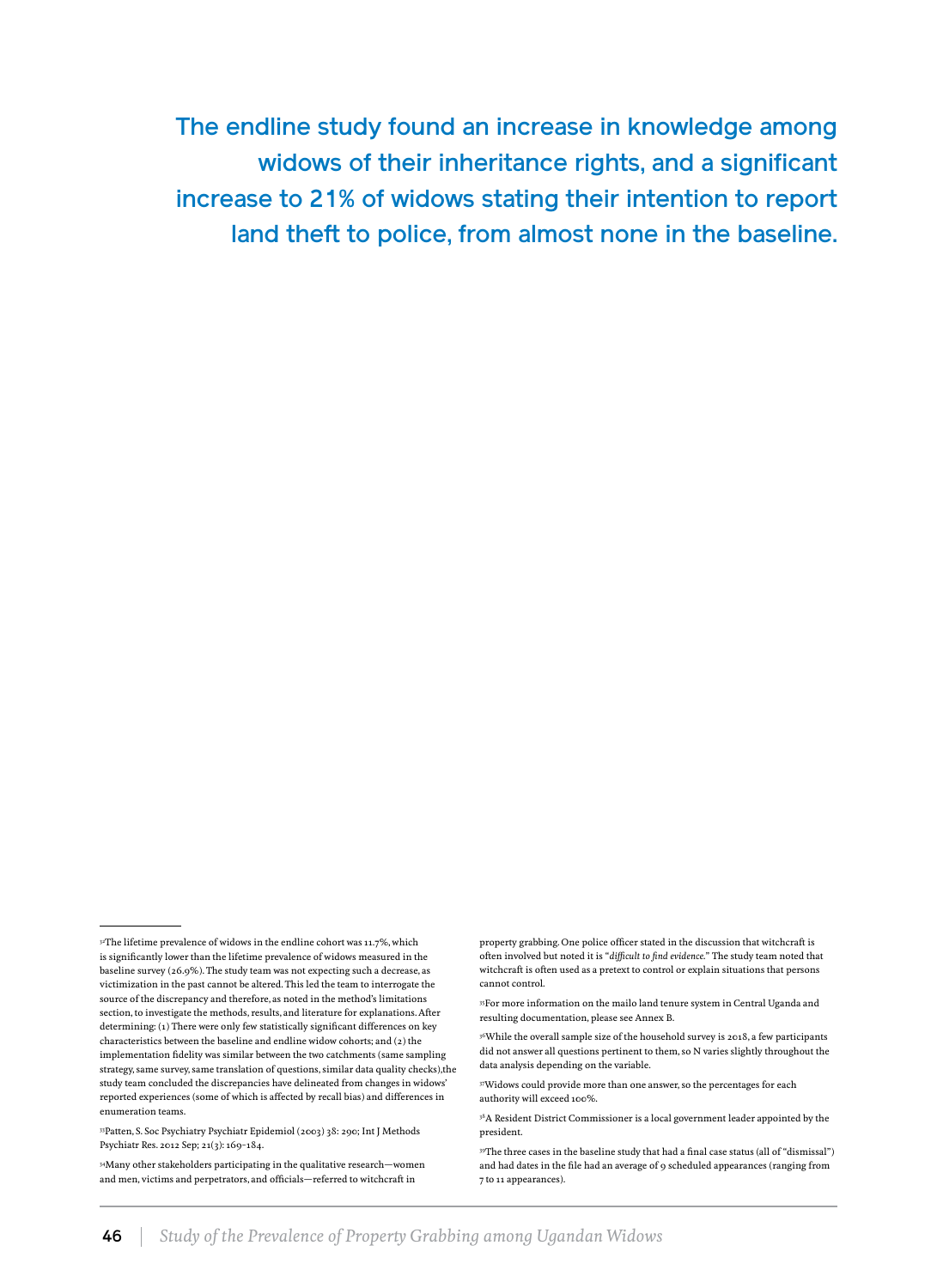# **4 Conclusions and Discussion**

The conclusions and discussion are divided into four main sections, in line with the objectives of the study.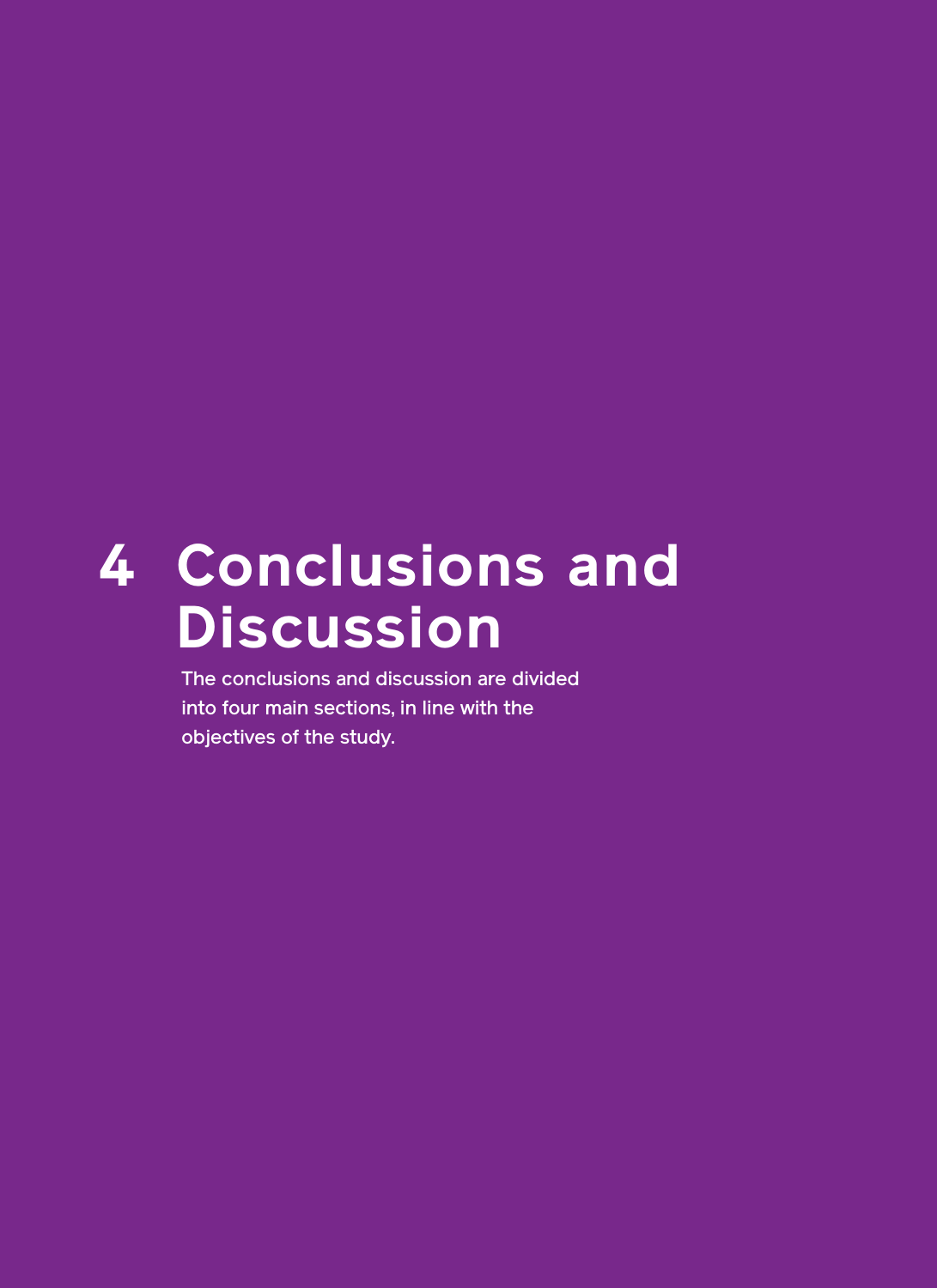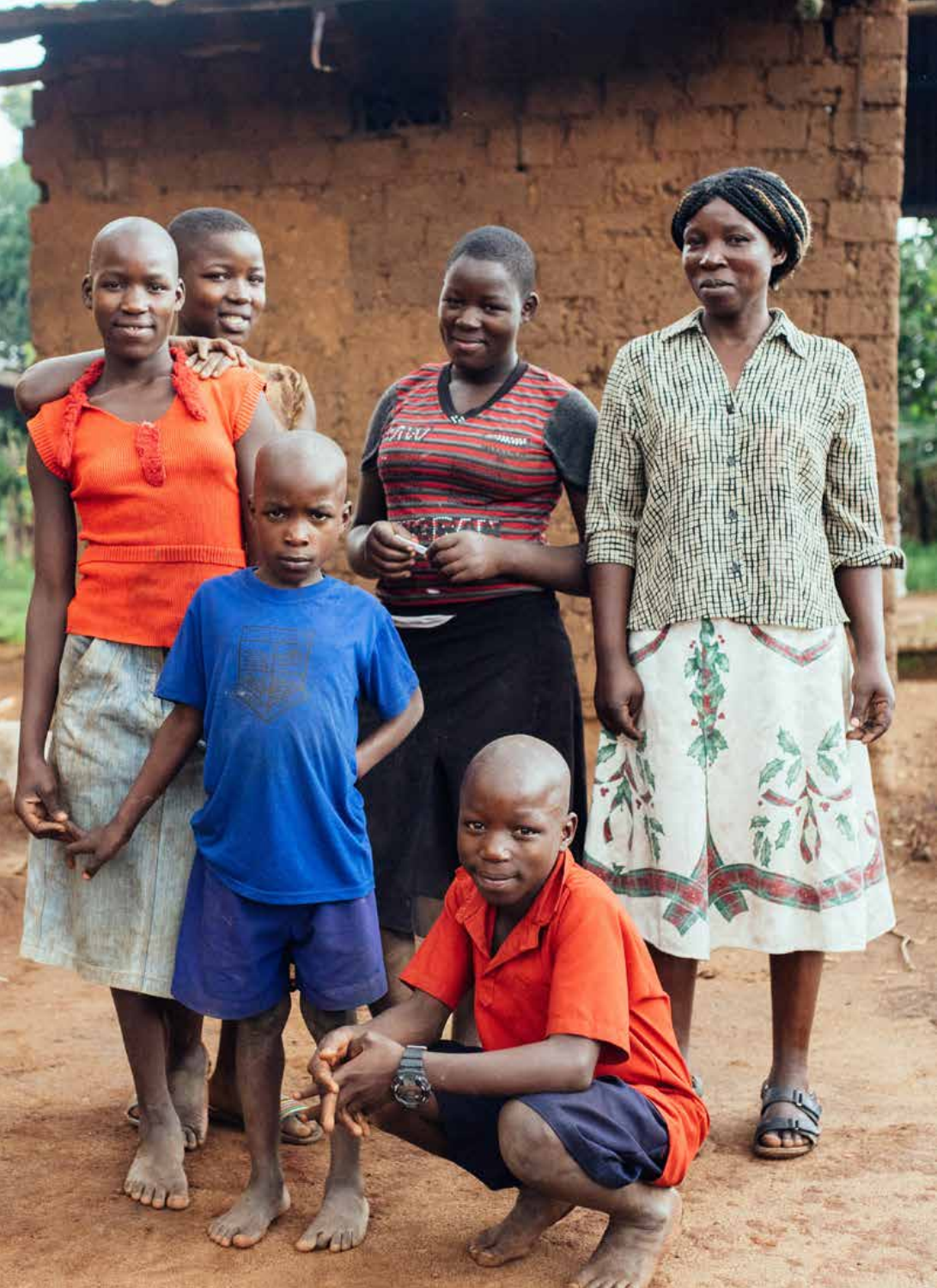The conclusions and discussion are divided into four main sections, in line with the objectives of the study.

# **4.1 Prevalence and Nature of Property Grabbing Among Widows in Mukono County**

Land security remains a cornerstone for livelihood sustainability in Uganda. Women generally, and widows and orphans specifically, are particularly vulnerable to land insecurity. According to the household survey facilitated by IJM in Mukono County outlined in this report, property grabbing among widows shows a decreasing trend from the first measurement in 2012-2013. Specifically, this endline study demonstrated statistically significant reductions (approximately 50%) between 2013 and 2017 in both successful and attempted property grabbing. Due to recall bias and enumerator team differences, the exact point estimate changes should be interpreted with caution.

Property grabbing can be violent and coercive, with reports in the baseline of high rates of violence, including attempted murder. The case file review findings in this endline study showed a significant reduction in cases of property grabbing accompanied with violent acts, with the balance leaning toward more cases characterized by intermeddling and document fraud. While the survey among all widows was not able to triangulate this data point due to low sample size, a range of justice officials validated the likely downward trend in violent property grabbing.

# **4.2 Community Level Knowledge, Attitudes, and Behaviors Regarding Property Grabbing**

Both the general community and widows in Mukono County articulated good knowledge about property grabbing, the existence of laws on inheritance and women's right to land ownership, preventive measures, and how and where to seek help. Widows in particular expressed an understanding of their rights in their own relationships and protective factors against property grabbing. Cultural and gender norms remain prevalent in women's understanding and experiences of inheritance practices. Procedural barriers still impact the ability of mostly women, but also men, to translate their new knowledge into action, most specifically in realizing prevention measures. The most notable differences in those communities outside of the project area were around the lack of detail and comprehensiveness of their property grabbing knowledge, including on prevention measures, appropriate reporting mechanisms, and the degree of distrust in both traditional leaders and the justice system.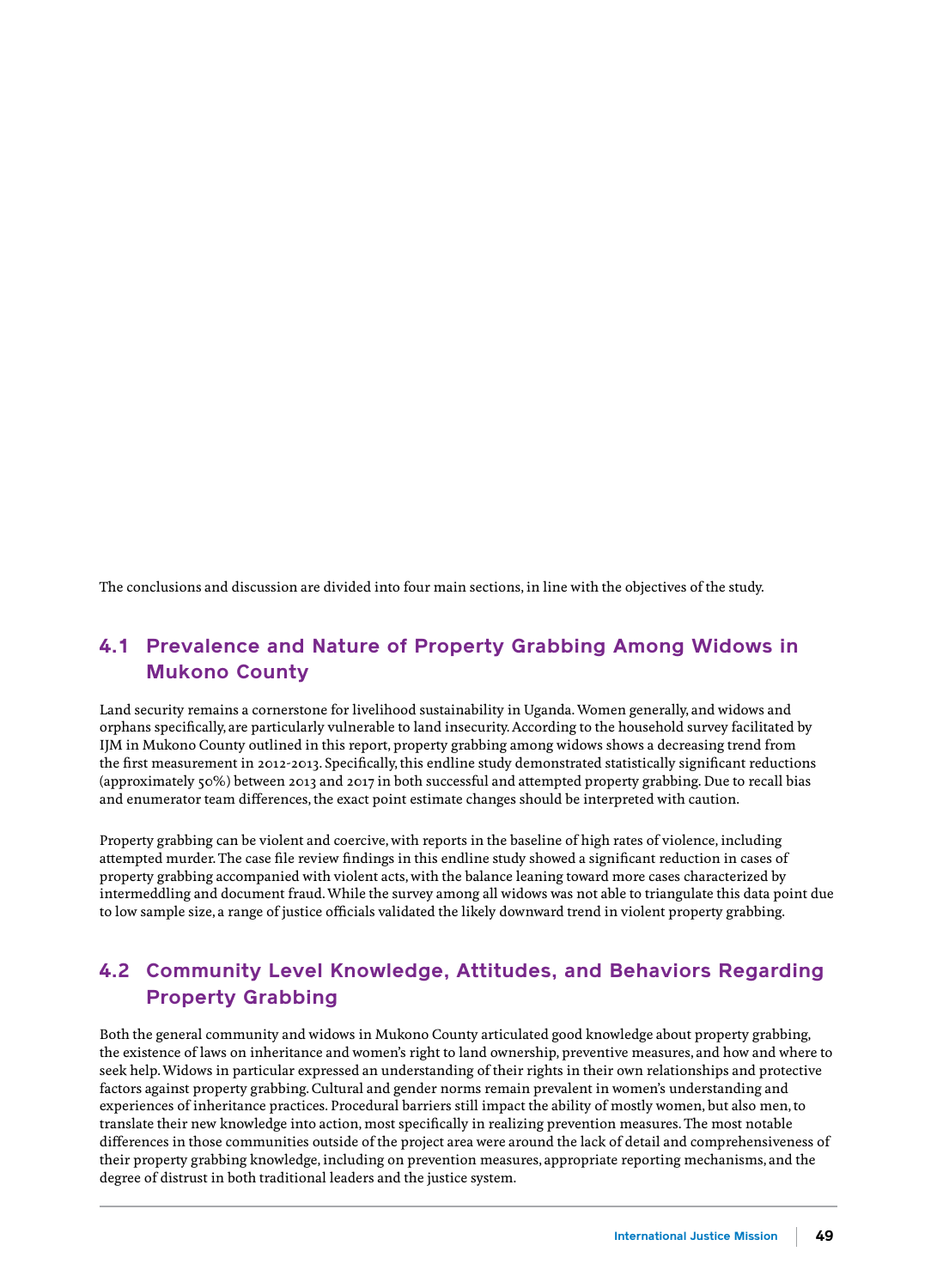An external evaluation found that IJM's work contributed to the decrease in prevalence and the increase in public justice system performance.

# **4.3 Perception and Confidence in the Justice System Authorities in Addressing Property Grabbing**

The two "first responder" authorities of the formal justice system are Local Council leaders and police officers. Trained Local Council leaders as well as trained police officers showed improved knowledge and confidence in addressing property grabbing cases. Local Council leaders referenced property grabbing laws, prevention measures, and how to engage the justice system and estate administration processes. While community members and justice officials recognized Local Council leaders as gatekeepers to the formal system and believed they had an important role at village level, they also expressed low confidence in these leaders, mainly due to issues of facilitation and corruption.

There was a general improvement in the perception of and confidence in police officers who had been trained to address property grabbing. The most common challenge inhibiting police is the lack of resources to conduct proper investigations or respond effectively on their duties. This inhibits case progress and overall performance perception of police among other justice officials, as well as trust and reporting among widows and general community members.

# **4.4 Performance of the Justice System in Addressing Property Grabbing**

Overall, there were improvements, setbacks, and remaining challenges in the performance of the justice system in addressing property grabbing. Even though community members felt the formal justice system was final, equitable, and fair, it is still inaccessible in many ways due to the costs required at each step of engagement, corruption, delays and lengthy cases, incomplete protection of the large number of women in cohabiting relationships, and language barriers. Cultural and social norms and procedural barriers leave the system vulnerable to losing the momentum gained from some of the improvements achieved during the project period.

Additionally, the review of property grabbing cases reported in Mukono County revealed mixed results on performance of the system. There were more cases overall in the system for the review and more physical files were located. Cases files showed improvements in key documentation in the files and better utilization of charges. Cases also ended in more conclusive outcomes, possibly due to longer investigation periods and more court hearings, which also lengthened the overall case period. A continuing negative finding was court officials requesting that parties resolve criminal actions with civil remedies.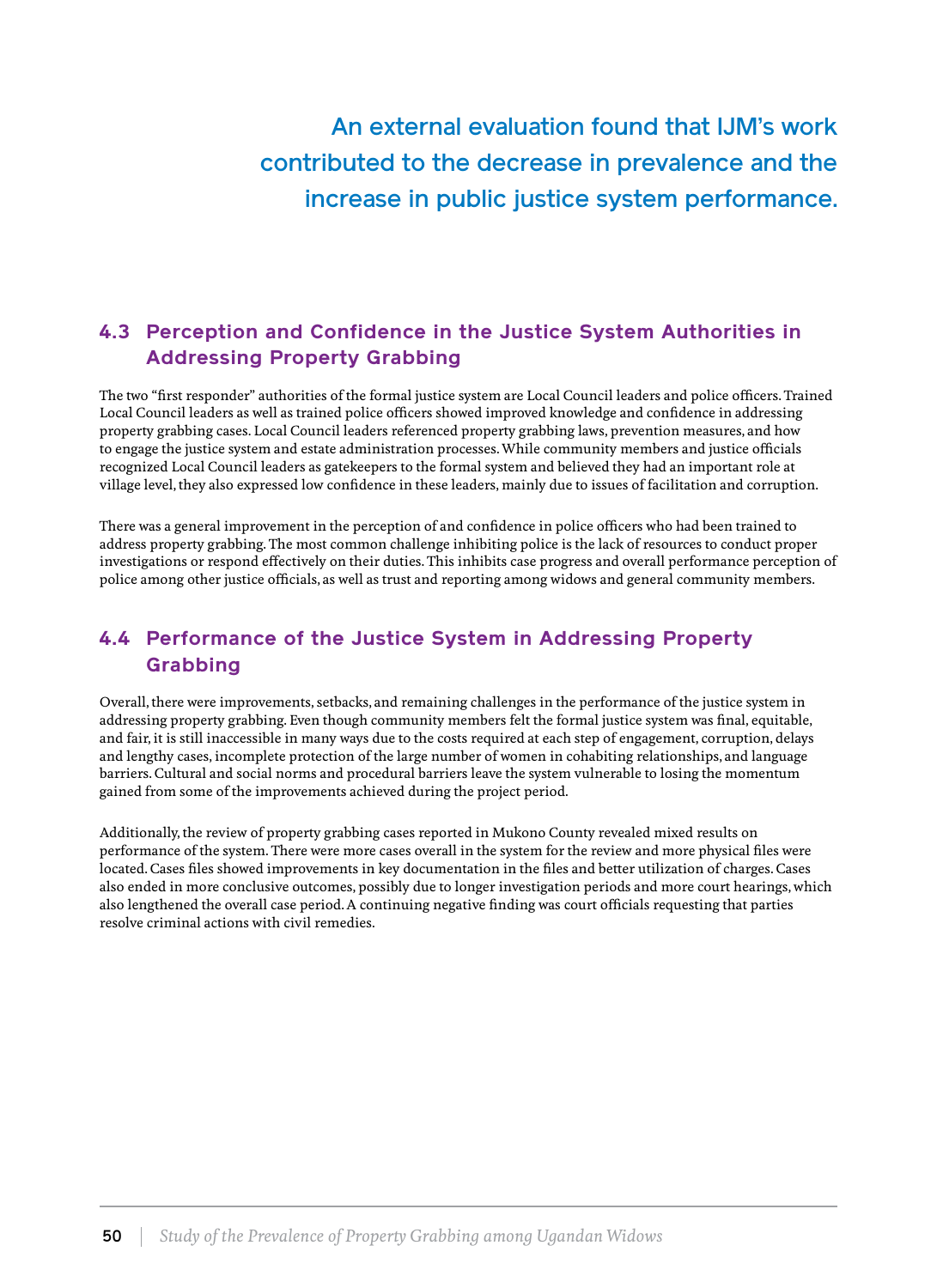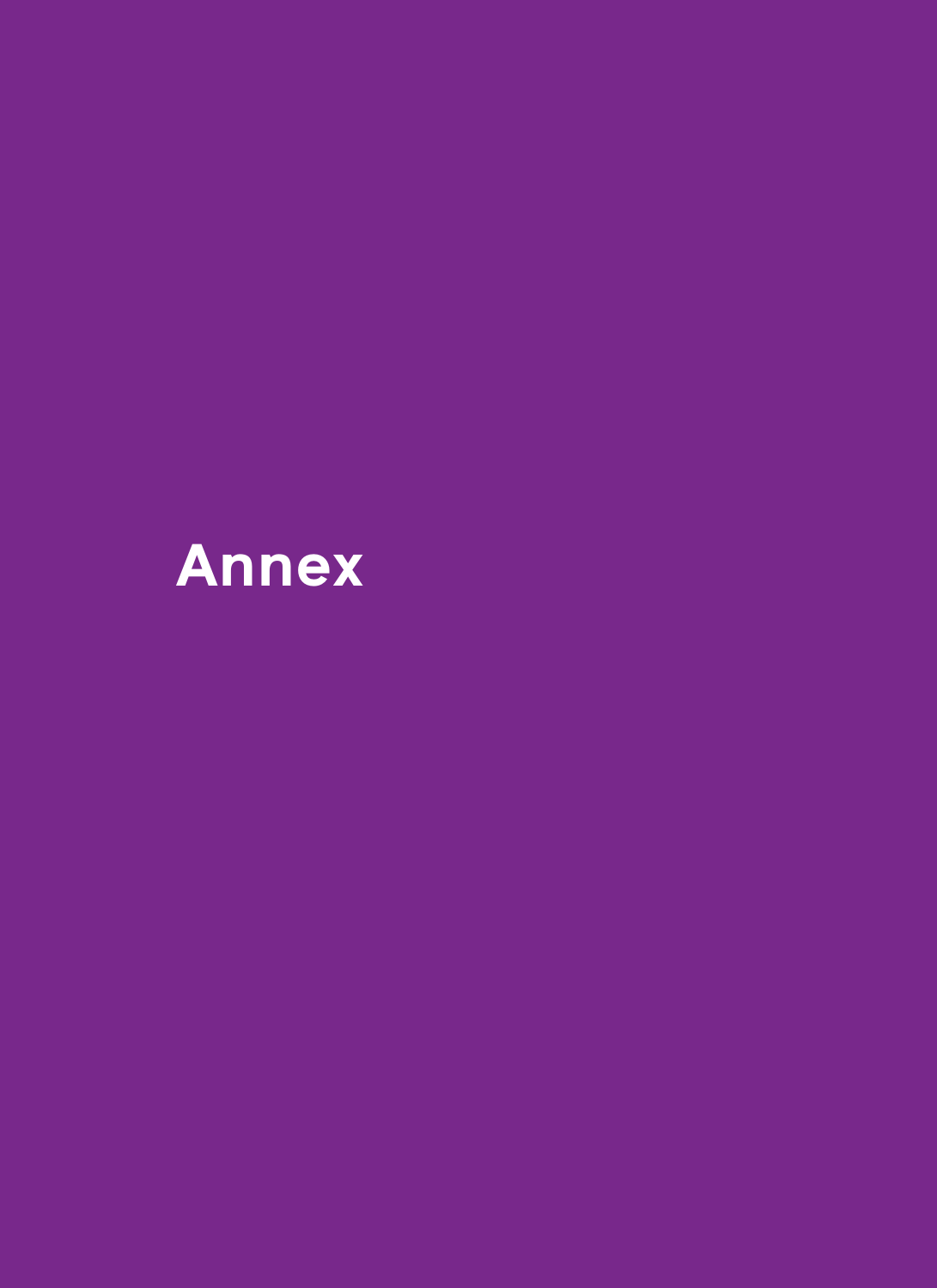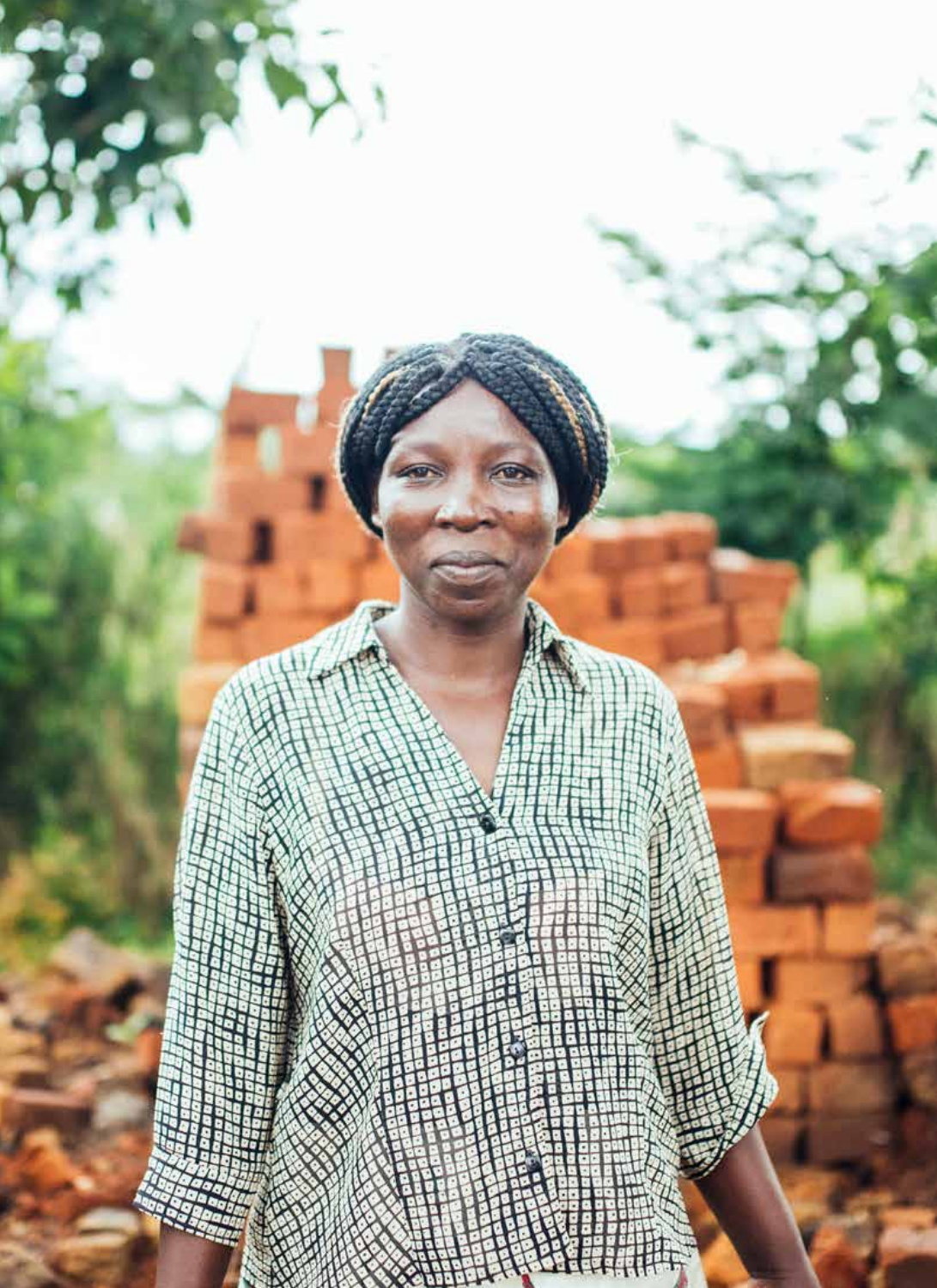# **Annex A: Comprehensive List of Sampled Parishes and Villages**

| <b>SUB-COUNTY</b>              | <b>PARISH</b>           | <b>VILLAGE</b>           |
|--------------------------------|-------------------------|--------------------------|
| <b>MUKONO CENTRAL DIVISION</b> | NAMUMIRA - ANTHONY WARD | <b>NAMUMIRA</b>          |
|                                |                         | <b>KAVULE</b>            |
|                                |                         | <b>GUNGA</b>             |
|                                |                         | <b>BASIIMA - KIKOOZA</b> |
|                                |                         | <b>KITEGA</b>            |
|                                |                         | <b>ANTHONY</b>           |
|                                |                         | <b>KIGOMBYA</b>          |
|                                |                         | <b>DDANDIRA</b>          |
|                                |                         | <b>NSUUBE A</b>          |
|                                |                         | <b>LOWER NABUTI</b>      |
|                                |                         | <b>CENTRAL NABUTI</b>    |
|                                |                         | <b>LWEZA</b>             |
|                                | <b>GULU WARD</b>        | <b>SSAZA</b>             |
|                                |                         | <b>KITETE</b>            |
|                                |                         | <b>TOTAL</b>             |
|                                |                         | <b>HAM - MUKASA</b>      |
|                                |                         | <b>KASANGALABI</b>       |
|                                |                         | <b>KIRANGIRA</b>         |
|                                |                         | <b>NGANDU</b>            |
|                                |                         | <b>GULU A</b>            |
|                                |                         | <b>COLLINE</b>           |
|                                |                         | <b>AGIP</b>              |
|                                |                         | <b>KIGOMBYA NORTH</b>    |
| <b>GOMA</b>                    | <b>MISINDYE</b>         | <b>NAMWOYA</b>           |
|                                |                         | <b>LUMULI</b>            |
|                                |                         | <b>JOGGO</b>             |
|                                |                         | <b>GOMA - MISINDYE</b>   |
|                                |                         | <b>SONDE</b>             |
|                                |                         | <b>JINJA – NABUSUGWE</b> |
|                                | <b>BUKERERE</b>         | <b>BUKERERE</b>          |
|                                |                         | <b>KAGALA</b>            |
|                                |                         | KIWONGO - NAMWEZI        |
|                                |                         | <b>NAKAGERE</b>          |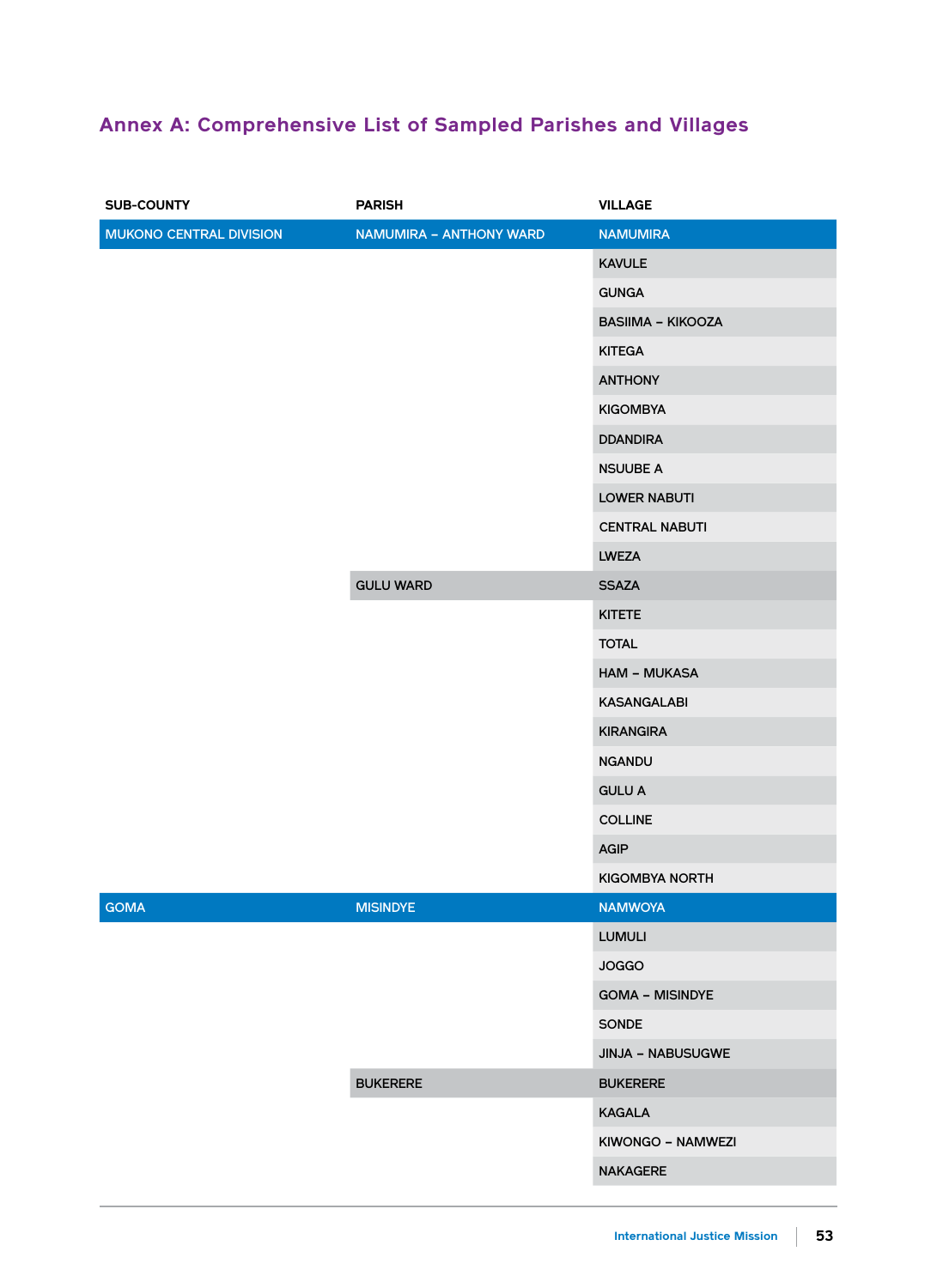| <b>SUB-COUNTY</b> | <b>PARISH</b><br><b>VILLAGE</b><br><b>NAMASIGEI</b><br><b>NYANJA</b><br><b>KYESEREKA</b> |                      |  |
|-------------------|------------------------------------------------------------------------------------------|----------------------|--|
|                   |                                                                                          |                      |  |
|                   |                                                                                          |                      |  |
|                   |                                                                                          |                      |  |
|                   |                                                                                          | <b>MAWANGALA</b>     |  |
|                   |                                                                                          | PAPPATI - NANTONKO   |  |
|                   | <b>NANTABULIRWA</b>                                                                      | NAMILYANGO - KISENYI |  |
|                   |                                                                                          | SENYI - DDEGEYA      |  |
|                   |                                                                                          | <b>KITALE</b>        |  |
|                   |                                                                                          | KOLO - BUWANYI       |  |
|                   |                                                                                          | <b>NANTABULIRWA</b>  |  |
|                   |                                                                                          | KIWANGA - LWANDA     |  |
|                   |                                                                                          | KIWANGA - MAWOOTTO   |  |
|                   |                                                                                          | KIWANGA - KASOKOSO   |  |
| <b>KYAMPISI</b>   | <b>KABEMBE</b>                                                                           | <b>KABEMBE</b>       |  |
|                   |                                                                                          | <b>KALEBEERA A</b>   |  |
|                   |                                                                                          | <b>KALEBEERA B</b>   |  |
|                   |                                                                                          | <b>KATEETE</b>       |  |
|                   |                                                                                          | <b>KATEGA</b>        |  |
|                   |                                                                                          | <b>KIKANDWA</b>      |  |
|                   |                                                                                          | <b>KIMOTE</b>        |  |
|                   |                                                                                          | <b>KIYUNGA</b>       |  |
|                   |                                                                                          | <b>LUGAMBA</b>       |  |
|                   |                                                                                          | <b>MBALIGA</b>       |  |
|                   |                                                                                          | <b>MIGGO</b>         |  |
|                   | <b>DDUNDU</b>                                                                            | <b>BANUTAKUDDE</b>   |  |
|                   |                                                                                          | <b>BUNTABA</b>       |  |
|                   |                                                                                          | <b>DUNDU</b>         |  |
|                   |                                                                                          | KALAGALA - DUNDU     |  |
|                   |                                                                                          | <b>KASAAYI A</b>     |  |
|                   |                                                                                          | <b>KASAAYI B</b>     |  |
|                   |                                                                                          | KIRYAMULI            |  |
|                   |                                                                                          | <b>KYOGA</b>         |  |
|                   |                                                                                          | <b>MISOMBWA</b>      |  |
|                   |                                                                                          | <b>NAKASAJJA</b>     |  |
|                   |                                                                                          | NAKUMBO - DUNDU      |  |
|                   |                                                                                          | <b>NAKOOBA</b>       |  |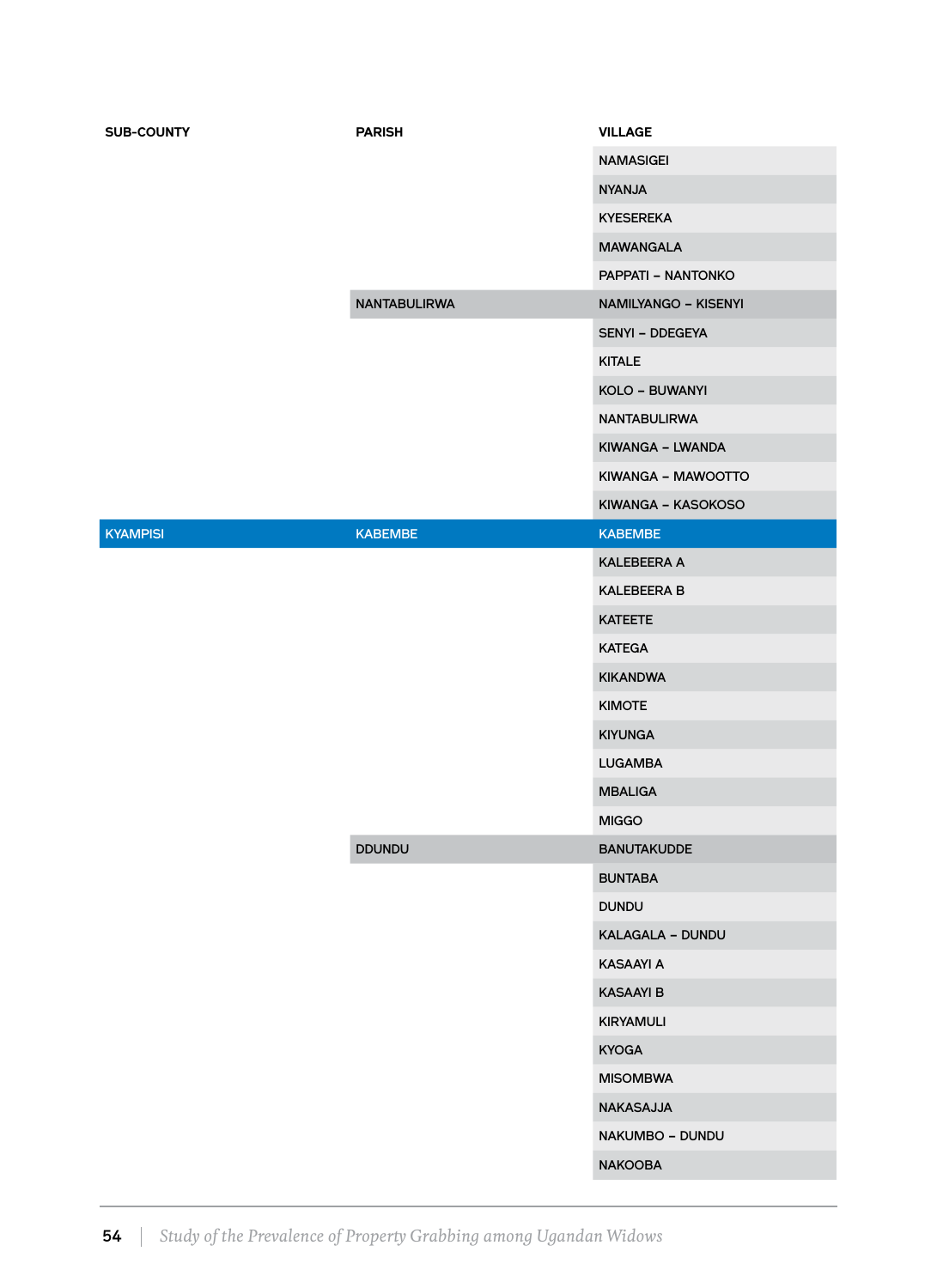| <b>SUB-COUNTY</b> | <b>PARISH</b>      | <b>VILLAGE</b>          |
|-------------------|--------------------|-------------------------|
|                   | <b>NTONTO</b>      | <b>KASANGA</b>          |
|                   |                    | <b>KASENENE</b>         |
|                   |                    | <b>KONERO</b>           |
|                   |                    | <b>KWABA</b>            |
|                   |                    | <b>LUGOZI</b>           |
|                   |                    | <b>LUSANJA</b>          |
|                   |                    | <b>MULUNGIOMU</b>       |
|                   |                    | <b>NAKUMBO - NTONTO</b> |
|                   |                    | NAMASUMBI - KIGOGOLA    |
|                   |                    | <b>NATEETE</b>          |
|                   |                    | <b>NTONTO</b>           |
| <b>NAMA</b>       | <b>BULIIKA</b>     | <b>BULIKA</b>           |
|                   |                    | <b>LUTENGO A</b>        |
|                   |                    | <b>LUTENGO B</b>        |
|                   |                    | <b>NAMULUGWE</b>        |
|                   |                    | <b>WABUNUNU</b>         |
|                   |                    | <b>WAKISO</b>           |
|                   | <b>MPOMA</b>       | <b>BUYUKI</b>           |
|                   |                    | KIBOOBA                 |
|                   |                    | <b>KISOWERA</b>         |
|                   |                    | <b>KITUBA</b>           |
|                   |                    | <b>LUKOJJO</b>          |
|                   |                    | <b>LUWUNGA</b>          |
|                   |                    | <b>MABUYE</b>           |
|                   |                    | <b>MPOMA</b>            |
|                   |                    | <b>NALYA</b>            |
|                   |                    | NAMA <sub>1</sub>       |
|                   |                    | <b>NAMA 2</b>           |
|                   |                    | <b>NKOOKI</b>           |
|                   |                    | <b>NSANVU</b>           |
|                   | <b>NAMAWOJJOLO</b> | <b>BULIGOBE</b>         |
|                   |                    | <b>BWEFULUMYA EAST</b>  |
|                   |                    | <b>BWEFULUMYA WEST</b>  |
|                   |                    | NAMAWOJJOLO EAST        |
|                   |                    | NAMAWOJJOLO WEST        |
|                   |                    | <b>WALUSUBI</b>         |
|                   |                    | <b>WANJEYO</b>          |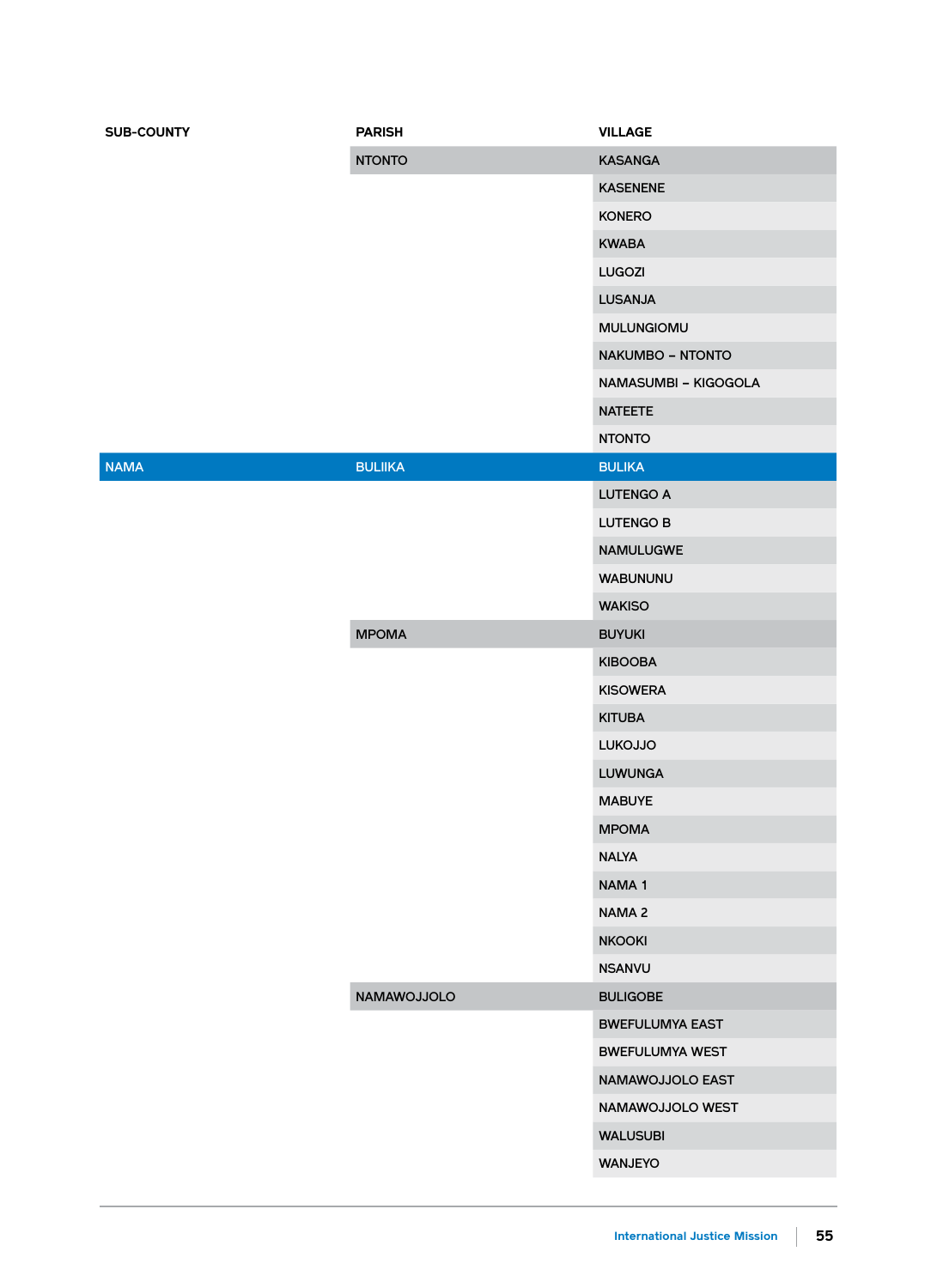| <b>SUB-COUNTY</b> | <b>PARISH</b>    | <b>VILLAGE</b>               |
|-------------------|------------------|------------------------------|
| <b>NAKISUNGA</b>  | <b>KIYOOLA</b>   | <b>SUNGA - BANA</b>          |
|                   |                  | <b>BUMBUJJA - MBEYA</b>      |
|                   |                  | <b>BUZZU</b>                 |
|                   |                  | <b>KISOZI</b>                |
|                   |                  | <b>KIYOOLA</b>               |
|                   |                  | <b>BANDA - NANTUULA</b>      |
|                   |                  | <b>NASSAKA</b>               |
|                   |                  | <b>NSONGA</b>                |
|                   | <b>KYABALOGO</b> | <b>BANDA - BUGENDERADALA</b> |
|                   |                  | <b>BANDA - KYANDAAZA</b>     |
|                   |                  | <b>LUSERA</b>                |
|                   |                  | <b>NAKISUNGA</b>             |
|                   |                  | NAMAKWA                      |
|                   |                  | <b>NTAKAFUNVU</b>            |
|                   | <b>NAMAYIBA</b>  | <b>BUZIRANJOVU</b>           |
|                   |                  | KAKUBA - KIYANJA             |
|                   |                  | <b>KATUBA</b>                |
|                   |                  | <b>KITYABULE</b>             |
|                   |                  | LUBUGUMU LC1                 |
|                   |                  | <b>LUWULE</b>                |
|                   |                  | <b>NAMAYIBA</b>              |
|                   |                  | <b>SSANGA</b>                |
|                   |                  | <b>MANGALUBA</b>             |
|                   | <b>NAMUYENJE</b> | <b>KIWUGO</b>                |
|                   |                  | <b>NAKOOSI</b>               |
|                   |                  | <b>NAMUYENJE</b>             |
|                   |                  | <b>NANGWA</b>                |
|                   |                  | <b>KYAWAMBOGO</b>            |
| <b>NTENJERU</b>   | <b>NSANJA</b>    | KIZAALA BUGANDA              |
|                   |                  | <b>KATOSI BWANGA</b>         |
|                   |                  | <b>KATOSI CENTRAL</b>        |
|                   |                  | <b>NSANJA</b>                |
|                   |                  | <b>GONVE</b>                 |
|                   |                  | <b>KIKUUTA</b>               |
|                   |                  | KALENGERA                    |
|                   |                  | <b>KIZAALA</b>               |
|                   |                  | <b>KIKONA</b>                |
|                   |                  | <b>BUGONGE</b>               |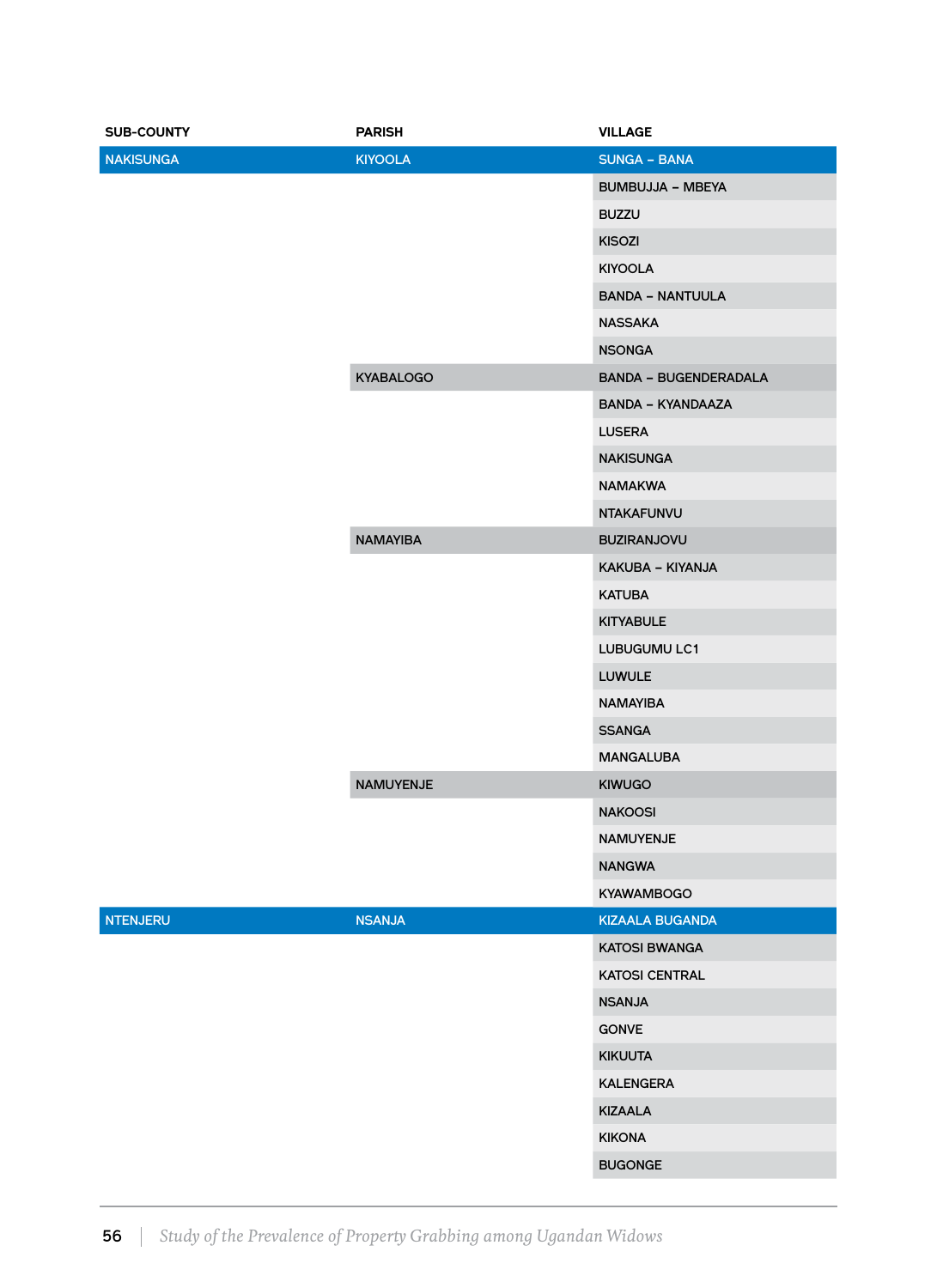| <b>SUB-COUNTY</b> | <b>PARISH</b>   | <b>VILLAGE</b>         |  |
|-------------------|-----------------|------------------------|--|
|                   | <b>TERERE</b>   | <b>TERERE</b>          |  |
|                   |                 | NZO - BUTININDI        |  |
|                   |                 | <b>BUNANKANDA</b>      |  |
|                   | <b>SSAAYI</b>   | <b>KAZO</b>            |  |
|                   |                 | <b>LUTE</b>            |  |
|                   |                 | <b>MAZIBA</b>          |  |
|                   |                 | <b>MAVUNIKE</b>        |  |
|                   |                 | <b>SSAAYI</b>          |  |
|                   |                 | <b>NAKIBINGA</b>       |  |
|                   |                 | <b>KITUUZA</b>         |  |
|                   |                 | <b>NAKASUKU</b>        |  |
|                   |                 | KALAGALA               |  |
| <b>MPATTA</b>     | <b>KABANGA</b>  | <b>SSUNGU</b>          |  |
|                   |                 | <b>BUTERE</b>          |  |
|                   |                 | <b>KABANGA</b>         |  |
|                   |                 | <b>GGOBERO</b>         |  |
|                   | <b>TTABA</b>    | <b>BWANIKA</b>         |  |
|                   |                 | <b>TTABA</b>           |  |
|                   |                 | <b>BUWUNGA</b>         |  |
|                   |                 | <b>MPENJA</b>          |  |
|                   |                 | <b>SOWE</b>            |  |
|                   | <b>MPATTA</b>   | <b>MPATTA</b>          |  |
|                   |                 | <b>BUKULE</b>          |  |
|                   |                 | <b>NTUNDA</b>          |  |
|                   | <b>KIYANJA</b>  | <b>BULIKOOSA</b>       |  |
|                   |                 | <b>BANGA</b>           |  |
|                   |                 | KIYANJA                |  |
|                   |                 | <b>KAWUNA</b>          |  |
| <b>MPUNGE</b>     | <b>NGOMBERE</b> | <b>NGOMBERE</b>        |  |
|                   |                 | <b>KIKUBO</b>          |  |
|                   |                 | <b>MBALE</b>           |  |
|                   |                 | <b>KAGULU</b>          |  |
|                   |                 | <b>BUWUJJA - MBEYA</b> |  |
|                   | <b>MBAZI</b>    | <b>SANGO</b>           |  |
|                   |                 | <b>MBAZI</b>           |  |
|                   |                 | <b>KAMWANYI</b>        |  |
|                   |                 | <b>BULEBI</b>          |  |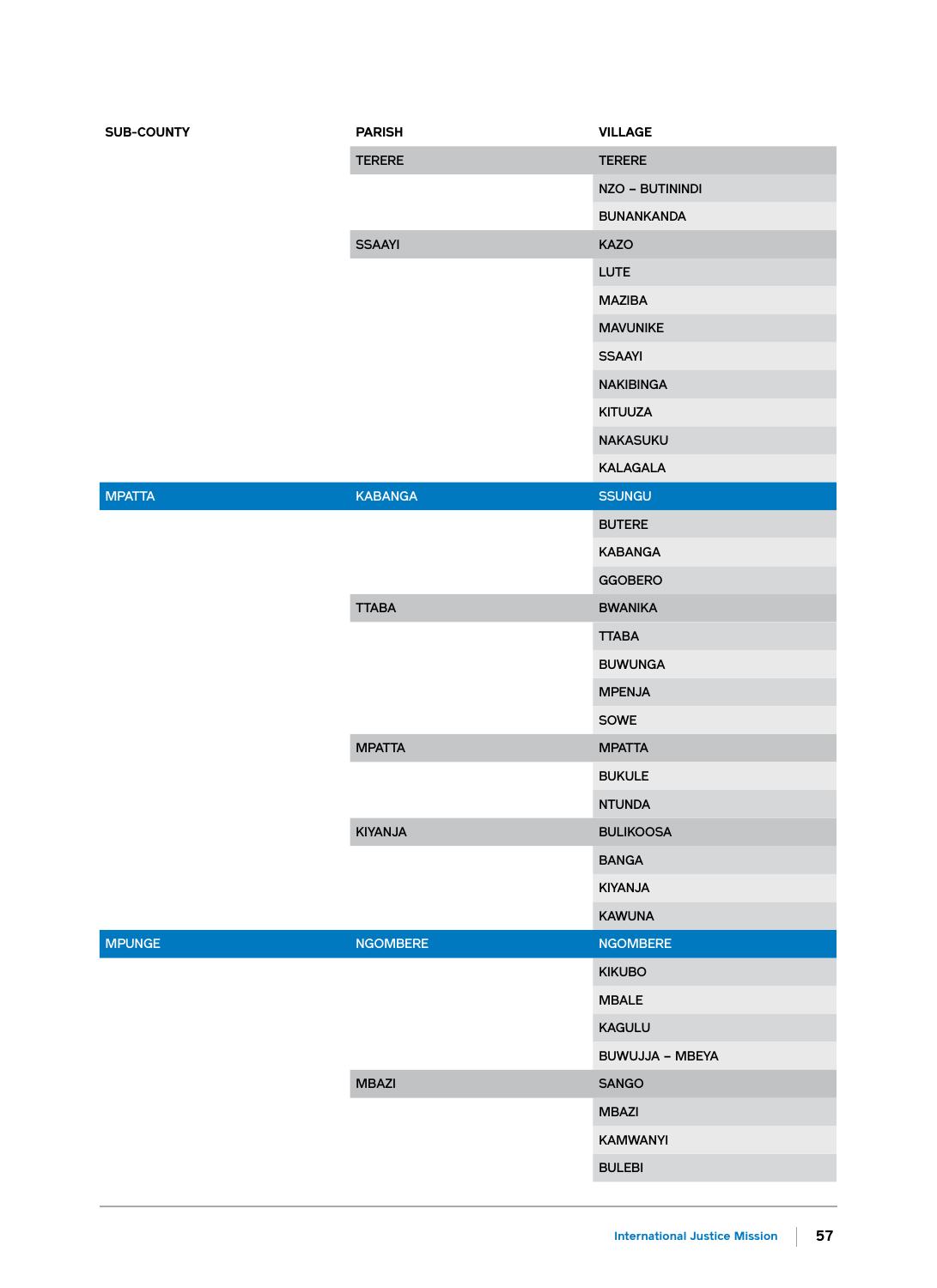# **Annex B: Characteristics of Survey Participants, Widows**

## **Types of Widows**

Under the Constitution of the Republic of Uganda and the Succession Act, legal widows have a right to a share of the property of the deceased. The countywide household prevalence study surveyed any woman who: (1) the community identified as a widow and (2) self-reported the death of a husband/partner or the father of one of her children in her lifetime. For the purposes of understanding property grabbing victimization, each reported relationship was characterized by whether the woman would have any legal rights to the land, property, or homestead. Therefore, the analysis of the data categorized these women into the three different types of widows outlined below. The survey captured information on up to three deceased husbands/partners per widow surveyed, resulting in data on a total of 2,253 relationships. Each relationship could be classified differently.

**Category 1—Widow legally recognized through marriage:** Any woman who lost a spouse, whose legally recognized relationship was formalized through a customary/traditional, civil, Christian, or Muslim (or "Mohammedan") marriage. Of all relationships reported by widows in the survey, 62.1% (1,399/2,253) fell into this category.

**Category 2—Widow legally recognized through children:** Any woman who lost a cohabiting partner whose relationship was not formalized or officially documented but had children with the deceased who were 0 to 17 years old at the time of his death and was caring for at least one of these children at that time. Of all relationships reported by widows in the survey,  $24.5\%$  ( $551/2,253$ ) fell into this category.

**Category 3—Widow not legally recognized:** Any woman who lost a cohabiting partner, whose relationship was not formalized or officially documented, *and* either did not have children with the deceased or the children were of majority at the time of his death. Of all relationships reported by widows in the survey, 13.4% (303/2,253) fell into this category.

Under current Ugandan Succession Law, widows falling into category 1 have certain rights to the land and property associated with the relationship. Widows falling into category 2 can occupy the property if their biological children with the deceased are still minors at the time of the husband's death, as these children have legal right to occupy the land and stay with their living parent in the home. Widows falling into category 3 do not have *any* legally recognized rights in the absence of an explicit sale or gift from the owner (e.g., being named as a beneficiary in a will). While the study interviewed all community-identified and self-identified widows, the widow's relationship must have fallen within the category 1 and category 2 to be considered a victim of property grabbing. The determination of eligibility followed a formula that verified the critical points of the stipulations found in the Succession Act and Children's Act. The demographics are characteristic of all widows living in Mukono County, irrespective of legal categorization.

# **Relationship Type**

Uganda legally recognizes multiple types of marriage, including customary, civil, Christian, Muslim, and Hindu. At the time of the interview, 94.4% of widows were single, 5.5% were cohabiting, and  $0.1\%$  (n = 3) were legally married.

When asked about prior relationships, surveyed widows reported that 46.1% of relationships were customary/ traditional marriages, 20.4% were religious marriages (Christian or Muslim), and 30.2% were cohabiting relationships. Table 14 provides a breakdown of the widows surveyed by relationship type.

In 63.8% of these relationships, the widow reported having co-wives, meaning her husband/partner had another relationship. Additionally, in 72.8% of these relationships, the widow reported that her deceased husband/partner had children with someone other than her.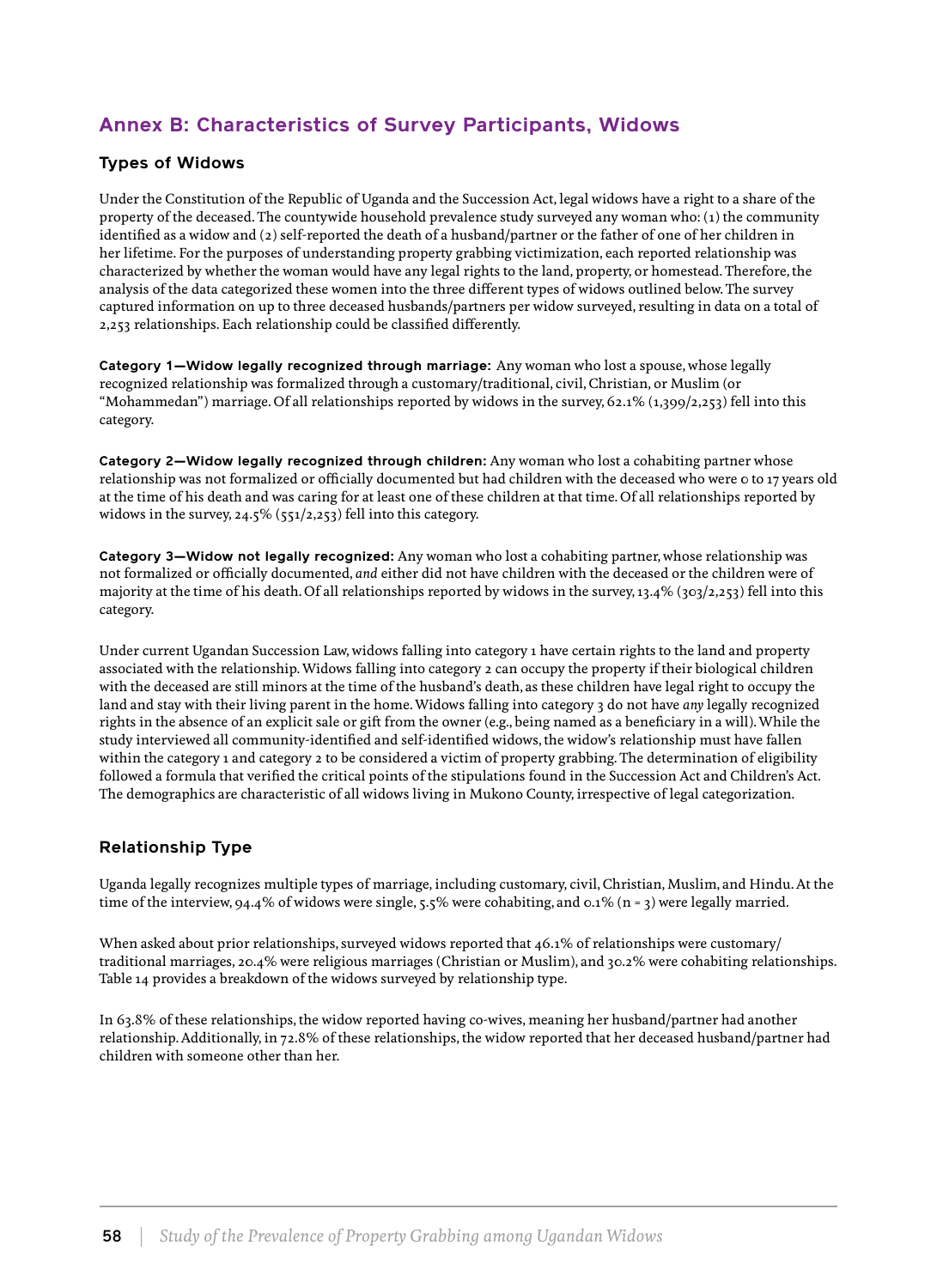# Table 14: Widows' Relationship Types

|                                  | No. of marriages/<br>relationships | % of Total | Category 1<br><b>Widow</b> | Category 2<br>Widow | Category 3<br><b>Widow</b> |
|----------------------------------|------------------------------------|------------|----------------------------|---------------------|----------------------------|
| Customary/traditional            | 1037                               | 46.0%      | 1002                       | $\mathbf 0$         | 35                         |
| Civil                            | 1                                  | 0.04%      | 1                          | $\mathbf 0$         | 0                          |
| Christian                        | 298                                | 13.2%      | 282                        | $\Omega$            | 16                         |
| <b>Muslim</b>                    | 163                                | 7.2%       | 114                        | $\Omega$            | 49                         |
| Cohabitation                     | 680                                | 30.2%      | $\Omega$                   | 507                 | 173                        |
| Had children but no cohabitation | 74                                 | 3.3%       | $\mathbf 0$                | 44                  | 30                         |
| <b>TOTAL</b>                     | 2,253*                             | 100.0%     | 1399                       | 551                 | 303                        |

*Source: Household survey*

*\*The total number of relationships exceeds the total number of widows surveyed as a portion of widows lost more than one husband/partner in their lifetime.*

As shown in Table 15, most widows who indicated being in a formalized marriage also reported that they had the proper documentation of their marriage. The exception was Muslim marriages, where only 69.9% had the necessary documentation to demonstrate a legal marriage.

## Table 15: Formalized Marriage Documentation

|                                              | No. of marriages | % with proper<br>documentation |
|----------------------------------------------|------------------|--------------------------------|
| Customary/traditional (partial bride price)  | 1037             | 96.6%                          |
| Civil (certificate from CAO/Registrar)       |                  | 100%                           |
| Christian (marriage certificate from church) | 298              | 94.6%                          |
| Muslim (marriage certificate from mosque)    | 163              | 69.9%                          |

*Source: Household survey*

# **Age and Caregiving Capacity**

The mean age of widows surveyed was 57.9 years. The maximum age recorded was 104 years and the minimum recorded was 16 years (n = 1, who was recorded at listing as over 18 years). The mean number of years the widows have been living in their current place is about 41.3 years. On average, these widows were taking care of 2.8 children. The highest number of children a widow reported caring for was 22.

# **Religious and Tribal Affiliation**

All but four of the widows listed an affiliation with some kind of religion. The large majority (85.6%) identified themselves as some form of Christian (including Seventh-Day Adventist, which was the most common answer marked under "Other"), with 14.0% identifying as Muslim. These findings were similar to the 2012-2013 baseline survey.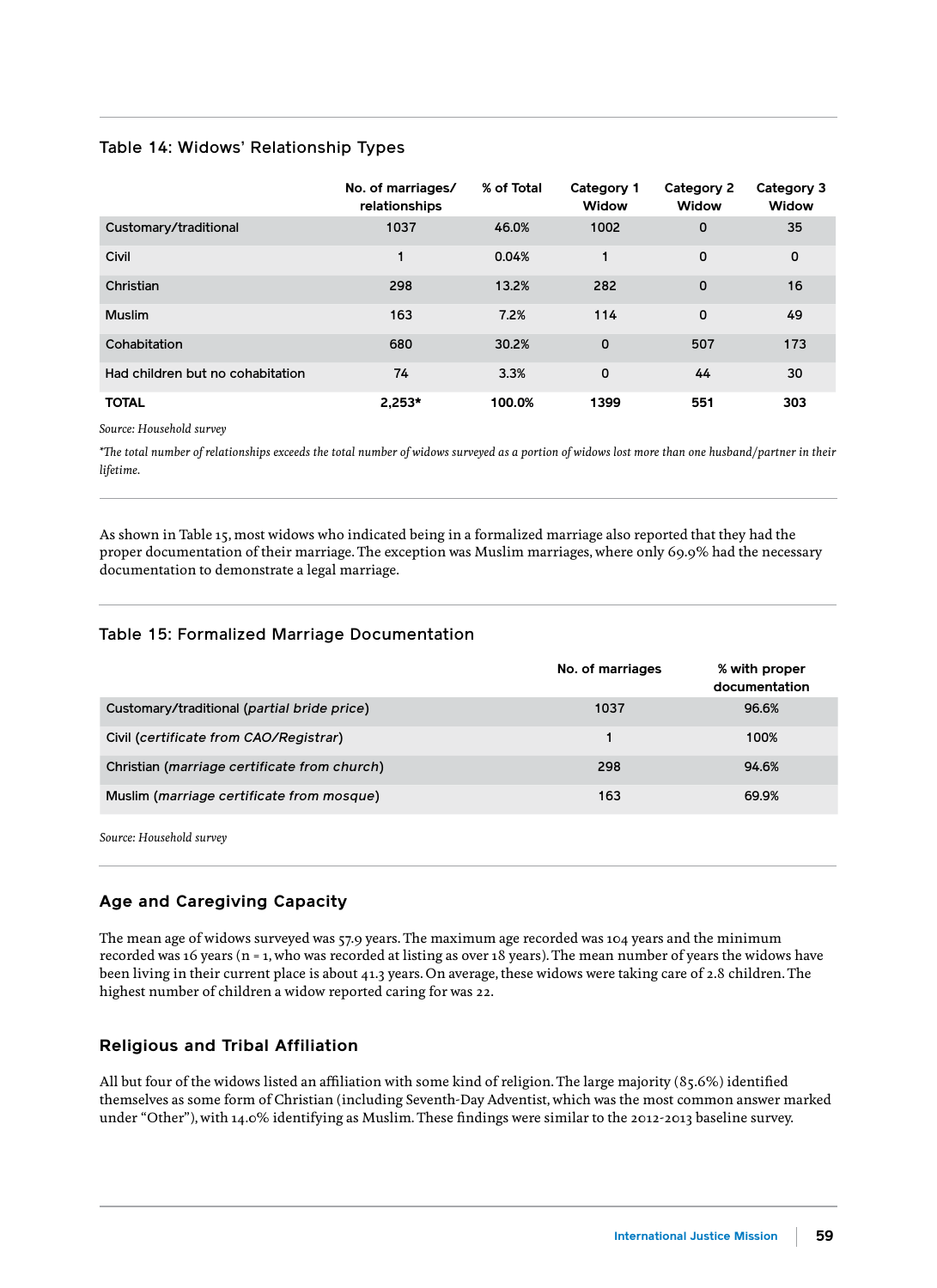### Figure 7: Widows' Religious Affiliation



As the Buganda (tribe in Central Uganda) composes the largest percentage of the population in Mukono County, it is not surprising that 71.4% of the widows surveyed were Buganda.40 A range of other tribes from Uganda were represented in the county (3.8% Busoga, 1.5% Ankole, and 14.4% other), and 8.7% of widows surveyed came from outside of Uganda (Burundi, Rwanda, Kenya, Tanzania, etc.).

# **Literacy and Education Level**

Over one-fifth (21.6%) of widows reported that they never attended a school. Nearly half (47.9%) completed some but not all of primary school, with only 12.9% completing primary school. Similarly, 10.0% completed some but not all of secondary O level (S1–S4), with another 3.6% completing all of secondary O level. Only 0.4% widows completed secondary A level (S5–S6). Of the rest, 1.9% had vocational training, and 1.4% of widows completed diploma/university level.

In total, 60.7% of widows' self-reported reading literacy in their mother tongue, 15.7% self-reported reading literacy in English, and 38.2% reported an inability to read in either language.

## **HIV Status**

According to the Uganda AIDS Indicator Survey Report published by the Ministry of Health (2011), "HIV prevalence is highest among those who are widowed." In 2016–2017, 7.6% of women aged 15–64 years old nationally were HIV positive.41 However, data from 2011 reveals a higher prevalence rate among women: 32.4% of widows aged 15–49 years old were HIV positive.42 In this study, 62.0% of widows (1251/2017) reported that they had been tested for HIV, and of those tested, 21.9% (274/1251) reported that they were HIV positive. The difference is most likely due to the age range, as it's plausible that more women are HIV positive in their later years.

#### **Occupation and Income**

The majority of widows held primary occupations in farming, with 36.8% reporting either farming crops (33.2%) or raising livestock (3.6%) as their livelihood (see Figure 8). This is lower than the Uganda National Household Survey 2009/2010 reports, which found 65% of households involved in agricultural activity, perhaps because of the proximity of Mukono County to Kampala.43 About 15.2% of widows reported that they were involved in "business," with only 3.0% of those requiring a skill for operation (such as tailoring) as opposed to selling goods or products via market stall, kiosk, or by the roadside. Only 1.9% of widows were salaried workers and 8.0% reported being "casual/wage laborers." In the baseline study, a little more than one-third reported "no income" but then provided amounts for the monthly income question. In preparation for the endline study, the study team learned these were "hand-outs/remittances" and thus, the answer choice was added; 23.5% of widows selected this as their main form of income. Only 1.8% reported being unemployed and looking for employment at the time of survey.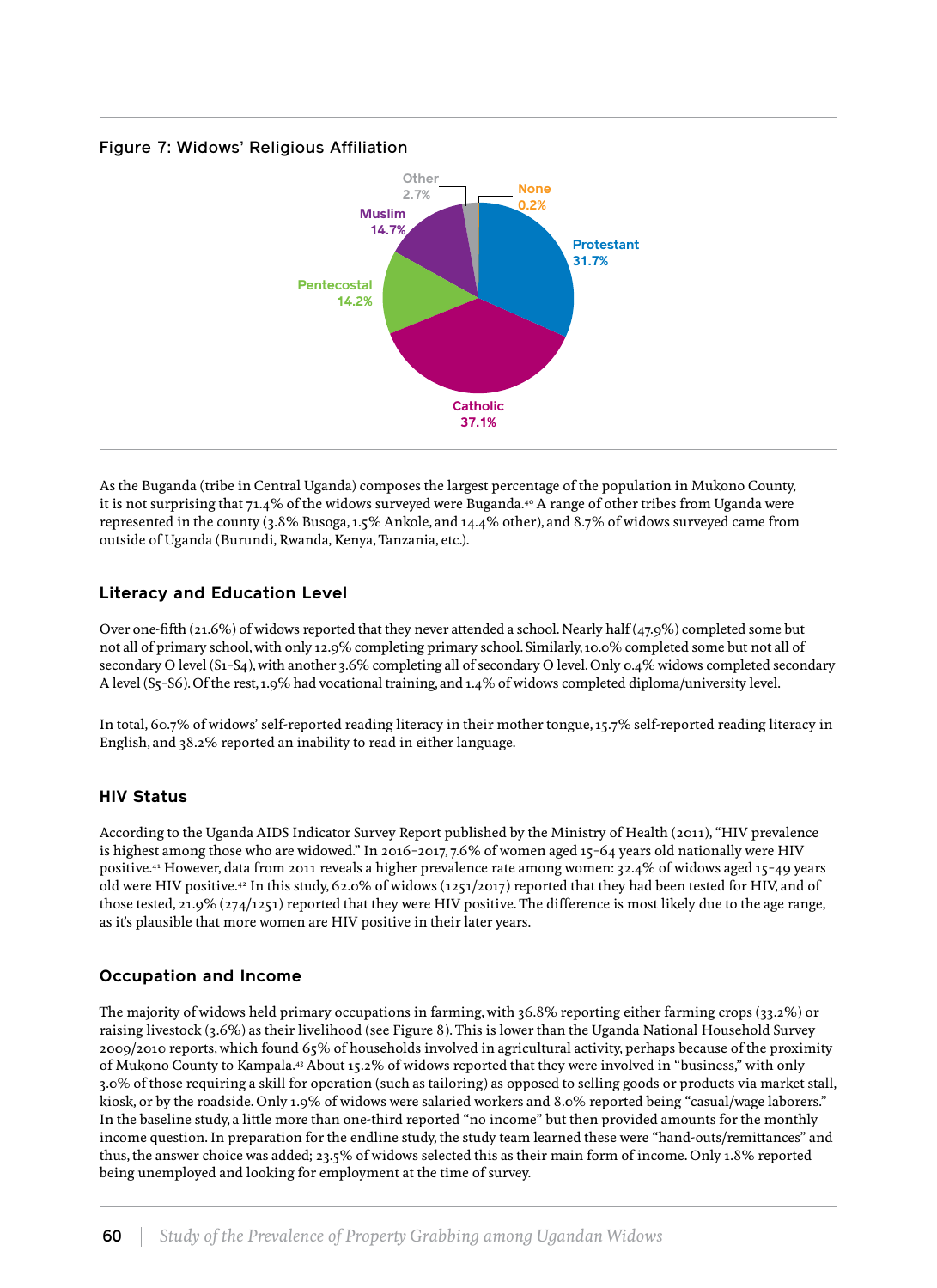Figure 8: Widows' Primary Occupation



# **Marital Land Ownership and Documentation**

In the mailo land tenure system adopted in central Uganda, the government officially recognizes two major types of land ownership: titled ownership and kibanja ownership. Under this system, a titled land owner may own a large piece of land, while any number of kibanja holders may own occupancy rights to certain portions of that piece of land. The kibanja owner's right to occupy the land is hereditary and can also be assigned with the consent of the landlord. While both titled land owners and kibanja owners "own" the land, they are often referred to respectively as "landlords" and "tenants." The best evidence (i.e., legally recognized documentation) of titled land ownership is a government issued title to the land. The best evidence of kibanja ownership is a busuulu ticket (i.e., a receipt of annual ground rent payment) signed by the underlying titled land owner.

In 79.9% (1,801/2,25344) of relationships, the widows reported living on a homestead that was owned by the husband/ partner and/or the widow at the time of the husband's death. Of those homesteads owned, 73.5% were kibanja and 16.9% were titled land (1.2% reported "leasehold"; 5.4% reported "other"; and 3.0% had "No response").45 The percentage of widows reporting homestead land ownership, as well as the types of ownership (kibanja versus titled land), were similar to the baseline study results. During the endline survey, enumerators asked widows to describe any and all forms of documentation proving ownership of their land. Widows could report more than one form, so the percentages reported are not mutually exclusive. At endline, only 35.6% of the widows claimed to have the best evidence of the ownership of their homestead. This was slightly down from 39.3%. Similar to the baseline, the documentation rates varied with ownership class, with 54.8% of title owners reporting having the best evidence of documentation (i.e., a title) of their land ownership, as opposed to 31.1% of kibanja owners (i.e., busuulu tickets). While a low number of kibanja holders had the best evidence, 50.3% of couple relationships had purchase agreements for their homesteads, which is another good form of ownership documentation.

Additionally, in 24.0% of all relationships (469), either the husband/partner and/or the widow owned land other than the homestead (called "other land" in this study). These other pieces of land were mostly used for cultivation and farming, and most were held as kibanja. In total, only 30.4% of the couples claimed to have the best evidence of their ownership of the other land. Again, the documentation rates greatly varied with ownership class, with 80.2% of title owners reporting having the best evidence of documentation (i.e., a title) of their land ownership, as opposed to only 19.6% of kibanja (i.e., busuulu tickets).

See Table 16 and Table 17 for further breakdown of the widow's land ownership of the homestead and other pieces of land, disaggregated between titled land and kibanja. Most of the changes from baseline to endline were reductions in any documentation, many of which were statistically significant. However, of those relationships that had any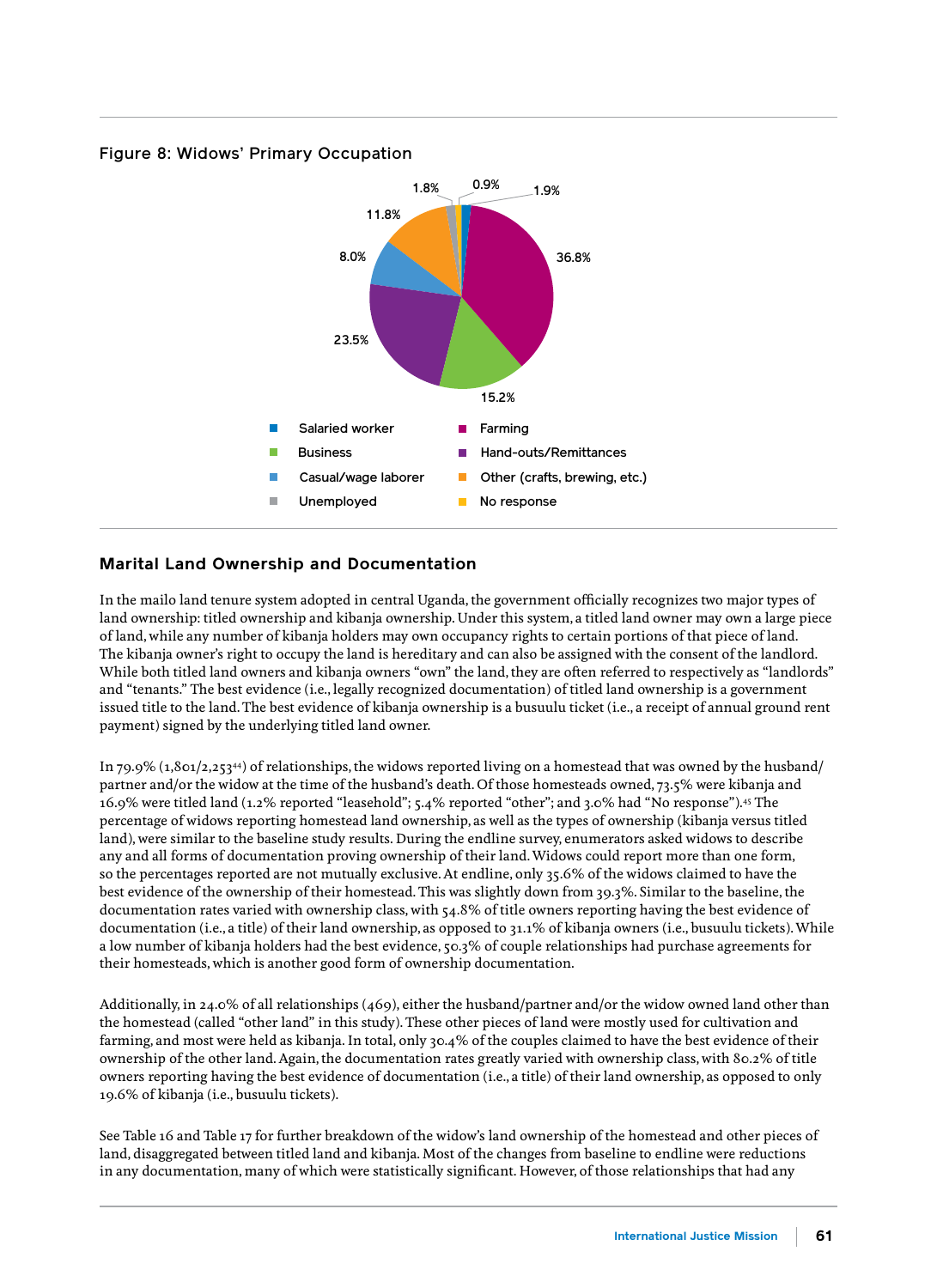documentation, the number with the best documentation increased for kibanja-owned homesteads (38.5% [394/1023] at baseline compared to 47.6% [412/865] at endline) and stayed relatively stable for title-owned homesteads (84.3% [199/236] at baseline compared to 83.5% [167/200] at endline). For other land, the documentation for kibanja ownership decreased from 31.1% (174/559) at baseline to 23% (73/318) at endline, and again stayed relatively stable for title-owned other land  $(83.6\%$  [112/134] at baseline compared to  $83.3\%$  [65/78] at endline).

#### Table 16: Homestead Documentation

|                     | Homestead          |                       |                      |                        |  |  |
|---------------------|--------------------|-----------------------|----------------------|------------------------|--|--|
| Documentation level |                    | Titled land           |                      | Kibanja                |  |  |
|                     | <b>Baseline</b>    | Endline               | <b>Baseline</b>      | Endline                |  |  |
| Any documentation   | 95.5%<br>(236/247) | 65.5%***<br>(200/305) | 81.2%<br>(1023/1260) | 65.4%***<br>(865/1323) |  |  |
| Best documentation  | 80.6%<br>(199/247) | 54.8%***<br>(167/305) | 31.3%<br>(394/1260)  | 31.1%<br>(412/1323)    |  |  |

\*\*\* Statistically significant change at the p ≤ 0.001 level.

# Table 17: Other Land Documentation

|                     |                    | Other land       |                    |                        |  |  |
|---------------------|--------------------|------------------|--------------------|------------------------|--|--|
| Documentation level | <b>Titled land</b> |                  |                    | Kibanja                |  |  |
|                     | <b>Baseline</b>    | Endline          | <b>Baseline</b>    | Endline                |  |  |
| Any documentation   | 93.1%<br>(134/144) | 96.3%<br>(78/81) | 95.4%<br>(559/586) | 85.3%***<br>(318/373)  |  |  |
| Best documentation  | 77.8%<br>(112/144) | 80.2%<br>(65/81) | 29.7%<br>(174/586) | $19.6%***$<br>(73/373) |  |  |

\*\*\* Statistically significant change at the p < 0.001 level.

44Not all widows answered the question and therefore, the denominator only includes those who answered the question on ownership of a homestead.

4531.4% of tenured land in Uganda is titled (freehold 18.6%, mailo 9.2%, leasehold 3.6%) according to this 2010 study from the Ministry of Lands: http://www.ubos. org/onlinefiles/uploads/ubos/pdf%20documents/PNSD/2010MLHUDStatAbst. pdf). The percentage of kibanja-held land for the general population is difficult to determine, but mailo, and thereby the kibanja system, only exists in central Uganda and therefore the Uganda-wide percentage of kibanja land will be lower than what is reported among widows in Mukono.

<sup>40</sup>University of Pennsylvania. "Uganda – Ethnic Groups." http://www.africa.upenn. edu/NEH/u-ethn.html.

<sup>41</sup>World Health Organization. (2017) "Uganda Population-Based HIV Impact Assessment." http://www.afro.who.int/sites/default/files/2017-08/UPHIA%20 Uganda%20factsheet.pdf.

<sup>42</sup>Ministry of Health. (2011) "Results from the 2011 Uganda AIDS Indicator Survey." http://health.go.ug/docs/UAIS\_2011\_FACT\_SHEET.pdf.

<sup>43</sup>Uganda Bureau of Statistics. (2010) "Uganda National Household Survey 2009/2010." https://www.ubos.org/wp-content/uploads/publications/03\_2018UN HS\_2009\_2010\_socio-economic\_Report.pdf.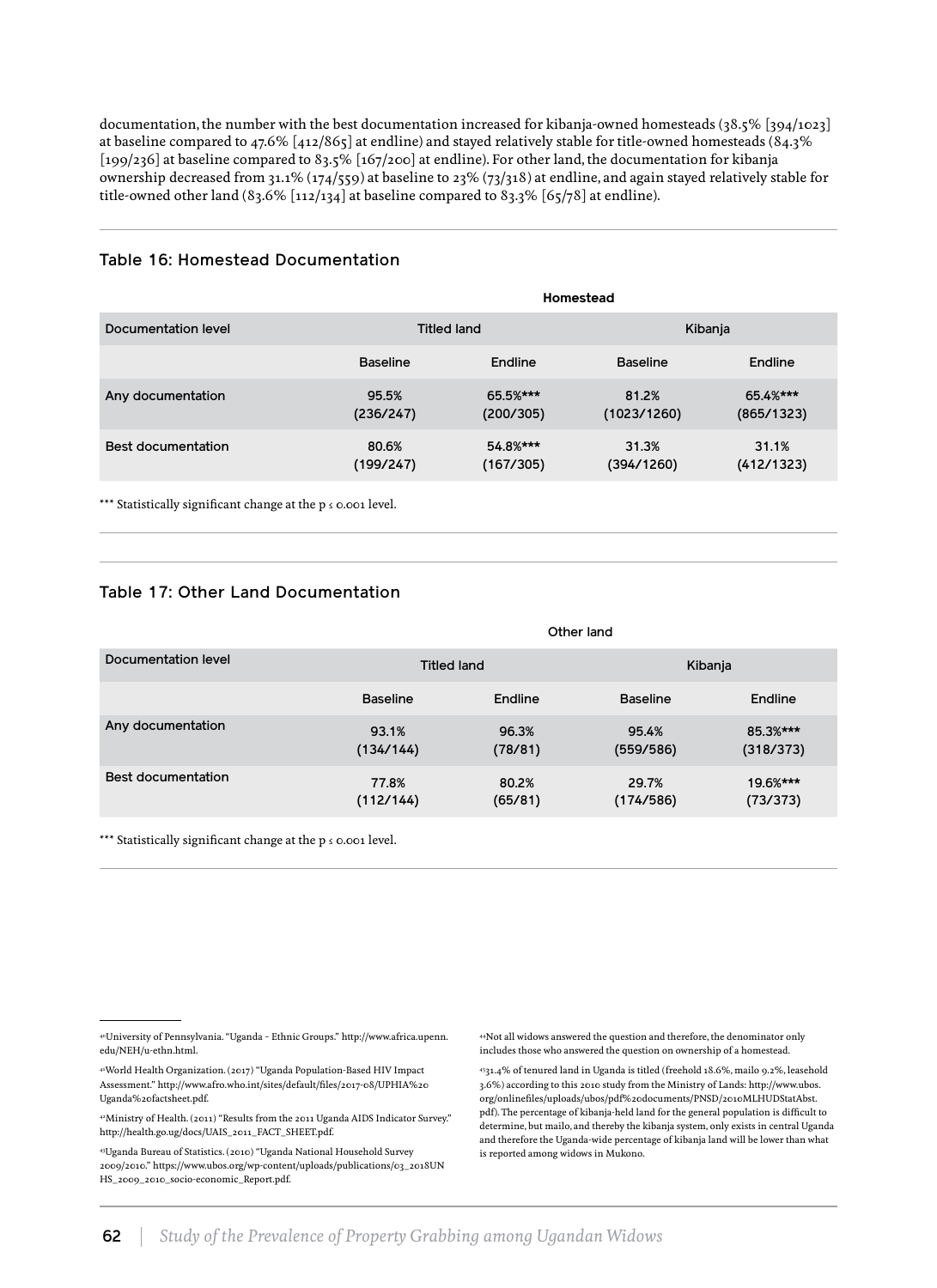# **Annex C: Countywide Household Survey Tool for Widows**

We would be more than happy to share with you the countywide household survey tool conducted with widows. It is written in both English and Luganda. Please email contact@ijm.org to request a copy of the tool, including the informed consent statement, using the subject line "Requesting copy of Household Survey for Widows in Mukono County, 2017 Prevalence Study, IJM Uganda."

# **Annex D: Data Collection Tools for Case File Review**

## **Case File Review Data Collection Tools**

We would be more than happy to share with you any and all of the case file review tools. Please email contact@ijm. org to request a copy of the tools and include in the subject line "Requesting copy of Case File Review Tools, 2017 PJS Performance Study, IJM Uganda." Specify in the body of the email whether you are interested in the criminal prosecution case file review tool, which analyzes property grabbing cases in the police stations and courts, or the administration cause case file review tool, which analyzes cases in the courts for application to be an estate's administrator.

#### **Quality Criteria Ranking Table**

For assessment of witness/victim statements in Case File Review.

## **Quality Criteria Ranking Table**

For Criminal Police Case File Reviews

## **VICTIM & WITNESS STATEMENTS**

#### **1 POOR**

Statement **does not provide even the basic details** regarding the date and place of occurrence, witnesses (age, sex, relationship to victim), ownership (type of land, how the land was acquired), and/or it is **unclear what value this statement can add to the case.**

Statement **fails to paint a picture** of what occurred because the appropriate/necessary questions were not asked.

#### **2 FAIR**

Statement **provides basic details** regarding relevant facts about the date and place of occurrence, witnesses (age, sex, relationship to victim), ownership (type of land, how the land was acquired), but is **generally lacking in specific detail.**

Statement paints only a **very basic picture** of what occurred; many specific details are missing because many appropriate/necessary questions were not asked.

#### **3 GOOD**

Statement **is mostly thorough**, including all relevant facts regarding the date and place of occurrence, witnesses (age, sex, relationship to victim), ownership (type of land, how the land was acquired), but **may lack some details**. It appears that several follow-up questions were appropriate, but not asked. Statement names all documented evidence.

Statement paints a **good picture** of what occurred, though some details may be missing; most of the appropriate/ necessary questions were asked of the witness/victim.

#### **4 EXCELLENT**

Statement **has excellent detail**, including all relevant facts regarding date and place of occurrence, witnesses (age, sex, relationship to victim), ownership (type of land, how the land was acquired). Statement names all documented evidence. There are **no missing details.**

Statement paints a **clear picture** of everything the witness saw/heard/ knows about the offense and the people involved; all appropriate/ necessary questions were asked of the witness/victim.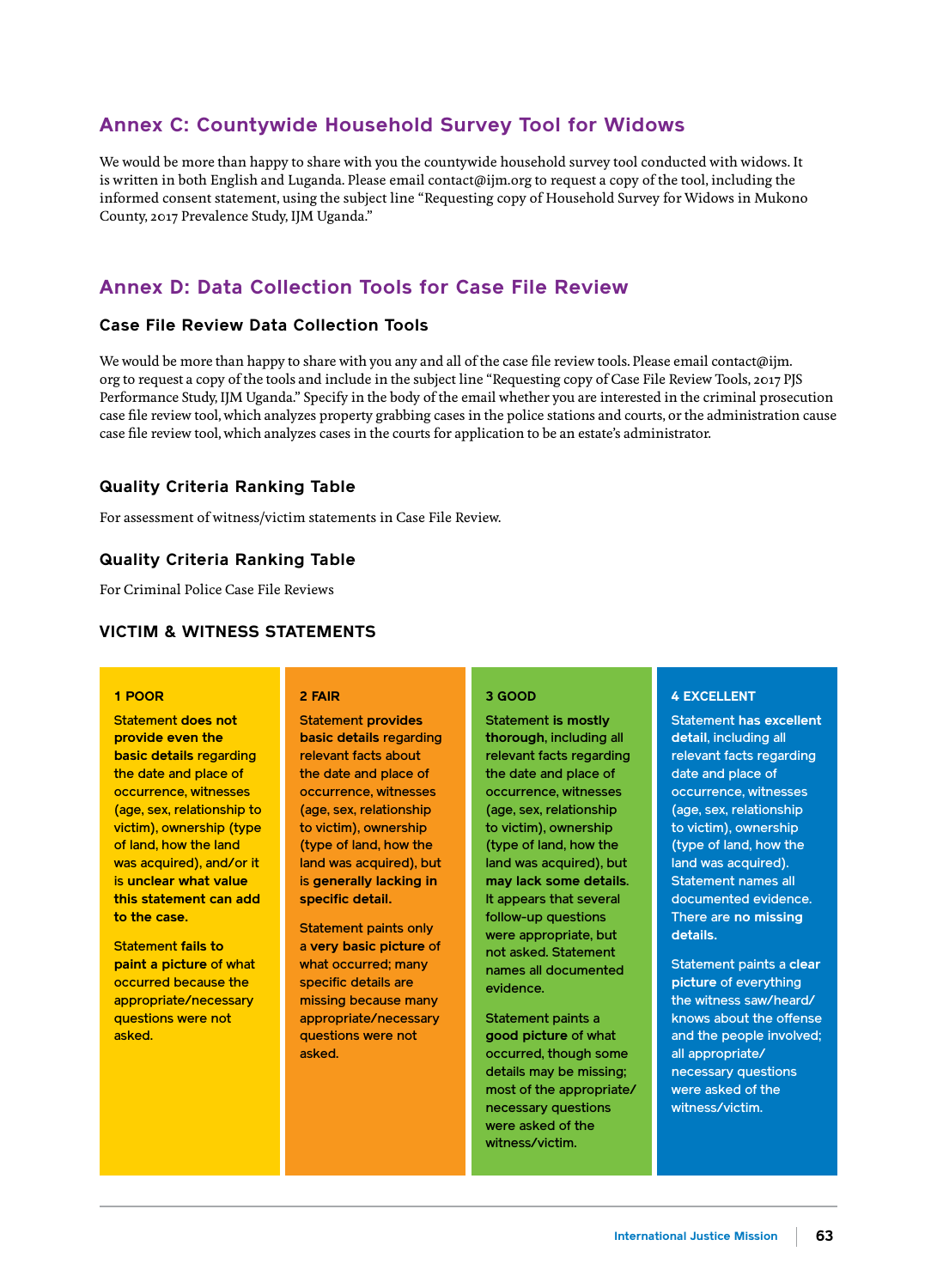# **Annex E: Focus Group Discussion and Key Informant Interview Tools**

We would be more than happy to share with you the countywide household survey tool conducted with widows. It is written in both English and Luganda. Please email contact@ijm.org to request a copy of the tool, including the informed consent statement, using the subject line "Requesting copy of Household Survey for Widows in Mukono County, 2017 Prevalence Study, IJM Uganda."

# **Annex F: Other Tables and Figures**

| <b>Indicator</b>                                                     | <b>Prevalence Point</b><br><b>Estimate</b> | <b>Standard Error</b> | Lower Bound - Upper<br><b>Bound 95% Confidence</b><br><b>Interval</b> |
|----------------------------------------------------------------------|--------------------------------------------|-----------------------|-----------------------------------------------------------------------|
| Revised & Baseline lifetime prevalence                               | 27.0%<br>(488/1,806)                       | 0.9%                  | $25.1 - 28.8%$                                                        |
| Endline lifetime prevalence                                          | $11.7%***$<br>(237/2,018)                  | 0.6%                  | $10.5 - 13.0%$                                                        |
| Revised <sup>o</sup> Baseline Last 4 Years<br>prevalence (2010-2013) | 7.3%<br>(132/1,806)                        | 0.6%                  | $6.3 - 8.7%$                                                          |
| Endline Last 4 Years prevalence (2014-<br>2017)                      | $3.4%***$<br>(68/2,018)                    | 0.4%                  | $2.7 - 4.0%$                                                          |
| Baseline Last 2 Years Prevalence<br>$(2012 - 2013)$                  | 3.5%<br>(63/1,806)                         | 0.4%                  | $2.6 - 4.4%$                                                          |
| Endline Last 2 Years Prevalence (2016-<br>2017)                      | $1.8\%***$<br>(37/2,018)                   | 0.3%                  | $1.2 - 2.4%$                                                          |

# Table 18: Key Prevalence Figures, Successful Property Grabbing

\*\*\* Statistically significant change at the p ≤ 0.001 level.

◊ To better demonstrate change between baseline and endline, the sub-counties were weighted based on widow population size within each parish. This weighting exercise in addition to formula recalibrations created "revised" baseline figures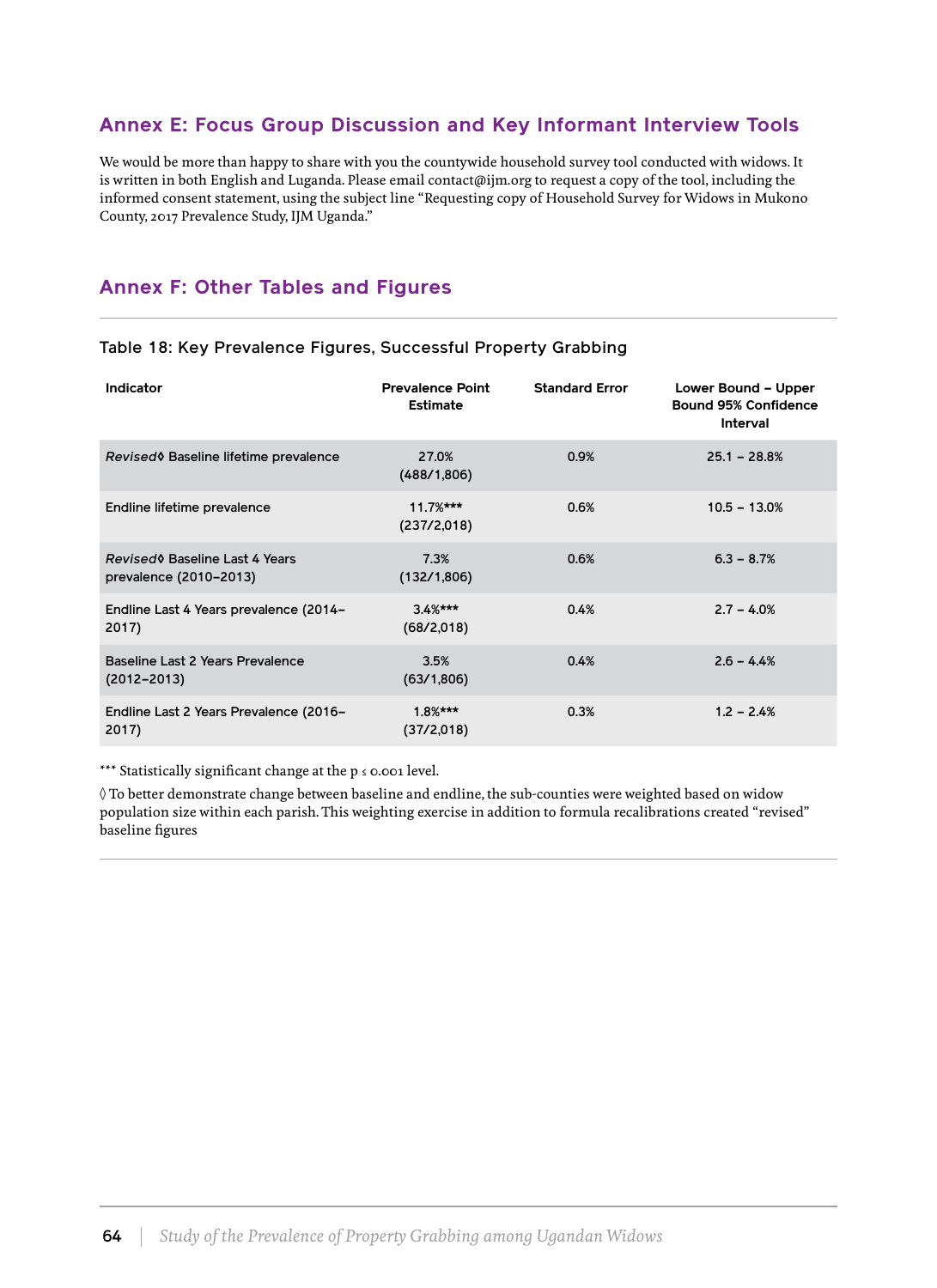| Indicator                                                       | <b>Prevalence Point</b><br><b>Estimate</b> | <b>Standard</b><br>Error | Lower Bound - Upper Bound 95%<br><b>Confidence Interval</b> |
|-----------------------------------------------------------------|--------------------------------------------|--------------------------|-------------------------------------------------------------|
| Revised & Baseline lifetime prevalence<br>of attempted PG       | 16.2%<br>(294/1,806)                       | 0.8%                     | $14.6 - 17.7%$                                              |
| Endline lifetime prevalence of<br>attempted PG                  | $11.7%***$<br>(236/2,018)                  | 0.6%                     | $10.5 - 13.0%$                                              |
| Baseline Last 4 Years prevalence of<br>attempted PG             | 7.7%<br>(139/1,806)                        | 0.6%                     | $6.6 - 8.8%$                                                |
| Endline Last 4 Years prevalence of<br>attempted PG              | $4.7%***$<br>(95/2,018)                    | 0.4%                     | $3.9 - 5.5%$                                                |
| Baseline Last 2 Years prevalence of<br>attempted PG (2012–2013) | 4.9%<br>(89/1, 806)                        | 0.5%                     | $3.9 - 5.8%$                                                |
| Endline Last 2 Years prevalence of<br>attempted PG (2016-2017)  | $2.3%***$<br>(47/2.018)                    | 0.3%                     | $1.7 - 3.0%$                                                |

## Table 19: Key Prevalence Figures, Attempted Property Grabbing

\*\*\* Statistically significant change at the p ≤ 0.001 level.

◊ To better demonstrate change between baseline and endline, the sub-counties were weighted based on widow population size within each parish. This weighting exercise in addition to formula recalibrations created "revised" baseline figures.

| <b>Contents of the File</b>                                 | <b>Mukono</b> | Naggalama  | Total       |
|-------------------------------------------------------------|---------------|------------|-------------|
|                                                             | $(N = 104)$   | $(N = 52)$ | $(N = 156)$ |
| <b>Local Council Letter of Introduction</b>                 | 15.4%         | 21.2%      | 17.3%       |
|                                                             | $(n = 16)$    | $(n = 11)$ | $(n = 27)$  |
| <b>Charge Sheet</b>                                         | 24.0%         | 15.4%      | 21.2%       |
|                                                             | $(n = 25)$    | $(n = 8)$  | $(n = 33)$  |
| Arrest Warrant(s)                                           | 1.9%          | 0.0%       | 1.3%        |
|                                                             | $(n = 2)$     | $(n = 0)$  | $(n = 2)$   |
| Police Bond Form                                            | 17.3%         | 50.0%      | 28.2%       |
|                                                             | $(n = 18)$    | $(n = 26)$ | $(n = 44)$  |
| Victim Statement(s)                                         | 99.0%         | 100.0%     | 99.4%       |
|                                                             | $(n = 103)$   | $(n = 52)$ | $(n = 155)$ |
| Witness Statement(s)                                        | 67.3%         | 92.3%      | 75.6%       |
|                                                             | $(n = 70)$    | $(n = 48)$ | $(n = 118)$ |
| Suspect Statement(s)                                        | 63.5%         | 73.1%      | 66.7%       |
|                                                             | $(n = 66)$    | $(n = 38)$ | $(n = 104)$ |
| Brief Facts of the Case                                     | 30.8%         | 25.0%      | 28.8%       |
|                                                             | $(n = 32)$    | $(n = 13)$ | $(n = 45)$  |
| <b>Documentary Evidence</b>                                 | 61.5%         | 53.8%      | 59.0%       |
|                                                             | $(n = 64)$    | $(n = 28)$ | $(n = 92)$  |
| <b>Exhibit Slip Describing Physical Evidence Collection</b> | 9.6%          | 11.5%      | 10.3%       |
|                                                             | $(n = 10)$    | $(n = 6)$  | $(n = 16)$  |
| Police Form 3 (Request & Medical Examination Report)        | 1.9%          | 0.0%       | 1.3%        |
|                                                             | $(n = 2)$     | $(n = 0)$  | $(n = 2)$   |
| <b>Sketch Plan</b>                                          | 19.2%         | 11.5%      | 16.7%       |
|                                                             | $(n = 20)$    | $(n = 6)$  | $(n = 26)$  |

# Table 20: Documents Found in Criminal Property Grabbing Case Files

Note: *This table shows the documents physically found in the files at the time of the endline review, disaggregated by station. If a document was not found in the file, it does not necessarily mean the document was not completed for that case. Overall, the statements and documentary evidence were the most commonly found items across the files.*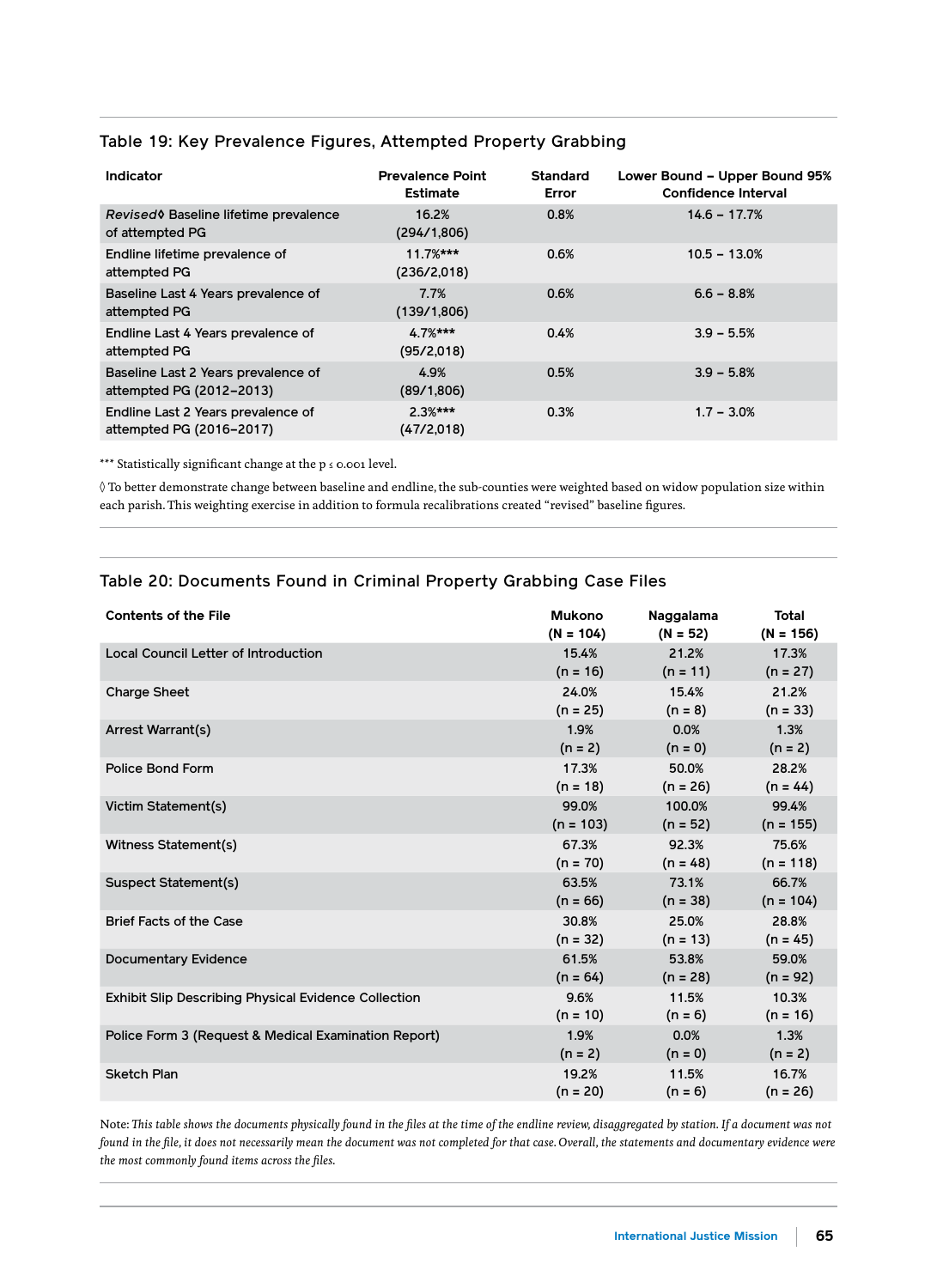## **Additional Court File Review**

As noted in the methods section, there were 58 cases that were reviewed only at the court. Of these, 13 were from Nakifuma Court and the remaining 45 were from the Mukono Magistrate's Court. In total, 51 of the cases had male accused persons. The average number of scheduled appearances was 12.1 (n=57), with a range from 1 to 40 appearances. In total, there were 71 accused persons. Thirteen received acquittals, 20 received convictions, 27 had their cases dismissed for various reasons, six had their cases withdrawn, four were "N/A," and one outcome was unknown. Of the 20 convictions, 16 (80.0%) accused received jail time ranging from two months (for a charge of malicious damage to property and, in a separate case, for threatening violence and criminal trespass) to 72 months (for charges of threatening violence, assault, and criminal trespass). Compensation/fines ranged from 100,000 to 7 million UGX. Seven of the accused who received sentences including jail time were sentenced to jail only if they did not comply with a sentence of community service or compensation/fine. These conditional sentences ranged from five months to three years of jail time.

Of these additional 58 cases reviewed, five cases had strong IJM involvement. Four of these resulted in convictions with one accused each. Four of these convictions included jail time, although one was a sentence of eight hours of community service and six months jail time in the event of failure to comply with the community service ruling and the other sentence was a fine of 50,000 UGX, 150,000 UGX compensation to the victim, and two years jail time if noncompliant. The other two cases received judgments of jail time for 72 months<sup>46</sup> and 43 months<sup>47</sup> respectively. The fifth IJM case resulted in an acquittal.

# **Annex G: Widows' Experiences with Estate Administration**

The estate administration process is critical for passing the legal ownership of the deceased's estate to the lawful beneficiaries. A key part of this process is the issuing of a document that determines who may distribute the estate of the deceased to the beneficiaries of the will. In cases where there is a will that clearly states the executor who is intended to distribute the estate, this person will be granted a Grant of Probate (GOP) by court. In cases where there is no will, the will does not mention an executor, or the executor refuses to administer the estate, a Letter of Administration (LOA) is granted to a person who has been agreed upon by the family. The process of acquiring letters of administration requires notifying the Administrator General's (AG) office of the death. The AG's office or his representative, the Chief Administrating Officer, then facilitates a meeting among the family to decide who shall administer the estate. When the family has nominated an administrator, this person receives a Certificate of No Objection (CONO) from the AG. With the CONO, the nominated administrator can apply for Letters of Administration at court. When the Letters of Administration (LOA) are granted, the administrator distributes the estate of the deceased to the rightful beneficiaries. Widows with proof of marriage can apply for LOAs directly at court without requiring a CONO. In practice, however, the CONO is usually stated as a requirement by court. This is intended to protect the interests of children born outside of a marriage, whose interests may not be represented by the widow. Six months after receiving a LOA or GOP, the grantee must provide court with an inventory of all the properties of the deceased that have been brought under charge of the administrator. One year after the LOA or GOP, the grantee must file an account of how he/she has distributed the estate to the beneficiaries. The study included two methods that provided data on the process of and experiences with estate administration: the case file review and household survey among widows. The results below are based on the findings of these data collection efforts.

# **Widows' Experiences Engaging with the Administrator General's Office**

Knowledge among widows about the role of the Administrator General's Office has improved over time: in response to a question about which government officials assist with estate administration, at baseline, 22.6% (409/1806) correctly listed the Administrator General as one of their answers, and at endline, this rose to 37.9% (764/2,017). Based on the household survey, however, this knowledge has not yet turned into action. At baseline, only 27 widows (or 1.3% of the 2,068 relationships/marriages) attempted to engage the Administrator General's Office in the formal process of administering their husband's estate. At endline, this increased to 1.5% (24/2,246 relationships/marriages). While a slight increase, the level of engagement is still extremely low.

In the endline survey, widows self-reported that in 28.0% of their relationships (500/1,785), their husband/partner left a will before he died. In the baseline survey, this figure was 27.0% (555/2,058 relationships). At baseline, the estate administration process was reportedly confusing for widows, community members, and the officials administering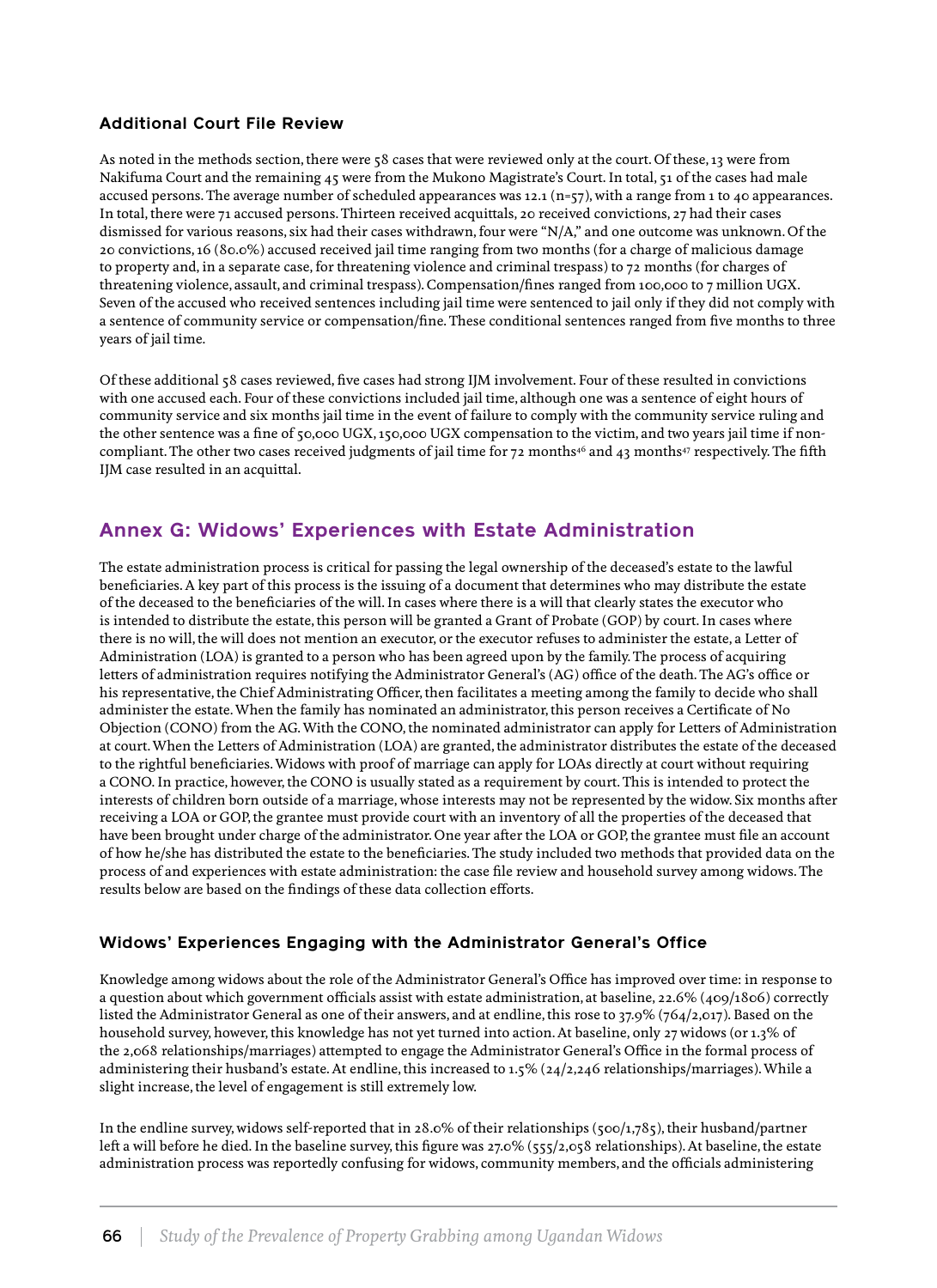the process. As shown in Figure 9, more women  $(n = 10)$  attempted the process of obtaining a Grant of Probate in the endline than baseline (n = 7). Due to the low sample size, no real conclusions about the time taken for each step can be made. The general finding is that this process is underutilized and not well understood. The low number of widows going through the Grant of Probate process could also be indicative of the low frequency with which men put their spouses as executors of their will, as the Administrator General's Office advises against it to avoid conflicts of interest in the case of polygamous marriages.



# Figure 9: Widows' Experience with the Grant of Probate Process

In 2.5% (32/1,283) of cases where the deceased did not leave a will or the will did not name an executor, the widow attempted to become an administrator of their deceased husband's estate. At baseline, this was higher: in 4.9% (46/939) of such relationships, the widow attempted to become an administrator. Furthermore, at the endline, 28.2% of widows who did not attempt to become an administrator ( $274/970$ ) stated it was because they did not know what "becoming an administrator" meant or what the process was. This finding points to a continued lack of understanding among widows around the purpose and process of estate administration.

Figure 10 outlines the experience of the 24 widows who attempted the process to obtain a Letter of Administration. The sample size is again very low, which demonstrates an overall lack of engagement in the process; however, from these self-reports by widows, the time to obtain a CONO from the AG's office takes the longest amount of time, at an average of 66 days (ranging from one day to one year). The fact that widows are still going through process of obtaining a CONO could mean they experienced an inconsistency in the exemption of this step or that these widows cannot demonstrate adequate documentation of a legal marriage.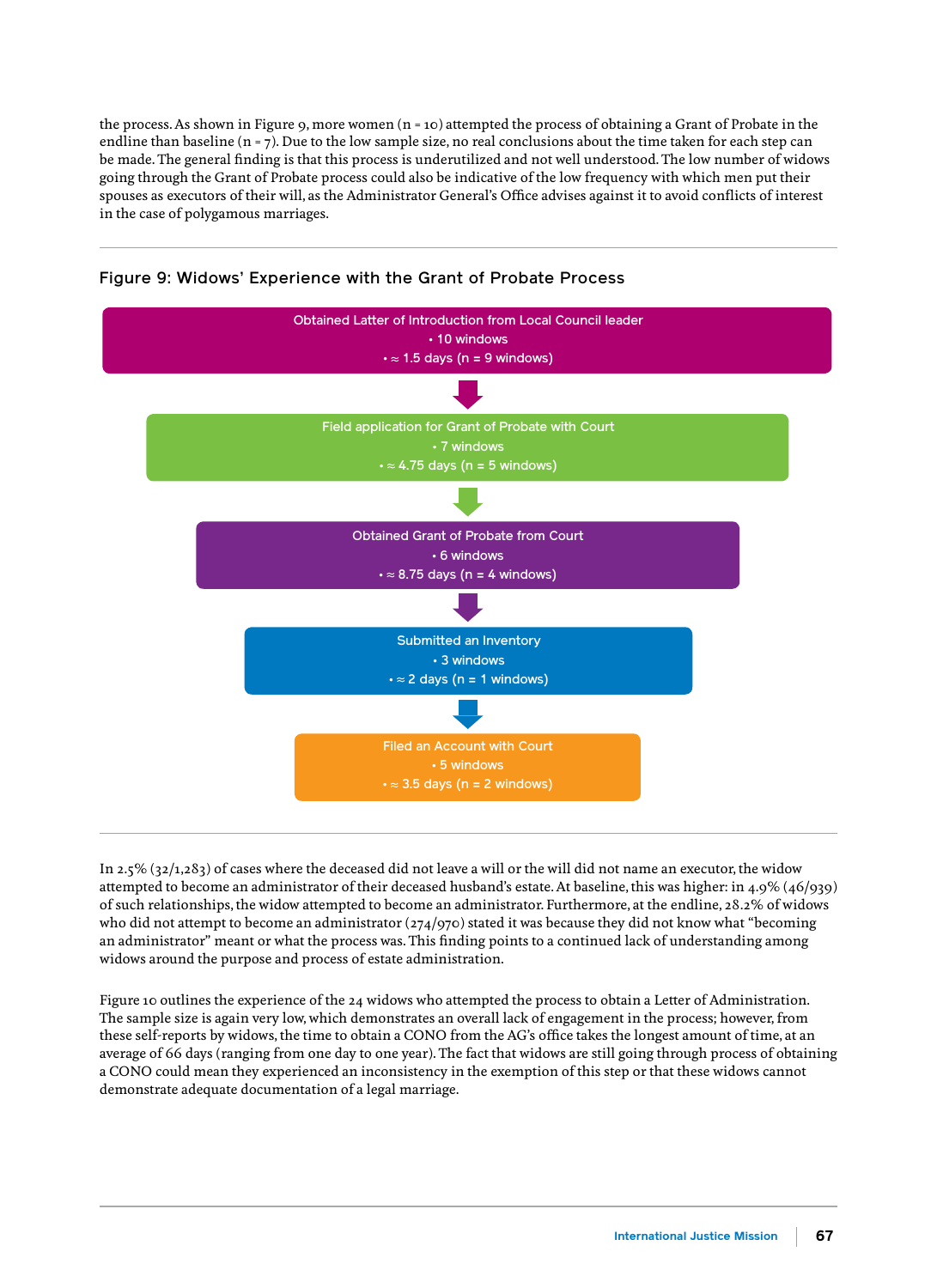

# Figure 10: Widows' Experience with the Letter of Administration Process

# **Case File Review of Administration Cause Files**

In total, the study team collected data from 96 administration cause case files: 59 at Mukono Magistrate's Court and 37 at Jinja High Court. The values of the estates ranged from 5 million to 500 million UGX. All files were applications for Letters of Administration, meaning either the deceased did not leave a legal will, the will did not mention an executor, or the executor named in the will rescinded their duty. The majority of the cases had only one applicant on the file (n  $= 64, 66.7\%)$ , however, the other 32 files had between two and five applicants. Of the 96 files reviewed, 7 estates (7.3%) had wills, all without an executor, and 89 did not. All seven of these cases without an executor went through the Letter of Administration process instead of the Grant of Probate process given the lack of an executor. In the baseline, 2.5% of cases  $(3/119)$  involved estates that had wills.

Overall, the process of locating the files for review improved from baseline to endline. At the time of the baseline study, "the hard copy file archives at both Mukono Court and Jinja High Court were disorganized, and the physical state of files was very poor." In mid-2013, a joint team from the judiciary and IJM re-organized the administration cause archives in Mukono and Jinja. During the endline study, the study team found the archives in both courts organized clearly according to year, all files clearly labeled with a court case number on the outside of the file, and the majority of files organized in order within the year. The quality of the physical files had improved from baseline, but the CFR research team recommended a stronger enforcement for keeping all the documentation in files. Additionally, in the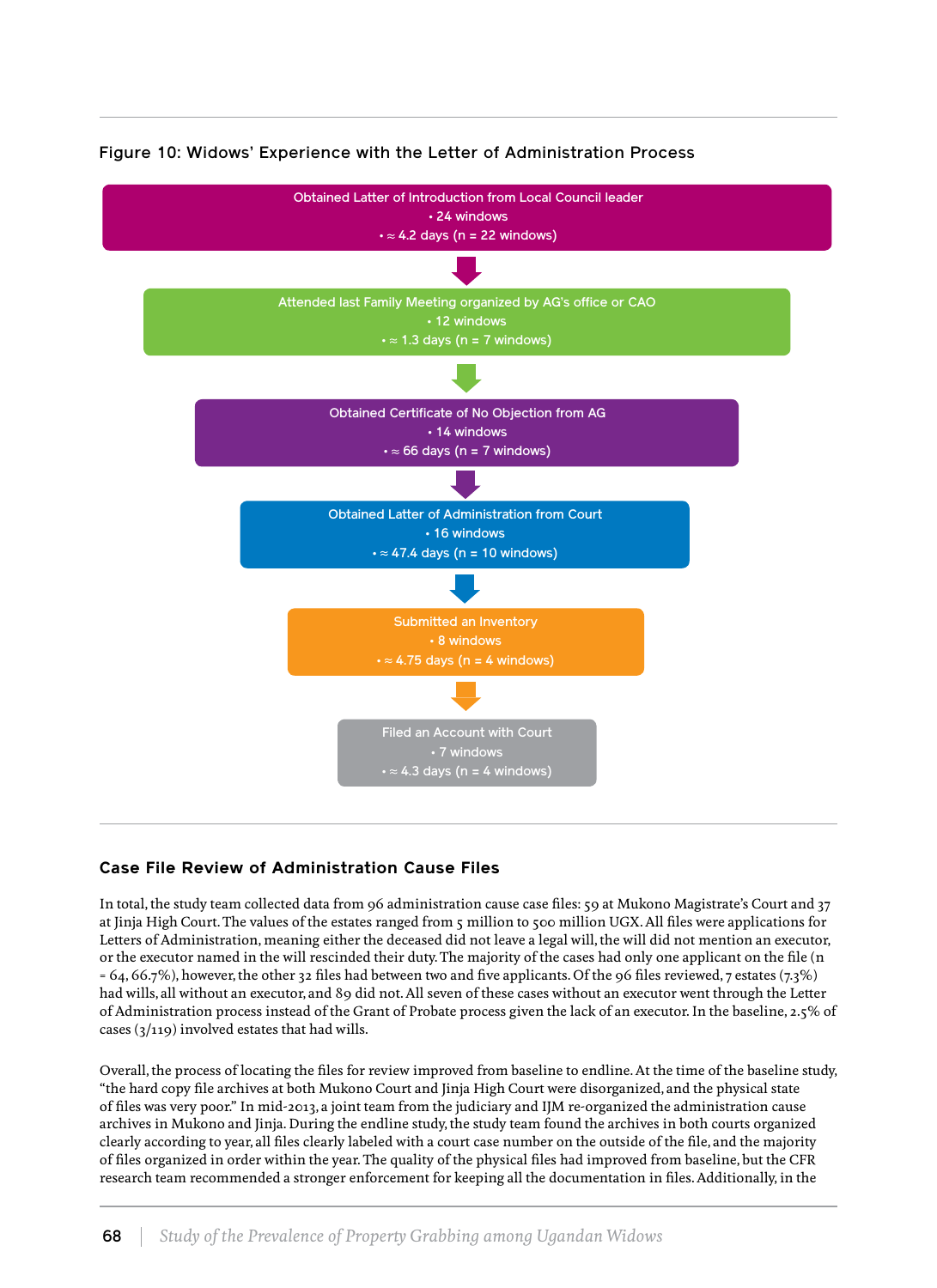baseline study, 42 of the files (35.3%) reviewed were found in the Computerized Case Administration System (CCAS), all of which were cases from Jinja High Court; none of Mukono's cases were in the electronic database. At endline, 71.9% of the total cases reviewed (69/96) were found in CCAS, 61.0% (36/59) of those found in Mukono and 89.2%  $(33/37)$  of those found in Jinja. The level and depth of systemization was so different from baseline to endline that the endline study was able to generate the sampling frame from CCAS rather than solely relying on hardcopy registers.

During the file review, documents deemed necessary for cases to proceed were more consistently present in the endline review than the baseline review. For example, 23.3% of cases in the baseline were missing the required letter from the applicant's Local Council, whereas at the endline, 11.5% of cases were missing the required letter. Additionally, 16.4% of cases lacked the formal petition for the Letter of Administration at baseline, which decreased to 1.0% in the endline. The rate of the presence of three other required documents—a newspaper advert, inventory form, and account form—remained generally the same. The newspaper advert, which is required to prove public notice was provided in order to allow for any objections to an application, was present in 79% of cases in the baseline and 76% of the cases in the endline. Second, presence of the inventory form remained at 1.0% or less for both periods. Third, the account form was missing in 100% of cases in both the baseline and the endline. See Table 21 for a complete list of the document contents found in the endline review of cases.

The baseline review also revealed the percentage of widows that went to the AG's office for a CONO to be more than one-third (34.5%, n = 40). Legally married widows are given an exemption from this requirement. Therefore, either the exemption was inconsistently applied at that time or the widow applicants were not legally married. In the endline, the percentage of widows with CONOs in their files had decreased to 26%, with only 11.9% in Mukono. This could be indicative of an improvement in the application of the exemption or an increase in marriage formalization.

| <b>Contents of the File</b>           | <b>Mukono</b> | Jinja      | Total      |
|---------------------------------------|---------------|------------|------------|
|                                       | $(N = 59)$    | $(N = 37)$ | $(N = 96)$ |
| Identification of Applicant           | 59.3%         | 91.9%      | 71.9%      |
|                                       | $(n = 35)$    | $(n = 34)$ | $(n = 69)$ |
| Petition for Letter of Administration | 100.0%        | 97.3%      | 99.0%      |
|                                       | $(n = 59)$    | $(n = 36)$ | $(n = 95)$ |
| Will                                  | 5.1%          | 10.8%      | 7.3%       |
|                                       | $(n = 3)$     | $(n = 4)$  | $(n = 7)$  |
| Letter from the Local Council         | 91.2%         | 89.2%      | 88.5%      |
|                                       | $(n = 52)$    | $(n = 33)$ | $(n = 85)$ |
| Certificate of No Objection           | 11.9%         | 48.6%      | 26.0%      |
|                                       | $(n = 7)$     | $(n = 18)$ | $(n = 25)$ |
| Letter of Administration              | 94.9%         | 94.6%      | 94.8%      |
|                                       | $(n = 56)$    | $(n = 35)$ | $(n = 91)$ |
| Newspaper Advert                      | 64.4%         | 94.6%      | 76.0%      |
|                                       | $(n = 38)$    | $(n = 35)$ | $(n = 73)$ |
| <b>Inventory Form</b>                 | 1.7%          | 0.0%       | 1.0%       |
|                                       | $(n = 1)$     | $(n = 0)$  | $(n = 1)$  |
| <b>Account Form</b>                   | 0.0%          | 0.0%       | 0.0%       |
|                                       | $(n = 0)$     | $(n = 0)$  | $(n = 0)$  |

# Table 21: Documents Found in Administration Cause Case Files

The endline study revealed a slight overall improvement from the baseline in the time of the Letter of Introduction (one of the first key steps) to receipt of Letter of Administration (236 days to 213 days). See Table 22 for a more detailed breakdown by court. From the time of the petition of the Letter of Administration to the receipt of the document, the number of days increased from 88 at baseline to 106 at endline. Also, the number of days from identification of applicant (at court) to receipt of the Letter of Administration increased from 34 to 55 days; however, the maximum amount of days taken to receive a Letter of Administration was cut nearly in half from that of the baseline (797 to 365 days).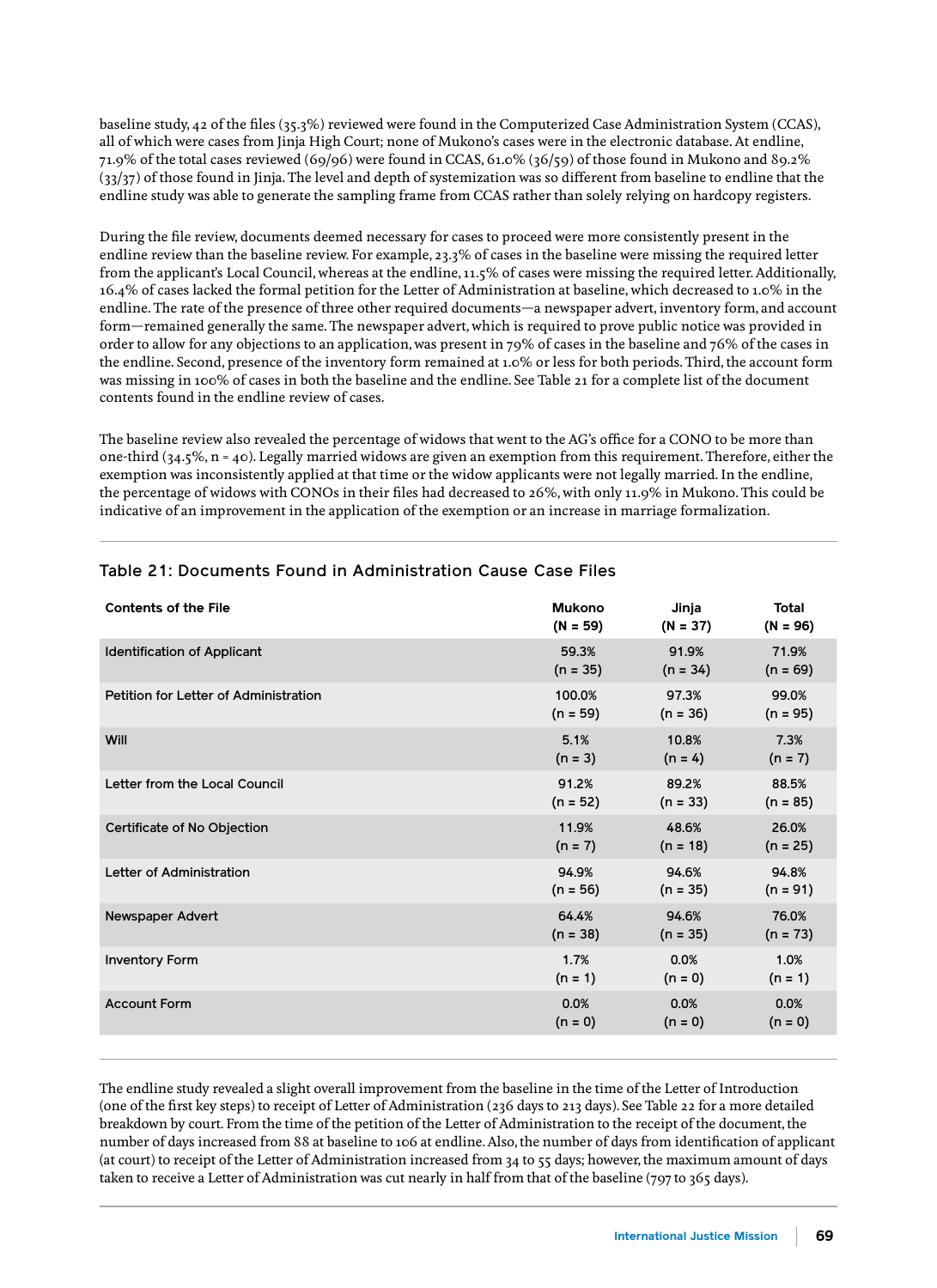| Table 22: Indicators of Case Progression in Administration Cause Cases |  |  |  |
|------------------------------------------------------------------------|--|--|--|
|------------------------------------------------------------------------|--|--|--|

| <b>Indicators of Case Progression</b>                                                                 | <b>Mukono Court</b><br>Jinja Court |                   |                   | <b>TOTAL</b>      |                                              |                                              |
|-------------------------------------------------------------------------------------------------------|------------------------------------|-------------------|-------------------|-------------------|----------------------------------------------|----------------------------------------------|
|                                                                                                       | <b>Baseline</b>                    | <b>Endline</b>    | <b>Baseline</b>   | <b>Endline</b>    | <b>Baseline</b>                              | <b>Endline</b>                               |
| Number of days from Letter of<br>Introduction from LC to Receipt<br>of Letter of Administration (LOA) | 238<br>$(n = 47)$                  | 236<br>$(n = 49)$ | 233<br>$(n = 35)$ | 176<br>$(n = 30)$ | 236<br>$(n = 82)$<br>Min-Max:<br>$0 - 3.187$ | 213<br>$(n = 79)$<br>Min-Max:<br>$0 - 3,262$ |
| Number of days from Petition of<br>LOA to Receipt of LOA                                              | 71<br>$(n = 52)$                   | 88<br>$(n = 49)$  | 112<br>$(n = 37)$ | 134<br>$(n = 32)$ | 88<br>$(n = 89)$<br>Min-Max:<br>$0 - 788$    | 106<br>$(n = 81)$<br>Min-Max:<br>$0 - 1,099$ |
| Number of days from<br>Identification of Applicant at<br>Court to LOA                                 | 30<br>$(n = 44)$                   | 33<br>$(n = 29)$  | 40<br>$(n = 31)$  | 76<br>$(n = 29)$  | 34<br>$(n = 75)$<br>Min-Max:<br>$0 - 797$    | 55<br>$(n = 58)$<br>Min-Max:<br>$0 - 365$    |

Note: *There were more cases that reached these critical points, however, for a number of cases, the dates associated with these points were not able to be located in the files.* 

In the baseline study in Mukono, many administration cause files listed on the court register could not be located or were recorded "missing." While the endline did not look for administration cause cases using the register, the study team was able to record AG Cause Numbers for 33 cases using the court file alone.